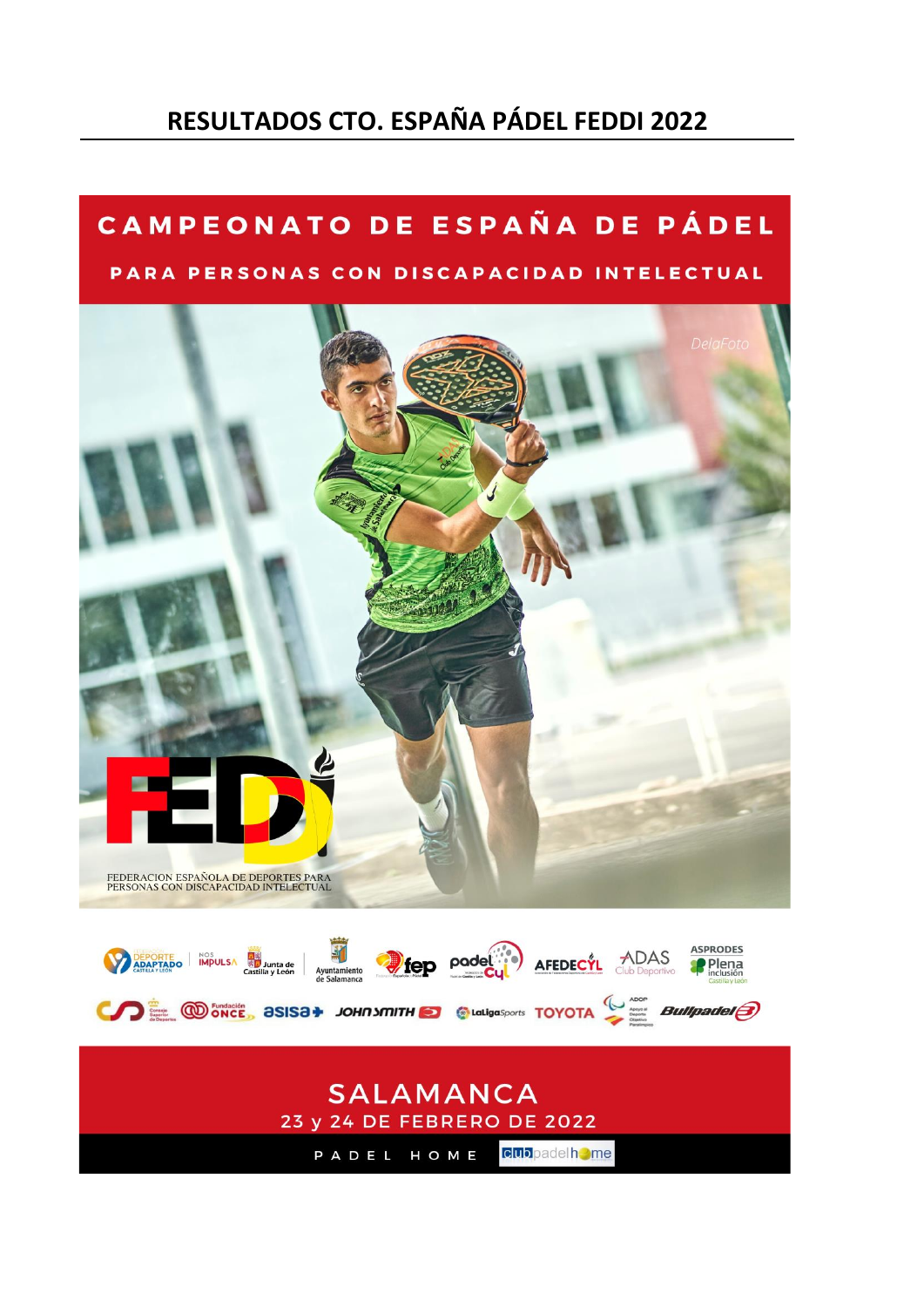

**IX CAMPEONATO DE ESPAÑA DE PADEL ADAPTADO FEDDI, CASTELLÓN 2022**

# **FASES DE GRUPOS**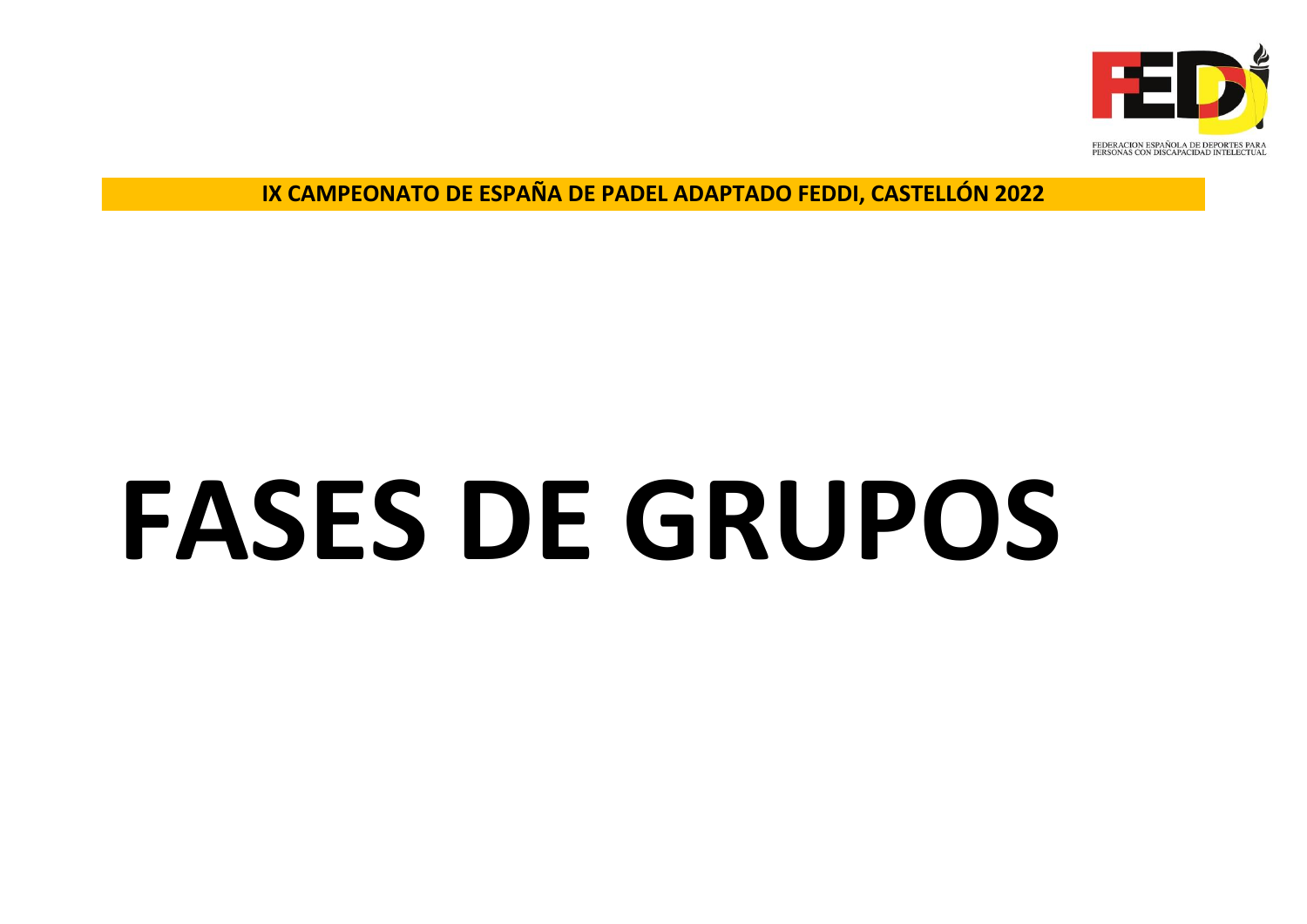

# **HABILIDADES DEPORTIVAS - GRUPO A**

| <b>PAREJAS</b>                                               | <b>CLUB</b>                                | <b>JUGADOS</b> | <b>GANADOS</b> | <b>PERDIDOS</b> | <b>JUEGOS A FAVOR</b> | <b>JUEGOS EN CONTRA</b> | DIF JUEGOS | <b>PTOS</b> | <b>PUESTO</b>  |
|--------------------------------------------------------------|--------------------------------------------|----------------|----------------|-----------------|-----------------------|-------------------------|------------|-------------|----------------|
| <b>ANTONIO MARTINEZ MARTINEZ</b><br>JAVIER RICO SIMON        | NO HAY LIMITE YECLA<br>NO HAY LIMITE YECLA |                |                | 0               | 16                    |                         |            |             | 1 <sup>°</sup> |
| LUIS FRANCISCO MONREAL GUERRERO<br>JUAN ANTONIO ARTACHO DIAZ | <b>CD ASPAJUNIDE</b><br>CD ASPAJUNIDE      |                |                |                 | 14                    |                         |            |             | 2 <sup>°</sup> |
| <b>MARIBEL ROS MARTINEZ</b><br>NATALIA RECHE GALERA          | AIDEMAR<br>AIDEMAR                         |                |                |                 | 14                    |                         |            |             | 3º             |
| ESTHER SATRUSTEGUI RECLUSA<br>BAHIJA LARHLID BOUZOUAD        | EL MOLINO<br>EL MOLINO                     |                |                |                 |                       | 14                      | $-10$      |             | 4º             |
| JAVIER MERINO CRIADO<br>ANDRÉS HUERTA PEZUELA                | SAD TUPUJUME<br><b>SAD TUPUJUME</b>        |                |                |                 |                       | 16                      | $-13$      |             | 5º             |

| <b>GRUPO A - PARTIDO 1 - PISTA 5</b> |                      | <b>RESULTADOS</b> | <b>GRUPO A - PARTIDO 6 -PISTA 5</b>  |                      | <b>RESULTADOS</b> |
|--------------------------------------|----------------------|-------------------|--------------------------------------|----------------------|-------------------|
| <b>MARIBEL ROS MARTINEZ</b>          | <b>AIDEMAR</b>       | 4                 | LUIS FRANCISCO MONREAL GUERRERO      | <b>CD ASPAJUNIDE</b> | Δ                 |
| NATALIA RECHE GALERA                 | <b>AIDEMAR</b>       |                   | JUAN ANTONIO ARTACHO DIAZ            | <b>CD ASPAJUNIDE</b> |                   |
| <b>ESTHER SATRUSTEGUI RECLUSA</b>    | EL MOLINO            | 0                 | <b>MARIBEL ROS MARTINEZ</b>          | <b>AIDEMAR</b>       | 3                 |
| BAHIJA LARHLID BOUZOUAD              | EL MOLINO            |                   | NATALIA RECHE GALERA                 | <b>AIDEMAR</b>       |                   |
| <b>GRUPO A - PARTIDO 2-PISTA 5</b>   |                      | <b>RESULTADOS</b> | <b>GRUPO A - PARTIDO 7 - PISTA 5</b> |                      | <b>RESULTADOS</b> |
| <b>ANTONIO MARTINEZ MARTINEZ</b>     | NO HAY LIMITE YECLA  |                   | <b>ESTHER SATRUSTEGUI RECLUSA</b>    | EL MOLINO            |                   |
| <b>JAVIER RICO SIMON</b>             | NO HAY LIMITE YECLA  | 4                 | BAHIJA LARHLID BOUZOUAD              | <b>EL MOLINO</b>     |                   |
| LUIS FRANCISCO MONREAL GUERRERO      | <b>CD ASPAJUNIDE</b> |                   | <b>JAVIER MERINO CRIADO</b>          | <b>SAD TUPUJUME</b>  | 2                 |
| <b>JUAN ANTONIO ARTACHO DIAZ</b>     | <b>CD ASPAJUNIDE</b> | $\overline{2}$    | ANDRÉS HUERTA PEZUELA                | <b>SAD TUPUJUME</b>  |                   |
| <b>GRUPO A - PARTIDO 3 -PISTA 5</b>  |                      | <b>RESULTADOS</b> | <b>GRUPO A - PARTIDO 8 -PISTA 5</b>  |                      | <b>RESULTADOS</b> |
| <b>JAVIER MERINO CRIADO</b>          | <b>SAD TUPUJUME</b>  |                   | ANTONIO MARTINEZ MARTINEZ            | NO HAY LIMITE YECLA  |                   |
| ANDRÉS HUERTA PEZUELA                | <b>SAD TUPUJUME</b>  | 0                 | <b>JAVIER RICO SIMON</b>             | NO HAY LIMITE YECLA  |                   |
| <b>MARIBEL ROS MARTINEZ</b>          | <b>AIDEMAR</b>       |                   | <b>MARIBEL ROS MARTINEZ</b>          | <b>AIDEMAR</b>       | 3                 |
| NATALIA RECHE GALERA                 | <b>AIDEMAR</b>       | 4                 | NATALIA RECHE GALERA                 | <b>AIDEMAR</b>       |                   |
| <b>GRUPO A - PARTIDO 4 -PISTA 5</b>  |                      | <b>RESULTADOS</b> | <b>GRUPO A - PARTIDO 9 -PISTA 5</b>  |                      | <b>RESULTADOS</b> |
| <b>ESTHER SATRUSTEGUI RECLUSA</b>    | EL MOLINO            |                   | <b>JAVIER MERINO CRIADO</b>          | <b>SAD TUPUJUME</b>  |                   |
| BAHIJA LARHLID BOUZOUAD              | EL MOLINO            | $\Omega$          | ANDRÉS HUERTA PEZUELA                | <b>SAD TUPUJUME</b>  | 1                 |
| LUIS FRANCISCO MONREAL GUERRERO      | <b>CD ASPAJUNIDE</b> |                   | LUIS FRANCISCO MONREAL GUERRERO      | <b>CD ASPAJUNIDE</b> |                   |
| <b>JUAN ANTONIO ARTACHO DIAZ</b>     | <b>CD ASPAJUNIDE</b> | 4                 | <b>JUAN ANTONIO ARTACHO DIAZ</b>     | CD ASPAJUNIDE        | 4                 |
| <b>GRUPO A - PARTIDO 5 - PISTA 5</b> |                      | <b>RESULTADOS</b> | <b>GRUPO A - PARTIDO 10 -PISTA 5</b> |                      | <b>RESULTADOS</b> |
| <b>ANTONIO MARTINEZ MARTINEZ</b>     | NO HAY LIMITE YECLA  |                   | <b>ANTONIO MARTINEZ MARTINEZ</b>     | NO HAY LIMITE YECLA  |                   |
| <b>JAVIER RICO SIMON</b>             | NO HAY LIMITE YECLA  | 4                 | JAVIER RICO SIMON                    | NO HAY LIMITE YECLA  | 4                 |
| JAVIER MERINO CRIADO                 | <b>SAD TUPUJUME</b>  |                   | <b>ESTHER SATRUSTEGUI RECLUSA</b>    | EL MOLINO            |                   |
| ANDRÉS HUERTA PEZUELA                | <b>SAD TUPUJUME</b>  | $\Omega$          | <b>BAHIJA LARHLID BOUZOUAD</b>       | EL MOLINO            | 0                 |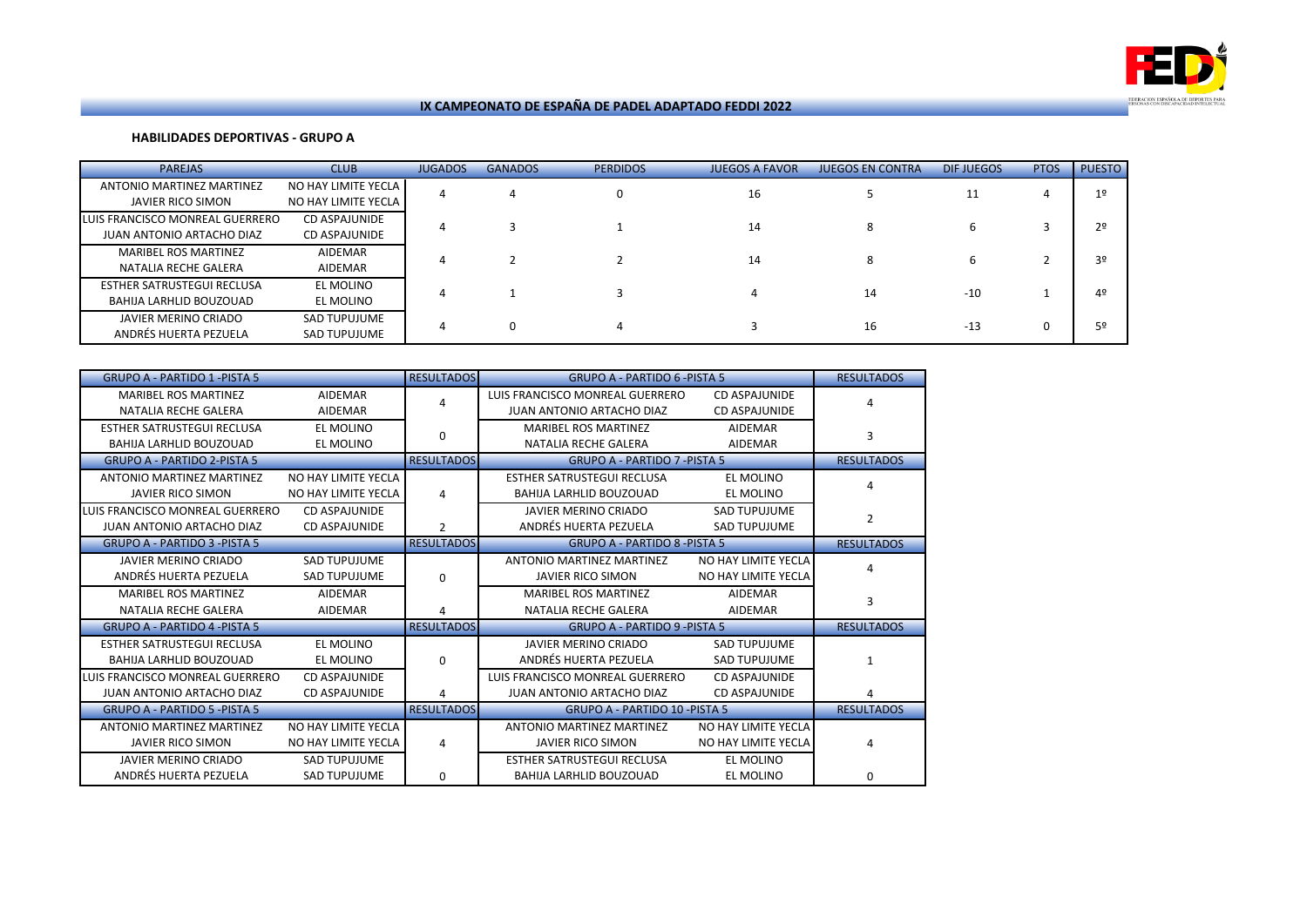

# **HABILIDADES DEPORTIVAS - GRUPO B**

| <b>PAREJAS</b>                                            | <b>CLUB</b>                                    | <b>JUGADOS</b> | <b>GANADOS</b> | <b>PERDIDOS</b> | <b>JUEGOS A FAVOR</b> | <b>JUEGOS EN CONTRA</b> | DIF JUEGOS | <b>PTOS</b> | <b>PUESTO</b>  |
|-----------------------------------------------------------|------------------------------------------------|----------------|----------------|-----------------|-----------------------|-------------------------|------------|-------------|----------------|
| MANUEL TORTOSA VILLALBA<br><b>ISIDORO MARTINEZ GARCIA</b> | <b>CD PRIMI SPORT</b><br><b>CD PRIMI SPORT</b> |                |                |                 | 10                    |                         |            |             | 3º             |
| MANUEL A.ULLAGUARI FERNANDEZ<br>RAUL SANTA GARCIA         | NO HAY LIMITE YECLA<br>NO HAY LIMITE YECLA     |                |                |                 | 16                    |                         | 14         |             | 1 <sup>°</sup> |
| ALBERTO INSA<br>IVÁN GANDÍA                               | ADAPONDA<br>ADAPONDA                           |                |                |                 | 14                    |                         |            |             | 2 <sup>o</sup> |
| JOSE MARTIN SORIANO ORTUÑO<br>JOSE ANTONIO TORRES GOMEZ   | NO HAY LIMITE YECLA<br>NO HAY LIMITE YECLA     |                |                |                 |                       | 16                      | $-15$      | $\Omega$    | 5º             |
| DENIS ALFARO ROMERO<br><b>RUBEN GARCIA FERNANDEZ</b>      | <b>AIDEMAR</b><br><b>AIDEMAR</b>               | Δ              |                |                 |                       | 12                      |            |             | 4 <sup>°</sup> |

| <b>GRUPO B - PARTIDO 1 - PISTA 6</b>             |                       | <b>RESULTADOS</b> | <b>GRUPO B - PARTIDO 6 -PISTA 6</b>              |                       | <b>RESULTADOS</b> |
|--------------------------------------------------|-----------------------|-------------------|--------------------------------------------------|-----------------------|-------------------|
| <b>ALBERTO INSA</b>                              | ADAPONDA              | 4                 | MANUEL A.ULLAGUARI FERNANDEZ NO HAY LIMITE YECLA |                       | 4                 |
| IVÁN GANDÍA                                      | ADAPONDA              |                   | RAUL SANTA GARCIA                                | NO HAY LIMITE YECLA   |                   |
| JOSE MARTIN SORIANO ORTUÑO                       | NO HAY LIMITE YECLA   | 0                 | <b>ALBERTO INSA</b>                              | ADAPONDA              | 2                 |
| <b>JOSE ANTONIO TORRES GOMEZ</b>                 | NO HAY LIMITE YECLA   |                   | IVÁN GANDÍA                                      | ADAPONDA              |                   |
| <b>GRUPO B - PARTIDO 2-PISTA 6</b>               |                       | <b>RESULTADOS</b> | <b>GRUPO B - PARTIDO 7 - PISTA 6</b>             |                       | <b>RESULTADOS</b> |
| MANUEL TORTOSA VILLALBA                          | <b>CD PRIMI SPORT</b> |                   | JOSE MARTIN SORIANO ORTUÑO                       | NO HAY LIMITE YECLA   | $\Omega$          |
| <b>ISIDORO MARTINEZ GARCIA</b>                   | CD PRIMI SPORT        | 0                 | JOSE ANTONIO TORRES GOMEZ                        | NO HAY LIMITE YECLA   |                   |
| MANUEL A.ULLAGUARI FERNANDEZ NO HAY LIMITE YECLA |                       |                   | <b>DENIS ALFARO ROMERO</b>                       | <b>AIDEMAR</b>        | 4                 |
| <b>RAUL SANTA GARCIA</b>                         | NO HAY LIMITE YECLA   | 4                 | <b>RUBEN GARCIA FERNANDEZ</b>                    | AIDEMAR               |                   |
| <b>GRUPO B - PARTIDO 3 - PISTA 6</b>             |                       | <b>RESULTADOS</b> | <b>GRUPO B - PARTIDO 8 - PISTA 6</b>             |                       | <b>RESULTADOS</b> |
| DENIS ALFARO ROMERO                              | AIDEMAR               |                   | MANUEL TORTOSA VILLALBA                          | <b>CD PRIMI SPORT</b> | 2                 |
| <b>RUBEN GARCIA FERNANDEZ</b>                    | AIDEMAR               | 3                 | <b>ISIDORO MARTINEZ GARCIA</b>                   | <b>CD PRIMI SPORT</b> |                   |
| <b>ALBERTO INSA</b>                              | ADAPONDA              |                   | <b>ALBERTO INSA</b>                              | ADAPONDA              | 6                 |
| IVÁN GANDÍA                                      | ADAPONDA              | 4                 | IVÁN GANDÍA                                      | ADAPONDA              |                   |
| <b>GRUPO B - PARTIDO 4 -PISTA 6</b>              |                       | <b>RESULTADOS</b> | <b>GRUPO B - PARTIDO 9 -PISTA 6</b>              |                       | <b>RESULTADOS</b> |
| JOSE MARTIN SORIANO ORTUÑO                       | NO HAY LIMITE YECLA   |                   | DENIS ALFARO ROMERO                              | AIDEMAR               |                   |
| JOSE ANTONIO TORRES GOMEZ                        | NO HAY LIMITE YECLA   | $\Omega$          | <b>RUBEN GARCIA FERNANDEZ</b>                    | AIDEMAR               | $\Omega$          |
| MANUEL A.ULLAGUARI FERNANDEZ NO HAY LIMITE YECLA |                       |                   | MANUEL A.ULLAGUARI FERNANDEZ NO HAY LIMITE YECLA |                       |                   |
| RAUL SANTA GARCIA                                | NO HAY LIMITE YECLA   | 4                 | RAUL SANTA GARCIA                                | NO HAY LIMITE YECLA   | 4                 |
| <b>GRUPO B - PARTIDO 5 -PISTA 6</b>              |                       | <b>RESULTADOS</b> | <b>GRUPO B - PARTIDO 10 -PISTA 6</b>             |                       | <b>RESULTADOS</b> |
| <b>MANUEL TORTOSA VILLALBA</b>                   | <b>CD PRIMI SPORT</b> |                   | MANUEL TORTOSA VILLALBA                          | <b>CD PRIMI SPORT</b> |                   |
| <b>ISIDORO MARTINEZ GARCIA</b>                   | <b>CD PRIMI SPORT</b> | 4                 | <b>ISIDORO MARTINEZ GARCIA</b>                   | CD PRIMI SPORT        | Δ                 |
| DENIS ALFARO ROMERO                              | AIDEMAR               |                   | JOSE MARTIN SORIANO ORTUÑO                       | NO HAY LIMITE YECLA   |                   |
| RUBEN GARCIA FERNANDEZ                           | <b>AIDEMAR</b>        | 0                 | <b>JOSE ANTONIO TORRES GOMEZ</b>                 | NO HAY LIMITE YECLA   | 1                 |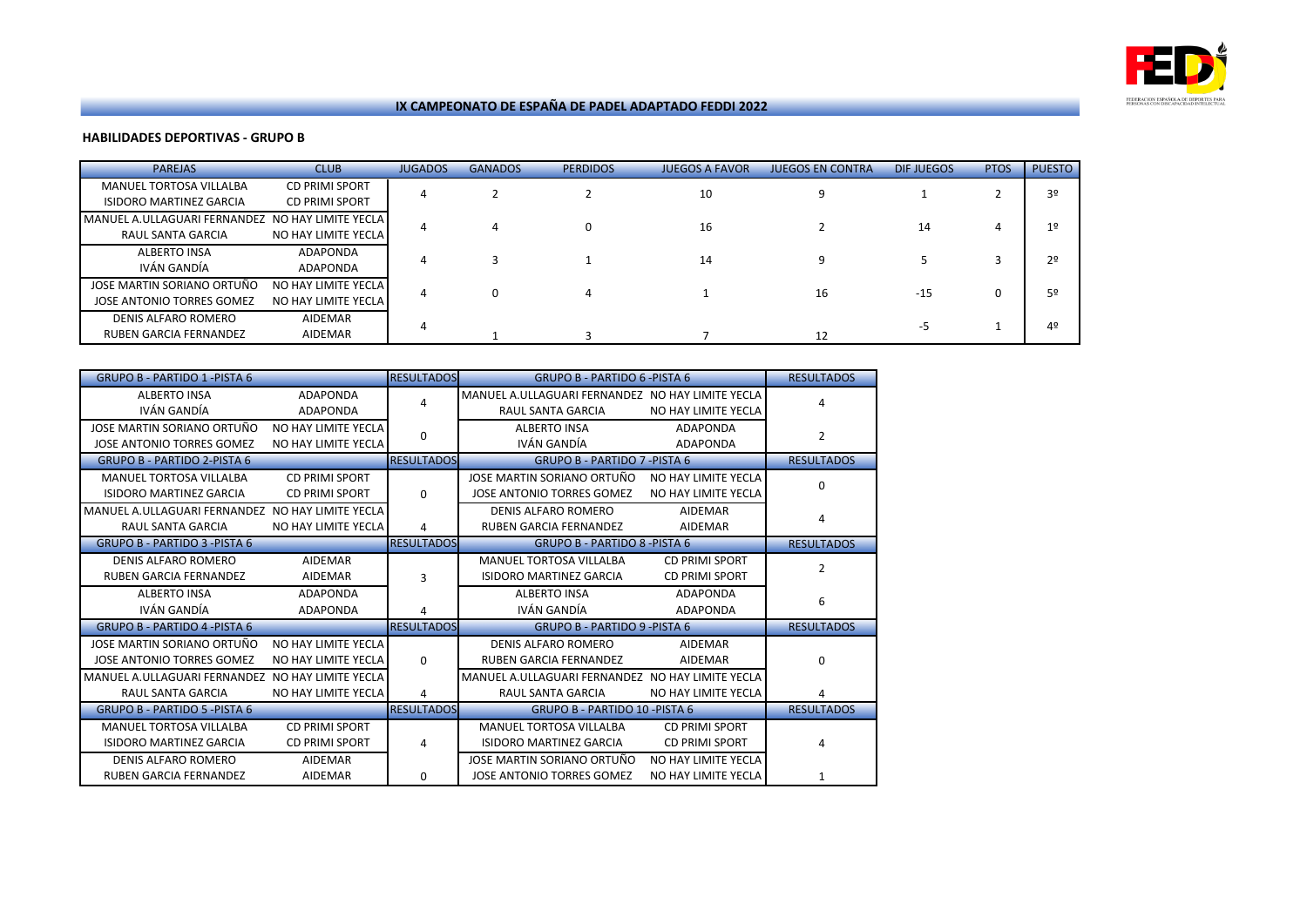

**ADAPTADA - GRUPO A**

| <b>PAREJAS</b>              | <b>CLUB</b>           | <b>JUGADOS</b> | <b>GANADOS</b> | <b>PERDIDOS</b> | <b>JUEGOS A FAVOR</b> | <b>JUEGOS EN CONTRA</b> | <b>DIFJUEGOS</b> | <b>PTOS</b> | <b>PUESTO</b>  |
|-----------------------------|-----------------------|----------------|----------------|-----------------|-----------------------|-------------------------|------------------|-------------|----------------|
| PAU MATAIX FRIAS            | <b>CEPIVALL</b>       |                |                |                 | 15                    |                         | 13               |             | 1 <sup>°</sup> |
| <b>MARIO ALUJER SOLER</b>   | <b>CEPIVALL</b>       |                |                |                 |                       |                         |                  |             |                |
| ALIONA BENITO SOBRINO       | <b>CD SAN CEBRIAN</b> |                |                |                 |                       | 15                      | $-12$            |             | 4 <sup>°</sup> |
| NEREA GALLEGO ARRATE        | <b>CD SAN CEBRIAN</b> |                |                |                 |                       |                         |                  |             |                |
| JAVIER VALDEZ URIBE         | FEDDIG 2008           |                |                |                 | 10                    | 12                      | $-2$             |             | 2 <sup>o</sup> |
| <b>CLAUDIO VALDES URIBE</b> | FEDDIG 2008           |                |                |                 |                       |                         |                  |             |                |
| JIORDY ANTHONY QUIROZ       | <b>AFANDICE</b>       |                |                |                 |                       | 10                      |                  |             | 3º             |
| FRANCISCO LÓPEZ HERNANDEZ   | AFANDICE              |                |                |                 | 11                    |                         |                  |             |                |

| <b>GRUPO A - PARTIDO 1 - PISTA 3</b> |                       | <b>RESULTADOS</b> |
|--------------------------------------|-----------------------|-------------------|
| ALIONA BENITO SOBRINO                | CD SAN CEBRIAN        | 0                 |
| <b>NEREA GALLEGO ARRATE</b>          | <b>CD SAN CEBRIAN</b> |                   |
| <b>JIORDY ANTHONY QUIROZ</b>         | <b>AFANDICE</b>       | 5                 |
| <b>FRANCISCO LÓPEZ HERNANDEZ</b>     | <b>AFANDICE</b>       |                   |
| <b>GRUPO A - PARTIDO 2-PISTA 3</b>   |                       | <b>RESULTADOS</b> |
| PAU MATAIX FRIAS                     | <b>CEPIVALL</b>       |                   |
| <b>MARIO ALUJER SOLER</b>            | <b>CEPIVALL</b>       | 5                 |
| <b>JAVIER VALDEZ URIBE</b>           | FEDDIG 2008           |                   |
| <b>CLAUDIO VALDES URIBE</b>          | FEDDIG 2008           | 0                 |
| <b>GRUPO A - PARTIDO 3 - PISTA 3</b> |                       | <b>RESULTADOS</b> |
| <b>JAVIER VALDEZ URIBE</b>           | FEDDIG 2008           |                   |
| <b>CLAUDIO VALDES URIBE</b>          | FEDDIG 2008           | 5                 |
| <b>JIORDY ANTHONY QUIROZ</b>         | <b>AFANDICE</b>       |                   |
| FRANCISCO LÓPEZ HERNANDEZ            | AFANDICE              | 4                 |
| <b>GRUPO A - PARTIDO 4 - PISTA 3</b> |                       | <b>RESULTADOS</b> |
|                                      |                       |                   |
| <b>PAU MATAIX FRIAS</b>              | <b>CEPIVALL</b>       |                   |
| <b>MARIO ALUJER SOLER</b>            | <b>CEPIVALL</b>       | 5                 |
| ALIONA BENITO SOBRINO                | <b>CD SAN CEBRIAN</b> |                   |
| <b>NEREA GALLEGO ARRATE</b>          | <b>CD SAN CEBRIAN</b> | 0                 |
| <b>GRUPO A - PARTIDO 5 - PISTA 2</b> |                       | <b>RESULTADOS</b> |
| ALIONA BENITO SOBRINO                | <b>CD SAN CEBRIAN</b> |                   |
| <b>NEREA GALLEGO ARRATE</b>          | <b>CD SAN CEBRIAN</b> | 3                 |
| <b>JAVIER VALDEZ URIBE</b>           | FEDDIG 2008           |                   |
| <b>CLAUDIO VALDES URIBE</b>          | FEDDIG 2008           | 5                 |
| <b>GRUPO A - PARTIDO 6 -PISTA 2</b>  |                       | <b>RESULTADOS</b> |
| PAU MATAIX FRIAS                     | <b>CEPIVALL</b>       |                   |
| <b>MARIO ALUJER SOLER</b>            | <b>CEPIVALL</b>       | 5                 |
| ESTEBAN MANUEL VILLASEÑOR REINO      | <b>AFANDICE</b>       |                   |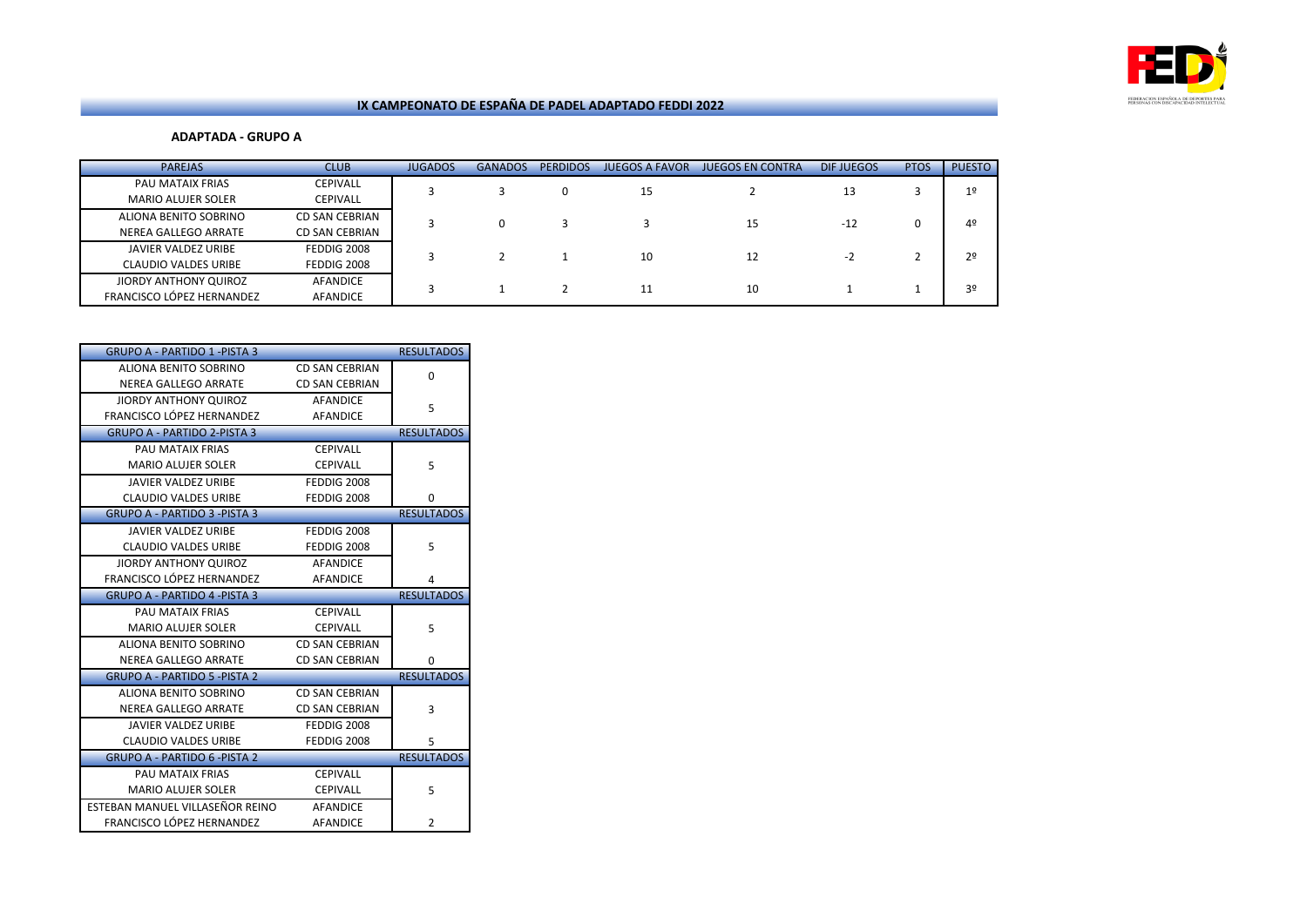

### **ADAPTADA - GRUPO B**

| <b>PAREJAS</b>                 | <b>CLUB</b>                | <b>JUGADOS</b> | <b>GANADOS</b> | <b>PERDIDOS</b> | <b>JUEGOS A FAVOR</b> | <b>JUEGOS EN CONTRA</b> | DIF JUEGOS | <b>PTOS</b> | <b>PUESTO</b>  |
|--------------------------------|----------------------------|----------------|----------------|-----------------|-----------------------|-------------------------|------------|-------------|----------------|
| FRANCISCO CONZALEZ HERRERA     | <b>CLUB ALTER VALENCIA</b> |                |                | 0               | 15                    | 6                       |            |             | 1 <sup>°</sup> |
| AGUSTIN SANTAMARIA ROMERO      | CLUB ALTER VALENCIA        |                |                |                 |                       |                         |            |             |                |
| TONO MOSCARDO FERRI            | <b>CEPIVALL</b>            |                |                |                 | 4                     | 10                      | -6         |             | 42             |
| RICARDO SEGUI ALOMSO           | <b>CEPIVALL</b>            |                |                |                 |                       |                         |            |             |                |
| <b>JUAN JOSE CASTRO GARCIA</b> | <b>CD PRIMI SPORT</b>      |                |                |                 | q                     | 14                      |            |             | 3º             |
| DAVID GARCIA GONZALEZ          | <b>CD PRIMI SPORT</b>      |                |                |                 |                       |                         | -5         |             |                |
| <b>JAVIER GIL</b>              | ADAPONDA                   |                |                |                 | 13                    |                         |            |             | 2 <sup>0</sup> |
| DAVID USTERO                   | ADAPONDA                   |                |                |                 |                       | 6                       |            |             |                |

| <b>GRUPO B - PARTIDO 1 - PISTA 3</b> |                            | <b>RESULTADOS</b> |
|--------------------------------------|----------------------------|-------------------|
| <b>TONO MOSCARDO FERRI</b>           | <b>CEPIVALL</b>            | $\Omega$          |
| RICARDO SEGUI ALOMSO                 | <b>CEPIVALL</b>            |                   |
| <b>JAVIER GIL</b>                    | <b>ADAPONDA</b>            | 5                 |
| <b>DAVID USTERO</b>                  | ADAPONDA                   |                   |
| <b>GRUPO B - PARTIDO 2-PISTA 3</b>   |                            | <b>RESULTADOS</b> |
| FRANCISCO CONZALEZ HERRERA           | <b>CLUB ALTER VALENCIA</b> |                   |
| AGUSTIN SANTAMARIA ROMERO            | CLUB ALTER VALENCIA        | 5                 |
| JUAN JOSE CASTRO GARCIA              | <b>CD PRIMI SPORT</b>      |                   |
| DAVID GARCIA GONZALEZ                | <b>CD PRIMI SPORT</b>      | 3                 |
| <b>GRUPO B - PARTIDO 3 -PISTA 3</b>  |                            | <b>RESULTADOS</b> |
| JUAN JOSE CASTRO GARCIA              | <b>CD PRIMI SPORT</b>      |                   |
| DAVID GARCIA GONZALEZ                | <b>CD PRIMI SPORT</b>      | $\mathbf{1}$      |
| <b>JAVIER GIL</b>                    | ADAPONDA                   |                   |
| <b>DAVID USTERO</b>                  | ADAPONDA                   | 5                 |
|                                      |                            |                   |
| <b>GRUPO B - PARTIDO 4 -PISTA 3</b>  |                            | <b>RESULTADOS</b> |
| FRANCISCO CONZALEZ HERRERA           | CLUB ALTER VALENCIA        |                   |
| AGUSTIN SANTAMARIA ROMERO            | <b>CLUB ALTER VALENCIA</b> | 5                 |
| TONO MOSCARDO FERRI                  | <b>CEPIVALL</b>            |                   |
| RICARDO SEGUI ALOMSO                 | <b>CEPIVALL</b>            | 0                 |
| <b>GRUPO B - PARTIDO 5 - PISTA 2</b> |                            | <b>RESULTADOS</b> |
| TONO MOSCARDO FERRI                  | <b>CEPIVALL</b>            |                   |
| RICARDO SEGUI ALOMSO                 | <b>CEPIVALL</b>            | 4                 |
| <b>JUAN JOSE CASTRO GARCIA</b>       | <b>CD PRIMI SPORT</b>      |                   |
| DAVID GARCIA GONZALEZ                | <b>CD PRIMI SPORT</b>      | 5                 |
| <b>GRUPO B - PARTIDO 6 -PISTA 3</b>  |                            | <b>RESULTADOS</b> |
| FRANCISCO CONZALEZ HERRERA           | CLUB ALTER VALENCIA        |                   |
| AGUSTIN SANTAMARIA ROMERO            | <b>CLUB ALTER VALENCIA</b> | 5                 |
| JAVIER GIL                           | ADAPONDA                   |                   |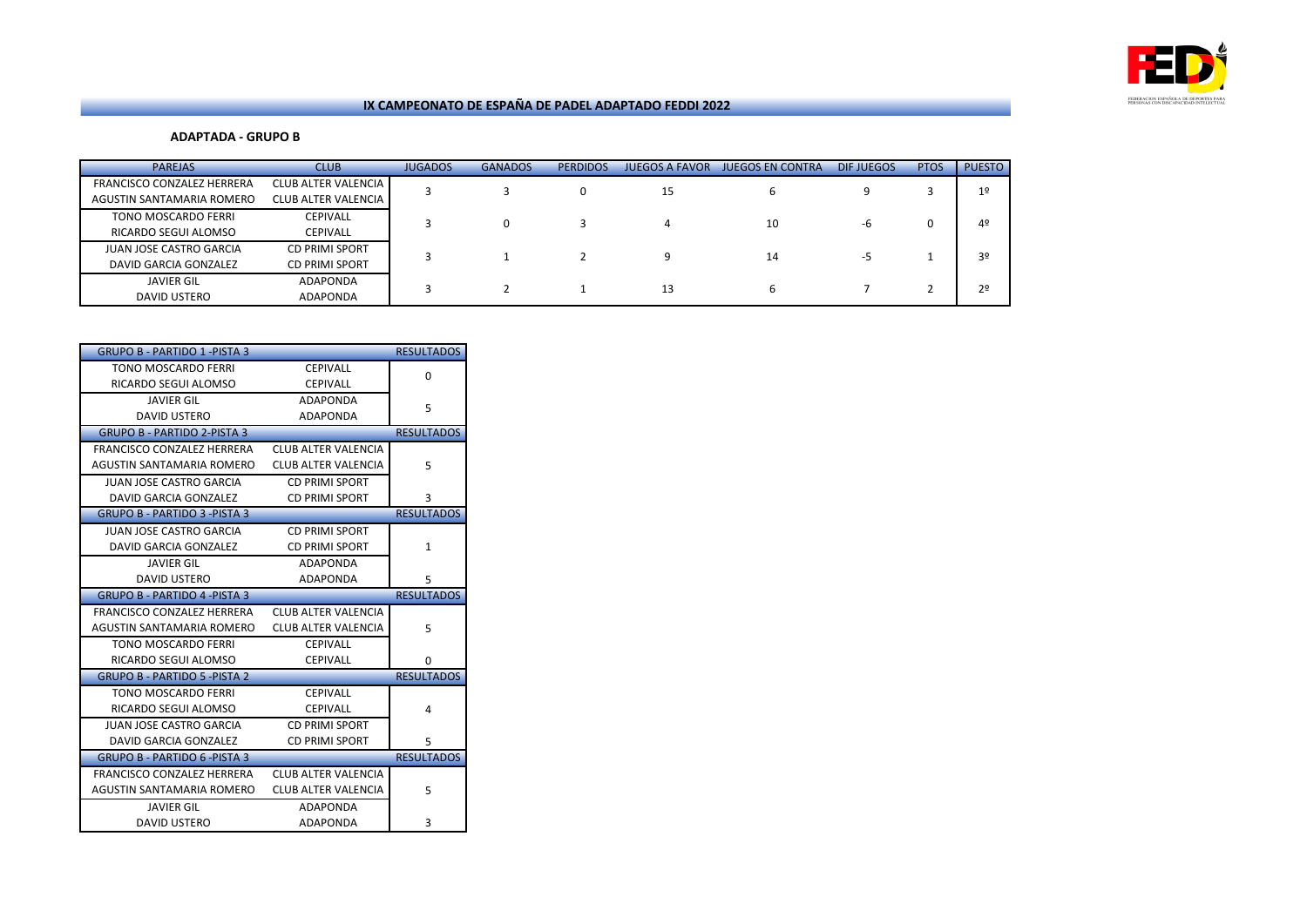

**ADAPTADA - GRUPO C**

| <b>PAREJAS</b>                    | <b>CLUB</b>       | <b>JUGADOS</b> | <b>GANADOS</b> | <b>PERDIDOS</b> | <b>JUEGOS A FAVOR</b> | <b>JUEGOS EN CONTRA</b> | DIF JUEGOS | <b>PTOS</b> | <b>PUESTO</b>  |
|-----------------------------------|-------------------|----------------|----------------|-----------------|-----------------------|-------------------------|------------|-------------|----------------|
| <b>BEA FIAT SORIANO</b>           | <b>CEPIVALL</b>   |                |                |                 | 15                    |                         | 13         |             | 1 <sup>°</sup> |
| <b>JOSE FUENTES FRANCES</b>       | <b>CEPIVALL</b>   |                |                |                 |                       |                         |            |             |                |
| PEDRO OLIVARES GOMEZ              | CD ASPAJUNIDE     |                |                |                 |                       | 15                      | $-10$      |             | 4º             |
| ANA BELEN SANCHEZ JIMENEZ         | CD ASPAJUNIDE     |                |                |                 |                       |                         |            |             |                |
| IÑIGO CRABIAS PEREZ               | CD ADAS SALAMANCA |                |                |                 | 9                     | 12                      | -3         |             | 3º             |
| JOSE MARÍA HERNÁNDEZ SÁNCHEZ      | CD ADAS SALAMANCA |                |                |                 |                       |                         |            |             |                |
| <b>GABRIEL CONTRERAS LOPEZ</b>    | REALIDAD TOLEDO   |                |                |                 | 10                    | 10                      | 0          |             | 2 <sup>0</sup> |
| ADRIAN ORGAZ SÁNCHEZ - DE LA POZA | REALIDAD TOLEDO   |                |                |                 |                       |                         |            |             |                |

| <b>GRUPO A - PARTIDO 1 -PISTA 3</b> |                        | <b>RESULTADOS</b> |
|-------------------------------------|------------------------|-------------------|
| PEDRO OLIVARES GOMEZ                | <b>CD ASPAJUNIDE</b>   | 3                 |
| ANA BELEN SANCHEZ JIMENEZ           | CD ASPAJUNIDE          |                   |
| <b>GABRIEL CONTRERAS LOPEZ</b>      | <b>REALIDAD TOLEDO</b> | 5                 |
| ADRIAN ORGAZ SÁNCHEZ - DE LA POZA   | <b>REALIDAD TOLEDO</b> |                   |
| <b>GRUPO C - PARTIDO 2-PISTA 3</b>  |                        | <b>RESULTADOS</b> |
| <b>BEA FIAT SORIANO</b>             | <b>CEPIVALL</b>        |                   |
| <b>JOSE FUENTES FRANCES</b>         | CEPIVALL               | 5                 |
| IÑIGO CRABIAS PEREZ                 | CD ADAS SALAMANCA      |                   |
| JOSE MARÍA HERNÁNDEZ SÁNCHEZ        | CD ADAS SALAMANCA      | $\overline{2}$    |
| <b>GRUPO C - PARTIDO 3 -PISTA 3</b> |                        | <b>RESULTADOS</b> |
| IÑIGO CRABIAS PEREZ                 | CD ADAS SALAMANCA      |                   |
| JOSE MARÍA HERNÁNDEZ SÁNCHEZ        | CD ADAS SALAMANCA      | $\overline{2}$    |
| <b>GABRIEL CONTRERAS LOPEZ</b>      | REALIDAD TOLEDO        |                   |
| ADRIAN ORGAZ SÁNCHEZ - DE LA POZA   | <b>REALIDAD TOLEDO</b> | 5                 |
|                                     |                        |                   |
| <b>GRUPO C - PARTIDO 4 -PISTA 3</b> |                        | <b>RESULTADOS</b> |
| <b>BEA FIAT SORIANO</b>             | <b>CEPIVALL</b>        |                   |
| <b>JOSE FUENTES FRANCES</b>         | <b>CEPIVALL</b>        | 5                 |
| PEDRO OLIVARES GOMEZ                | <b>CD ASPAJUNIDE</b>   |                   |
| ANA BELEN SANCHEZ JIMENEZ           | CD ASPAJUNIDE          | 0                 |
| <b>GRUPO C - PARTIDO 5 -PISTA 3</b> |                        | <b>RESULTADOS</b> |
| PEDRO OLIVARES GOMEZ                | CD ASPAJUNIDE          |                   |
| ANA BELEN SANCHEZ JIMENEZ           | <b>CD ASPAJUNIDE</b>   | $\overline{2}$    |
| IÑIGO CRABIAS PEREZ                 | CD ADAS SALAMANCA      |                   |
| JOSE MARÍA HERNÁNDEZ SÁNCHEZ        | CD ADAS SALAMANCA      | 5                 |
| <b>GRUPO C - PARTIDO 6 -PISTA 3</b> |                        | <b>RESULTADOS</b> |
| <b>BEA FIAT SORIANO</b>             | <b>CEPIVALL</b>        |                   |
| <b>JOSE FUENTES FRANCES</b>         | <b>CEPIVALL</b>        | 5                 |
| <b>GABRIEL CONTRERAS LOPEZ</b>      | <b>REALIDAD TOLEDO</b> |                   |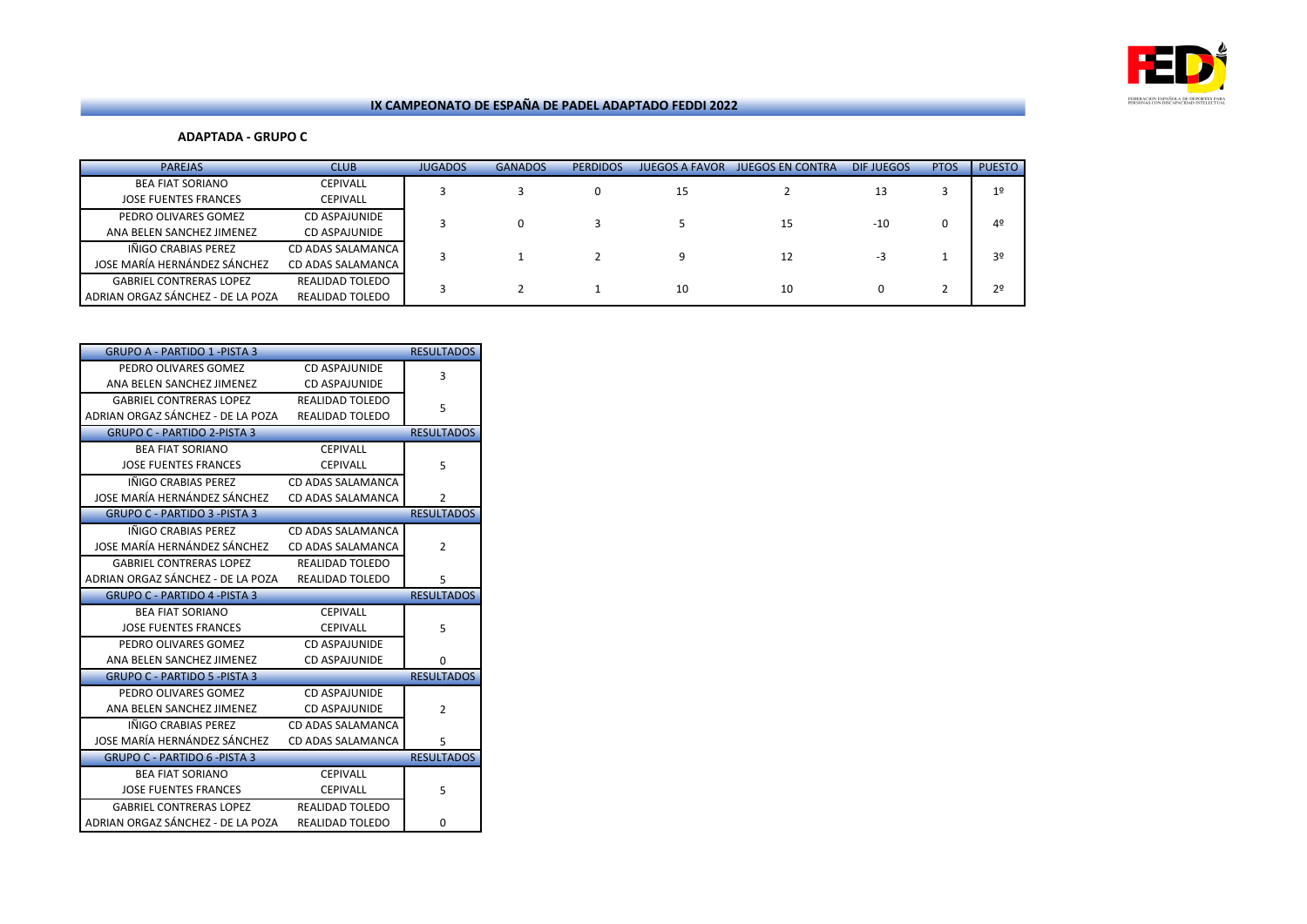

# **ADAPTADA - GRUPO D**

| <b>PAREJAS</b>                                            | <b>CLUB</b>                                  | <b>JUGADOS</b> | <b>GANADOS</b> | <b>PERDIDOS</b> | <b>JUEGOS A FAVOR</b> | <b>JUEGOS EN CONTRA</b> | DIF JUEGOS | <b>PTOS</b> | <b>PUESTO</b> |
|-----------------------------------------------------------|----------------------------------------------|----------------|----------------|-----------------|-----------------------|-------------------------|------------|-------------|---------------|
| ESTEFANIA ESTÉBANEZ MARCOS<br>YOLANDA MANGAS PORRAS       | CD ADAS SALAMANCA<br>CD ADAS SALAMANCA       |                |                |                 | 10                    |                         |            |             |               |
| CESAR ERICE JIMENEZ<br>IKER ESCALADA ALDAZ                | EL MOLINO<br>EL MOLINO                       |                |                |                 |                       | 15                      | $-14$      |             |               |
| JUAN PEDRO MARTINEZ MARTINEZ<br>ANTONIO RECHE GALERA      | <b>AIDEMAR</b><br><b>AIDEMAR</b>             |                |                |                 | 15                    |                         | 13         |             | 10            |
| PEDRO JOSE ALMENDROS VIVANCOS<br>URBANO CASTALLENO ROMERO | CD MARIA AUXILIADORA<br>CD MARIA AUXILIADORA |                |                |                 | 8                     | 10                      | -z         |             |               |

| <b>GRUPO D - PARTIDO 1 - PISTA 4</b> |                      | <b>RESULTADOS</b> |
|--------------------------------------|----------------------|-------------------|
| <b>CESAR ERICE JIMENEZ</b>           | EL MOLINO            | $\mathbf{1}$      |
| <b>IKER ESCALADA ALDAZ</b>           | EL MOLINO            |                   |
| PEDRO JOSE ALMENDROS VIVANCOS        | CD MARIA AUXILIADORA | 5                 |
| URBANO CASTALLENO ROMERO             | CD MARIA AUXILIADORA |                   |
| <b>GRUPO D - PARTIDO 2-PISTA 4</b>   |                      | <b>RESULTADOS</b> |
| ESTEFANIA ESTÉBANEZ MARCOS           | CD ADAS SALAMANCA    |                   |
| YOLANDA MANGAS PORRAS                | CD ADAS SALAMANCA    | $\Omega$          |
| <b>JUAN PEDRO MARTINEZ MARTINEZ</b>  | <b>AIDEMAR</b>       |                   |
| <b>ANTONIO RECHE GALERA</b>          | <b>AIDEMAR</b>       | 5                 |
| <b>GRUPO D - PARTIDO 3 -PISTA 4</b>  |                      | <b>RESULTADOS</b> |
| <b>JUAN PEDRO MARTINEZ MARTINEZ</b>  | <b>AIDEMAR</b>       |                   |
| <b>ANTONIO RECHE GALERA</b>          | <b>AIDEMAR</b>       | 5                 |
| PEDRO JOSE ALMENDROS VIVANCOS        | CD MARIA AUXILIADORA |                   |
| URBANO CASTALLENO ROMERO             | CD MARIA AUXILIADORA | $\overline{2}$    |
|                                      |                      |                   |
| <b>GRUPO D - PARTIDO 4 -PISTA 4</b>  |                      | <b>RESULTADOS</b> |
| ESTEFANIA ESTÉBANEZ MARCOS           | CD ADAS SALAMANCA    |                   |
| YOLANDA MANGAS PORRAS                | CD ADAS SALAMANCA    | 5                 |
| <b>CESAR ERICE JIMENEZ</b>           | <b>EL MOLINO</b>     |                   |
| <b>IKER ESCALADA ALDAZ</b>           | <b>EL MOLINO</b>     | 0                 |
| <b>GRUPO D - PARTIDO 5 -PISTA 4</b>  |                      | <b>RESULTADOS</b> |
| <b>CESAR ERICE JIMENEZ</b>           | EL MOLINO            |                   |
| <b>IKER ESCALADA ALDAZ</b>           | <b>EL MOLINO</b>     | $\Omega$          |
| <b>JUAN PEDRO MARTINEZ MARTINEZ</b>  | <b>AIDEMAR</b>       |                   |
| <b>ANTONIO RECHE GALERA</b>          | <b>AIDEMAR</b>       | 5                 |
| <b>GRUPO D - PARTIDO 6 -PISTA 4</b>  |                      | <b>RESULTADOS</b> |
| ESTEFANIA ESTÉBANEZ MARCOS           | CD ADAS SALAMANCA    |                   |
| YOLANDA MANGAS PORRAS                | CD ADAS SALAMANCA    | 5                 |
| PEDRO JOSE ALMENDROS VIVANCOS        | CD MARIA AUXILIADORA |                   |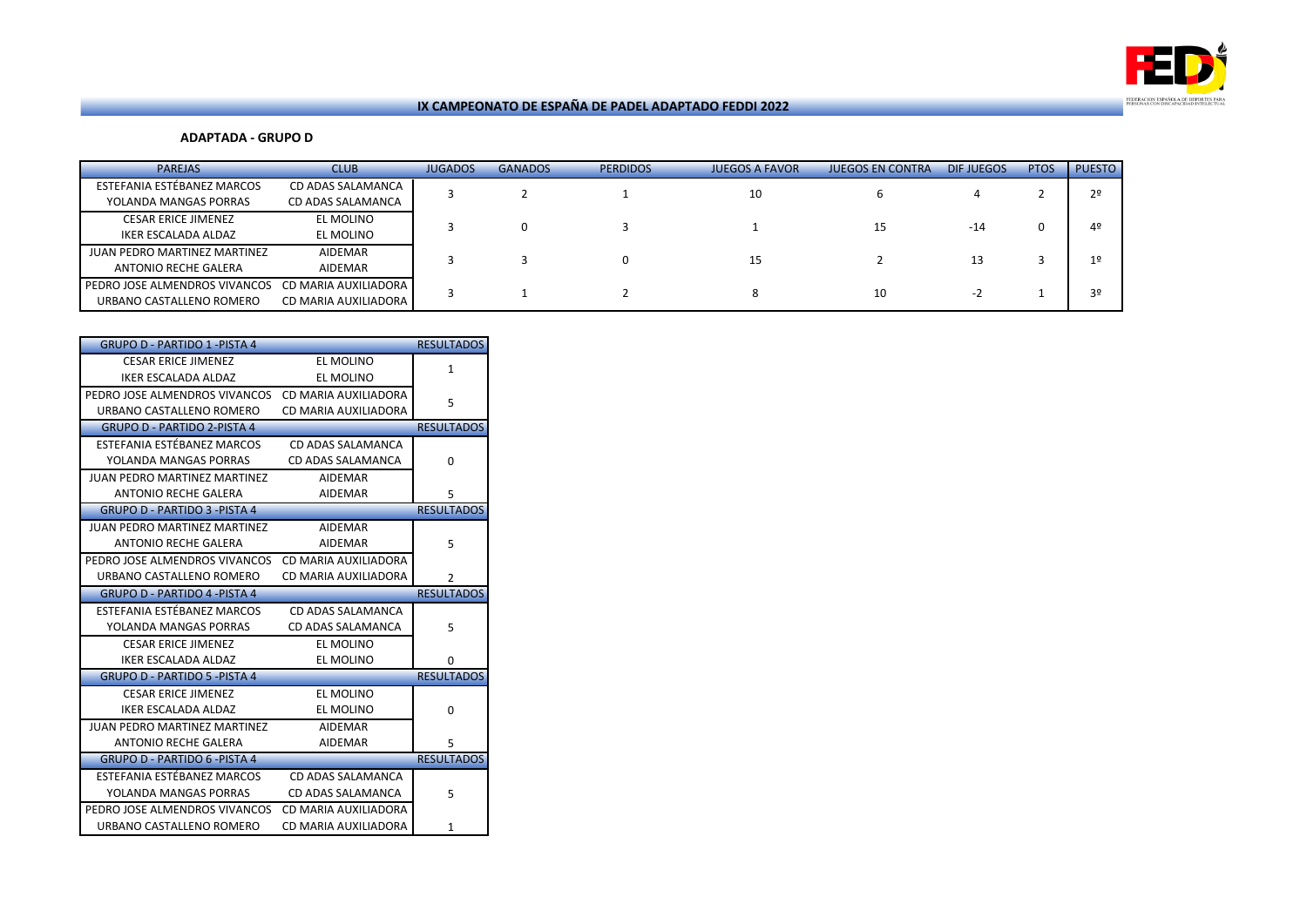

### **ADAPTADA - GRUPO E**

| <b>PAREJAS</b>                                             | <b>CLUB</b>                                | <b>JUGADOS</b> | <b>GANADOS</b> | <b>PERDIDOS</b> | <b>JUEGOS A FAVOR</b> | <b>JUEGOS EN CONTRA</b> | DIF JUEGOS | <b>PTOS</b> | <b>PUESTO</b>  |
|------------------------------------------------------------|--------------------------------------------|----------------|----------------|-----------------|-----------------------|-------------------------|------------|-------------|----------------|
| DAVID ORTUÑO MUÑOZ<br>NOELIA LORENZO RICO                  | NO HAY LIMITE YECLA<br>NO HAY LIMITE YECLA | 4              |                |                 | 15                    | 10                      |            |             | 3 <sup>o</sup> |
| <b>FRANCISCO MANGAS PORRAS</b><br>AUGUSTO DE JESUS SANCHEZ | CD ADAS SALAMANCA<br>CD ADAS SALAMANCA     |                |                |                 | 20                    |                         | 14         | 4           | 1 <sup>o</sup> |
| JAIME SORIA FERNÁNDEZ<br>CARLOS FERNÁNDEZ CRIADO           | SAD TUPUJUME<br>SAD TUPUJUME               |                |                |                 |                       | 20                      | $-19$      | 0           | 5º             |
| ANDRES GONZALEZ ESPAÑA<br>MIGUEL A.JUAN POLO               | NO HAY LIMITE YECLA<br>NO HAY LIMITE YECLA |                |                |                 | 18                    |                         | 10         |             | 2 <sup>0</sup> |
| LINO VALERO PÉREZ<br>FELIX GONZALO GALLARDO                | EL MOLINO<br>EL MOLINO                     |                |                |                 |                       | 16                      | $-11$      |             | 4º             |

| <b>GRUPO E - PARTIDO 1 - PISTA 4</b> |                          | <b>RESULTADOS</b> | <b>GRUPO E - PARTIDO 6 -PISTA 4</b>  |                     | <b>RESULTADOS</b> |
|--------------------------------------|--------------------------|-------------------|--------------------------------------|---------------------|-------------------|
| JAIME SORIA FERNÁNDEZ                | <b>SAD TUPUJUME</b>      | 0                 | <b>FRANCISCO MANGAS PORRAS</b>       | CD ADAS SALAMANCA   | 5                 |
| CARLOS FERNÁNDEZ CRIADO              | <b>SAD TUPUJUME</b>      |                   | AUGUSTO DE JESUS SANCHEZ             | CD ADAS SALAMANCA   |                   |
| ANDRES GONZALEZ ESPAÑA               | NO HAY LIMITE YECLA      | 5                 | JAIME SORIA FERNÁNDEZ                | <b>SAD TUPUJUME</b> | $\Omega$          |
| MIGUEL A.JUAN POLO                   | NO HAY LIMITE YECLA      |                   | CARLOS FERNÁNDEZ CRIADO              | <b>SAD TUPUJUME</b> |                   |
| <b>GRUPO E - PARTIDO 2-PISTA 4</b>   |                          | <b>RESULTADOS</b> | <b>GRUPO E - PARTIDO 7 - PISTA 4</b> |                     | <b>RESULTADOS</b> |
| DAVID ORTUÑO MUÑOZ                   | NO HAY LIMITE YECLA      |                   | ANDRES GONZALEZ ESPAÑA               | NO HAY LIMITE YECLA | 5                 |
| NOELIA LORENZO RICO                  | NO HAY LIMITE YECLA      | 3                 | MIGUEL A.JUAN POLO                   | NO HAY LIMITE YECLA |                   |
| <b>FRANCISCO MANGAS PORRAS</b>       | CD ADAS SALAMANCA        |                   | LINO VALERO PÉREZ                    | EL MOLINO           | $\Omega$          |
| <b>AUGUSTO DE JESUS SANCHEZ</b>      | CD ADAS SALAMANCA        | 5                 | FELIX GONZALO GALLARDO               | EL MOLINO           |                   |
| <b>GRUPO E - PARTIDO 3 -PISTA 4</b>  |                          | <b>RESULTADOS</b> | <b>GRUPO E - PARTIDO 8 -PISTA 4</b>  |                     | <b>RESULTADOS</b> |
| LINO VALERO PÉREZ                    | EL MOLINO                |                   | DAVID ORTUÑO MUÑOZ                   | NO HAY LIMITE YECLA | 5                 |
| FELIX GONZALO GALLARDO               | EL MOLINO                | 5                 | NOELIA LORENZO RICO                  | NO HAY LIMITE YECLA |                   |
| JAIME SORIA FERNÁNDEZ                | <b>SAD TUPUJUME</b>      |                   | JAIME SORIA FERNÁNDEZ                | <b>SAD TUPUJUME</b> | $\Omega$          |
| CARLOS FERNÁNDEZ CRIADO              | <b>SAD TUPUJUME</b>      | $\mathbf{1}$      | CARLOS FERNÁNDEZ CRIADO              | <b>SAD TUPUJUME</b> |                   |
| <b>GRUPO E - PARTIDO 4 -PISTA 4</b>  |                          | <b>RESULTADOS</b> | <b>GRUPO E - PARTIDO 9 - PISTA 4</b> |                     | <b>RESULTADOS</b> |
| ANDRES GONZALEZ ESPAÑA               | NO HAY LIMITE YECLA      |                   | LINO VALERO PÉREZ                    | EL MOLINO           |                   |
| MIGUEL A.JUAN POLO                   | NO HAY LIMITE YECLA      | 3                 | FELIX GONZALO GALLARDO               | <b>EL MOLINO</b>    | $\Omega$          |
| <b>FRANCISCO MANGAS PORRAS</b>       | <b>CD ADAS SALAMANCA</b> |                   | <b>FRANCISCO MANGAS PORRAS</b>       | CD ADAS SALAMANCA   |                   |
| <b>AUGUSTO DE JESUS SANCHEZ</b>      | CD ADAS SALAMANCA        | 5                 | AUGUSTO DE JESUS SANCHEZ             | CD ADAS SALAMANCA   | 5.                |
| <b>GRUPO E - PARTIDO 5 - PISTA 4</b> |                          | <b>RESULTADOS</b> | <b>GRUPO E - PARTIDO 10 -PISTA 4</b> |                     | <b>RESULTADOS</b> |
| DAVID ORTUÑO MUÑOZ                   | NO HAY LIMITE YECLA      |                   | DAVID ORTUÑO MUÑOZ                   | NO HAY LIMITE YECLA |                   |
| NOELIA LORENZO RICO                  | NO HAY LIMITE YECLA      | 5                 | NOELIA LORENZO RICO                  | NO HAY LIMITE YECLA | 3                 |
| LINO VALERO PÉREZ                    | EL MOLINO                |                   | ANDRES GONZALEZ ESPAÑA               | NO HAY LIMITE YECLA |                   |
| <b>FELIX GONZALO GALLARDO</b>        | EL MOLINO                | 0                 | MIGUEL A.JUAN POLO                   | NO HAY LIMITE YECLA | 5.                |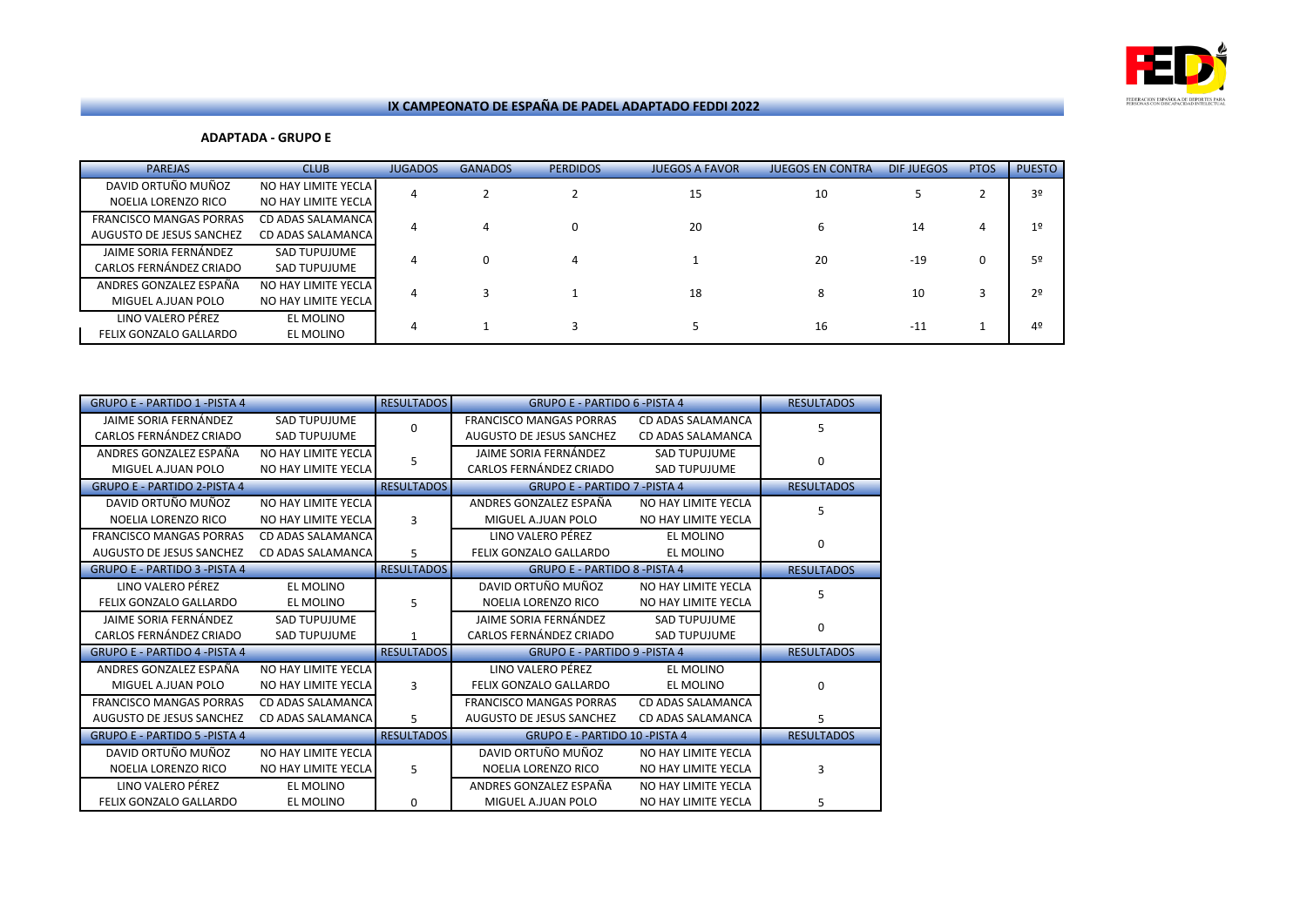

# **COMPETICIÓN - GRUPO A**

| <b>PAREJAS</b>            | <b>CLUB</b>    | <b>JUGADOS</b> | <b>GANADOS</b> | <b>PERDIDOS</b> | <b>JUEGOS A FAVOR</b> | <b>JUEGOS EN CONTRA</b> | DIF JUEGOS | <b>PTOS</b> | <b>PUESTO</b>  |
|---------------------------|----------------|----------------|----------------|-----------------|-----------------------|-------------------------|------------|-------------|----------------|
| RUBÊN MARTIN MADERA       | AFANDICE       |                |                |                 | 18                    |                         | 16         |             | 1 <sup>°</sup> |
| JORGE GORDO ROMERO        | AFANDICE       |                |                |                 |                       |                         |            |             |                |
| BANAJ CURTO LLEDO         | CD A LA PAR    |                |                |                 |                       | 12                      | -3         |             | 3º             |
| JAIME ALCARAZ FERNÁNDEZ   | CD A LA PAR    |                |                |                 |                       |                         |            |             |                |
| FERNANDO LAGUNILLA FRAILE | CD SAN CEBRIAN |                |                |                 | 12                    |                         |            |             | 2 <sup>o</sup> |
| ALEJANDRO MATESANZ PEREZ  | CD SAN CEBRIAN |                |                |                 |                       |                         |            |             |                |
| JOSE MIGUEL MAYOR GARCIA  | CD ASPAJUNIDE  |                | 0              |                 |                       | 18                      | $-18$      | 0           | 4 <sup>°</sup> |
| BLAS JAVIER VALERO SIMON  | CD ASPAJUNIDE  |                |                |                 |                       |                         |            |             |                |

|                                     |                       | <b>RESULTADOS</b> |
|-------------------------------------|-----------------------|-------------------|
| <b>BANAJ CURTO LLEDO</b>            | CD A LA PAR           | 6                 |
| JAIME ALCARAZ FERNÁNDEZ             | CD A LA PAR           |                   |
| JOSE MIGUEL MAYOR GARCIA            | CD ASPAJUNIDE         | 0                 |
| <b>BLAS JAVIER VALERO SIMON</b>     | <b>CD ASPAJUNIDE</b>  |                   |
| <b>GRUPO A - PARTIDO 2-PISTA 1</b>  |                       | <b>RESULTADOS</b> |
| RUBÉN MARTÍN MADERA                 | AFANDICE              |                   |
| JORGE GORDO ROMERO                  | <b>AFANDICE</b>       | 6                 |
| FERNANDO LAGUNILLA FRAILE           | <b>CD SAN CEBRIAN</b> |                   |
| ALEJANDRO MATESANZ PEREZ            | <b>CD SAN CEBRIAN</b> | 0                 |
| <b>GRUPO A - PARTIDO 3 -PISTA 1</b> |                       | <b>RESULTADOS</b> |
| JOSE MIGUEL MAYOR GARCIA            | <b>CD ASPAJUNIDE</b>  |                   |
| <b>BLAS JAVIER VALERO SIMON</b>     | <b>CD ASPAJUNIDE</b>  | 0                 |
| FERNANDO LAGUNILLA FRAILE           | <b>CD SAN CEBRIAN</b> |                   |
| ALEJANDRO MATESANZ PEREZ            | <b>CD SAN CEBRIAN</b> | 6                 |
| <b>GRUPO A - PARTIDO 4 -PISTA 1</b> |                       | <b>RESULTADOS</b> |
| <b>BANAJ CURTO LLEDO</b>            | CD A LA PAR           |                   |
|                                     | CD A LA PAR           |                   |
| JAIME ALCARAZ FERNÁNDEZ             |                       | $\overline{2}$    |
| RUBÉN MARTÍN MADERA                 | <b>AFANDICE</b>       |                   |
| <b>JORGE GORDO ROMERO</b>           | <b>AFANDICE</b>       | 6                 |
| <b>GRUPO A - PARTIDO 5 -PISTA 1</b> |                       | <b>RESULTADOS</b> |
| <b>BANAJ CURTO LLEDO</b>            | CD A LA PAR           |                   |
| JAIME ALCARAZ FERNÁNDEZ             | CD A LA PAR           | $\mathbf{1}$      |
| <b>FERNANDO LAGUNILLA FRAILE</b>    | <b>CD SAN CEBRIAN</b> |                   |
| ALEJANDRO MATESANZ PEREZ            | <b>CD SAN CEBRIAN</b> | 6                 |
| <b>GRUPO A - PARTIDO 6 - PISTA</b>  |                       | <b>RESULTADOS</b> |
| RUBÉN MARTÍN MADERA                 | <b>AFANDICE</b>       |                   |
| <b>JORGE GORDO ROMERO</b>           | <b>AFANDICE</b>       | 6                 |
| JOSE MIGUEL MAYOR GARCIA            | CD ASPAJUNIDE         |                   |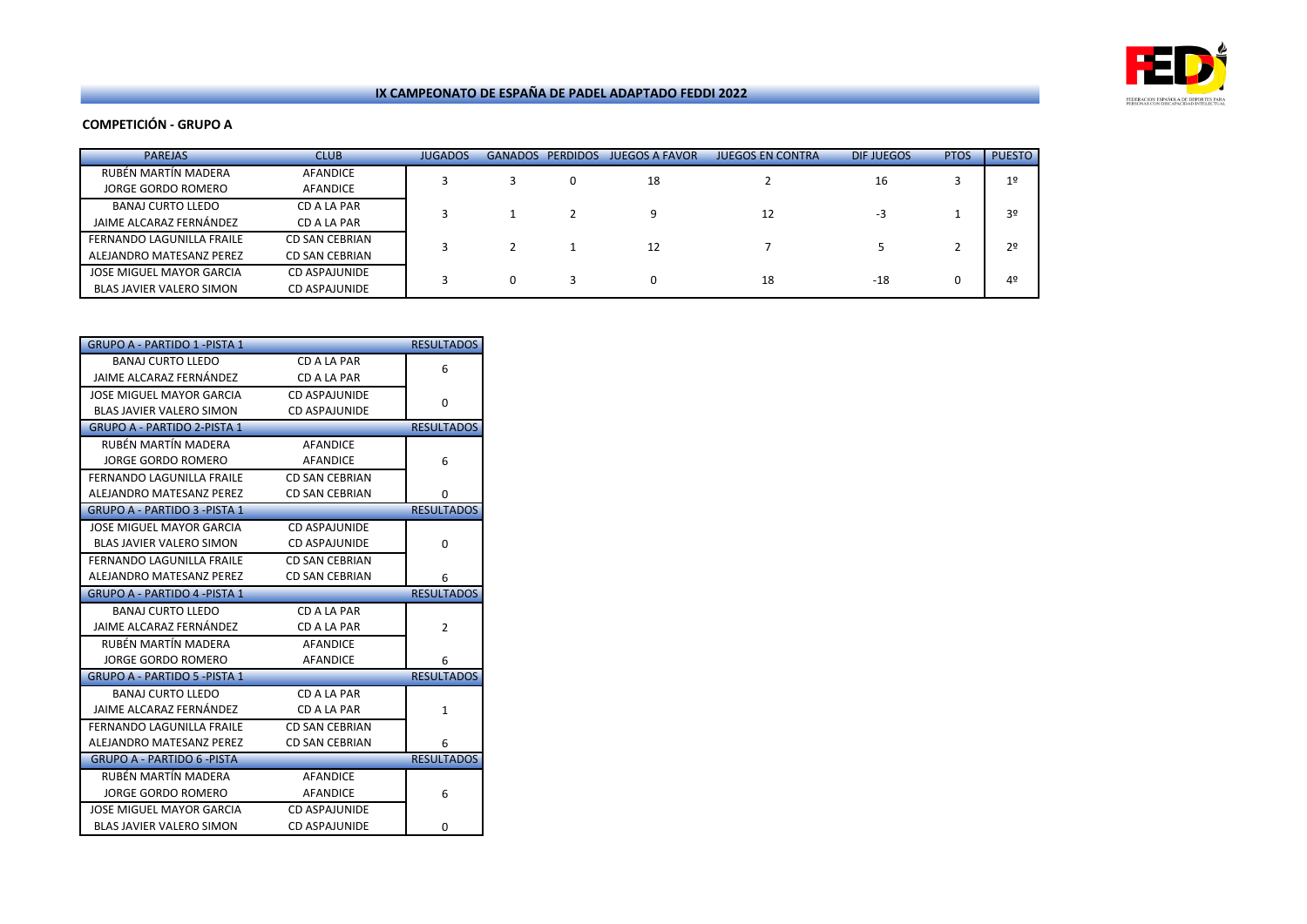

# **COMPETICIÓN - GRUPO B**

| <b>PAREJAS</b>                 | <b>CLUB</b>                | <b>JUGADOS</b> | <b>GANADOS</b> | <b>PERDIDOS</b> | <b>JUEGOS A FAVOR</b> | <b>JUEGOS EN CONTRA</b> | DIF JUEGOS | <b>PTOS</b> | <b>PUESTO</b>  |
|--------------------------------|----------------------------|----------------|----------------|-----------------|-----------------------|-------------------------|------------|-------------|----------------|
| ALEJANDRO GONZALEZ SAEZ        | CD ADAS SALAMANCA          |                |                |                 | 18                    |                         | 12         |             | 1 <sup>°</sup> |
| VICTOR MANUEL CAMOEIRAS ROMERA | CD ADAS SALAMANCA          |                |                |                 |                       |                         |            |             |                |
| EDUARDO JARILLO HERRERO        | <b>CLUB ALTER VALENCIA</b> |                |                |                 | 15                    | 12                      |            |             | 2°             |
| JAVI FOS MORENO                | CLUB ALTER VALENCIA        |                |                |                 |                       |                         |            |             |                |
| MIKEL GARCIA GARCIA            | CD MARIA AUXILIADORA       |                |                |                 |                       | 18                      | $-13$      |             | 4 <sup>°</sup> |
| VICTOR ALBERCA SPINOLA         | CD MARIA AUXILIADORA       |                |                |                 |                       |                         |            |             |                |
| <b>CONNOR GREEN</b>            | <b>ADAPONDA</b>            |                |                |                 | 11                    | 13                      | $-2$       |             | 3º             |
| ADRIÀ SÁNCHEZ                  | <b>ADAPONDA</b>            |                |                |                 |                       |                         |            |             |                |

| <b>GRUPO B - PARTIDO 1 -PISTA</b>    |                            | <b>RESULTADOS</b> |
|--------------------------------------|----------------------------|-------------------|
| EDUARDO JARILLO HERRERO              | <b>CLUB ALTER VALENCIA</b> | 6                 |
| <b>JAVI FOS MORENO</b>               | CLUB ALTER VALENCIA        |                   |
| <b>CONNOR GREEN</b>                  | <b>ADAPONDA</b>            | 3                 |
| ADRIÀ SÁNCHEZ                        | <b>ADAPONDA</b>            |                   |
| <b>GRUPO B - PARTIDO 2-PISTA 1</b>   |                            | <b>RESULTADOS</b> |
| ALEJANDRO GONZALEZ SAEZ              | CD ADAS SALAMANCA          |                   |
| VICTOR MANUEL CAMOEIRAS ROMERA       | CD ADAS SALAMANCA          | 6                 |
| MIKEL GARCIA GARCIA                  | CD MARIA AUXILIADORA       |                   |
| VICTOR ALBERCA SPINOLA               | CD MARIA AUXILIADORA       | 1                 |
| <b>GRUPO B - PARTIDO 3 -PISTA 1</b>  |                            | <b>RESULTADOS</b> |
| <b>CONNOR GREEN</b>                  | <b>ADAPONDA</b>            |                   |
| ADRIÀ SÁNCHEZ                        | <b>ADAPONDA</b>            | 6                 |
| MIKEL GARCIA GARCIA                  | CD MARIA AUXILIADORA       |                   |
| VICTOR ALBERCA SPINOLA               | CD MARIA AUXILIADORA       | $\mathbf{1}$      |
| <b>GRUPO B - PARTIDO 4 - PISTA 1</b> |                            | <b>RESULTADOS</b> |
| ALEJANDRO GONZALEZ SAEZ              | CD ADAS SALAMANCA          |                   |
| VICTOR MANUEL CAMOEIRAS ROMERA       | CD ADAS SALAMANCA          | 6                 |
| EDUARDO JARILLO HERRERO              | CLUB ALTER VALENCIA        |                   |
| <b>JAVI FOS MORENO</b>               | CLUB ALTER VALENCIA        | 3                 |
| <b>GRUPO B - PARTIDO 5 - PISTA 1</b> |                            | <b>RESULTADOS</b> |
| EDUARDO JARILLO HERRERO              | CLUB ALTER VALENCIA        |                   |
| <b>JAVI FOS MORENO</b>               | CLUB ALTER VALENCIA        | 6                 |
| MIKEL GARCIA GARCIA                  | CD MARIA AUXILIADORA       |                   |
| VICTOR ALBERCA SPINOLA               | CD MARIA AUXILIADORA       | 3                 |
| <b>GRUPO B - PARTIDO 6 -PISTA 1</b>  |                            | <b>RESULTADOS</b> |
| ALEJANDRO GONZALEZ SAEZ              | CD ADAS SALAMANCA          |                   |
| VICTOR MANUEL CAMOEIRAS ROMERA       | CD ADAS SALAMANCA          | 6                 |
| <b>CONNOR GREEN</b>                  | <b>ADAPONDA</b>            |                   |
| ADRIÀ SÁNCHEZ                        | <b>ADAPONDA</b>            | $\overline{2}$    |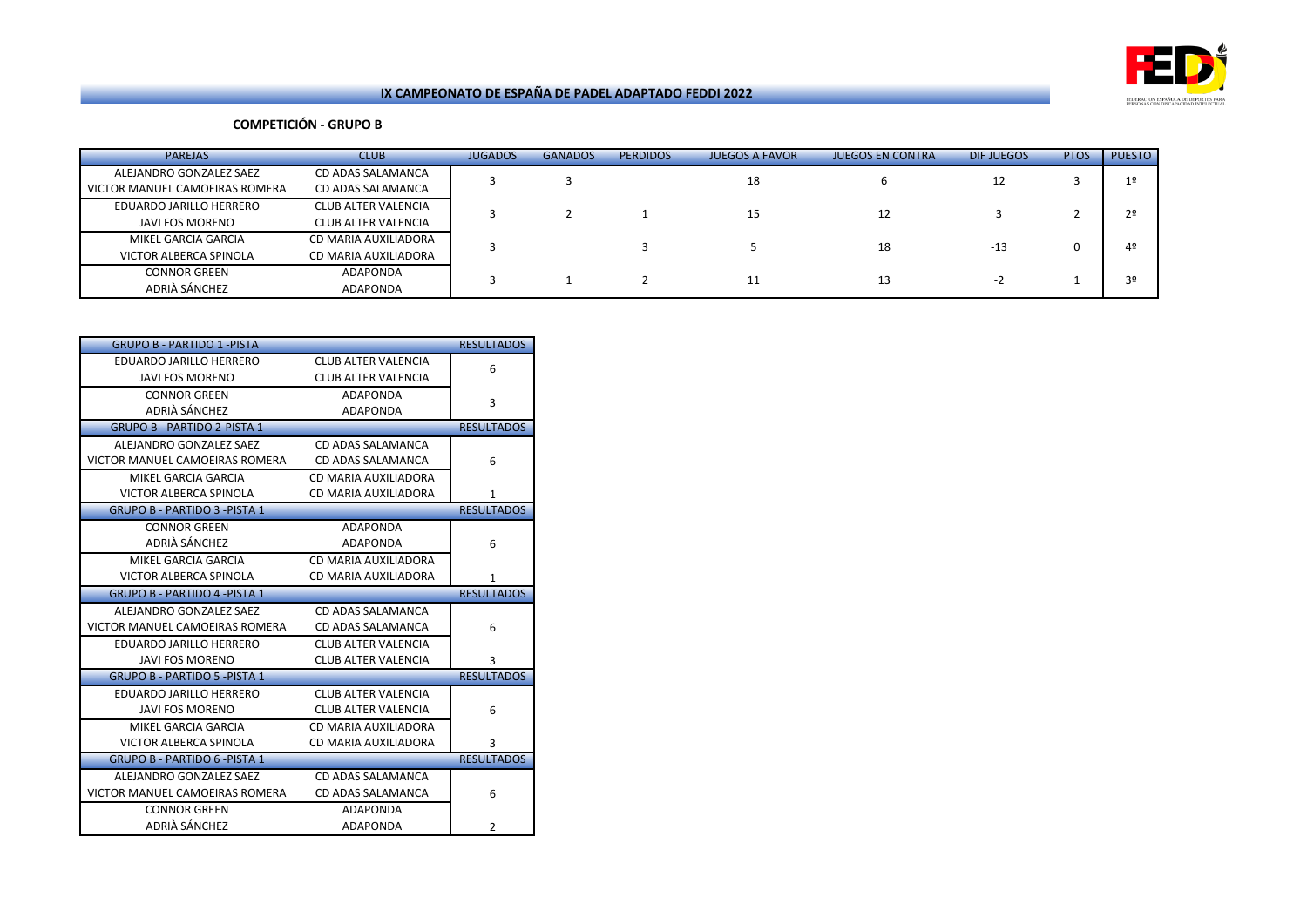

# **COMPETICIÓN - GRUPO C**

| <b>PAREJAS</b>                                           | <b>CLUB</b>                                    | <b>JUGADOS</b> | <b>GANADOS</b> | <b>PERDIDOS</b> | <b>JUEGOS A FAVOR</b> | <b>JUEGOS EN CONTRA</b> | DIF JUEGOS | <b>PTOS</b> | <b>PUESTO</b> |
|----------------------------------------------------------|------------------------------------------------|----------------|----------------|-----------------|-----------------------|-------------------------|------------|-------------|---------------|
| JOSE CARLOS MORENO EGEA<br>CRISTIAN CAMOS MUÑOZ          | <b>CD PRIMI SPORT</b><br><b>CD PRIMI SPORT</b> |                |                |                 | 18                    | 14                      |            |             | 3º            |
| ALBERTO PRESA LOZANO<br>JOSE LUIS PRIETO GARCIA          | AFANDICE<br>AFANDICE                           |                |                |                 | 23                    | 13                      | 10         |             | 2°            |
| DIEGO RODRIGUEZ JIMENEZ<br>ALVARO JIMENEZ DIAZ           | AFANDICE<br>AFANDICE                           |                |                |                 |                       | 24                      | $-22$      |             | 50            |
| DAVID ABADÍA JIMÉNEZ<br>DANIEL SÁNCHEZ ORTEGA            | SAD TUPUJUME<br><b>SAD TUPUJUME</b>            |                |                |                 | 25                    |                         | 16         |             |               |
| IVÁN JESÚS ARIAS MATOS<br>JOSÉ JULIÁN CARRASQUILLA FRIAS | CD A LA PAR<br>CD A LA PAR                     |                |                |                 | 12                    | 20                      | -8         |             | 40            |

| <b>GRUPO A - PARTIDO 1 -PISTA</b> |                       | <b>RESULTADOS</b> | <b>GRUPO C - PARTIDO 6 -PISTA</b>  |                       |
|-----------------------------------|-----------------------|-------------------|------------------------------------|-----------------------|
| DIEGO RODRIGUEZ JIMENEZ           | <b>AFANDICE</b>       | 0                 | DIEGO RODRIGUEZ JIMENEZ            | <b>AFANDICE</b>       |
| ALVARO JIMENEZ DIAZ               | <b>AFANDICE</b>       |                   | ALVARO JIMENEZ DIAZ                | <b>AFANDICE</b>       |
| DAVID ABADÍA JIMÉNEZ              | <b>SAD TUPUJUME</b>   | 6                 | ALBERTO PRESA LOZANO               | <b>AFANDICE</b>       |
| DANIEL SÁNCHEZ ORTEGA             | <b>SAD TUPUJUME</b>   |                   | <b>JOSE LUIS PRIETO GARCIA</b>     | AFANDICE              |
| <b>GRUPO A - PARTIDO 2-PISTA</b>  |                       | <b>RESULTADOS</b> | <b>GRUPO C - PARTIDO 7 -PISTA</b>  |                       |
| JOSE CARLOS MORENO EGEA           | <b>CD PRIMI SPORT</b> |                   | DAVID ABADÍA JIMÉNEZ               | <b>SAD TUPUJUME</b>   |
| CRISTIAN CAMOS MUÑOZ              | <b>CD PRIMI SPORT</b> | 3                 | DANIEL SÁNCHEZ ORTEGA              | <b>SAD TUPUJUME</b>   |
| ALBERTO PRESA LOZANO              | <b>AFANDICE</b>       |                   | IVÁN JESÚS ARIAS MATOS             | CD A LA PAR           |
| <b>JOSE LUIS PRIETO GARCIA</b>    | <b>AFANDICE</b>       | 6                 | JOSÉ JULIÁN CARRASQUILLA FRIAS     | CD A LA PAR           |
| <b>GRUPO A - PARTIDO 3 -PISTA</b> |                       | <b>RESULTADOS</b> | <b>GRUPO C - PARTIDO 8 -PISTA</b>  |                       |
| IVÁN JESÚS ARIAS MATOS            | CD A LA PAR           |                   | JOSE CARLOS MORENO EGEA            | <b>CD PRIMI SPORT</b> |
| JOSÉ JULIÁN CARRASQUILLA FRIAS    | CD A LA PAR           | 6                 | CRISTIAN CAMOS MUÑOZ               | <b>CD PRIMI SPORT</b> |
| DIEGO RODRIGUEZ JIMENEZ           | AFANDICE              |                   | DIEGO RODRIGUEZ JIMENEZ            | <b>AFANDICE</b>       |
| ALVARO JIMENEZ DIAZ               | <b>AFANDICE</b>       | $\overline{2}$    | ALVARO JIMENEZ DIAZ                | <b>AFANDICE</b>       |
| <b>GRUPO C - PARTIDO 4 -PISTA</b> |                       | <b>RESULTADOS</b> | <b>GRUPO C - PARTIDO 9 -PISTA</b>  |                       |
| DAVID ABADÍA JIMÉNEZ              | <b>SAD TUPUJUME</b>   |                   | IVÁN JESÚS ARIAS MATOS             | CD A LA PAR           |
| DANIEL SÁNCHEZ ORTEGA             | <b>SAD TUPUJUME</b>   | 7                 | JOSÉ JULIÁN CARRASQUILLA FRIAS     | CD A LA PAR           |
| ALBERTO PRESA LOZANO              | <b>AFANDICE</b>       |                   | ALBERTO PRESA LOZANO               | <b>AFANDICE</b>       |
| <b>JOSE LUIS PRIETO GARCIA</b>    | <b>AFANDICE</b>       | 5                 | <b>JOSE LUIS PRIETO GARCIA</b>     | <b>AFANDICE</b>       |
| <b>GRUPO C - PARTIDO 5 -PISTA</b> |                       | <b>RESULTADOS</b> | <b>GRUPO C - PARTIDO 10 -PISTA</b> |                       |
| <b>JOSE CARLOS MORENO EGEA</b>    | <b>CD PRIMI SPORT</b> |                   | <b>JOSE CARLOS MORENO EGEA</b>     | <b>CD PRIMI SPORT</b> |
| CRISTIAN CAMOS MUÑOZ              | <b>CD PRIMI SPORT</b> | 6                 | CRISTIAN CAMOS MUÑOZ               | <b>CD PRIMI SPORT</b> |
| IVÁN JESÚS ARIAS MATOS            | CD A LA PAR           |                   | DAVID ABADÍA JIMÉNEZ               | <b>SAD TUPUJUME</b>   |
| JOSÉ JULIÁN CARRASQUILLA FRIAS    | CD A LA PAR           | 2                 | DANIEL SÁNCHEZ ORTEGA              | <b>SAD TUPUJUME</b>   |

| <b>GRUPO A - PARTIDO 1 -PISTA</b> |                       | <b>RESULTADOS</b> | <b>GRUPO C - PARTIDO 6 -PISTA</b>  |                       | <b>RESULTADOS</b> |
|-----------------------------------|-----------------------|-------------------|------------------------------------|-----------------------|-------------------|
| DIEGO RODRIGUEZ JIMENEZ           | <b>AFANDICE</b>       | $\Omega$          | DIEGO RODRIGUEZ JIMENEZ            | <b>AFANDICE</b>       | 0                 |
| ALVARO JIMENEZ DIAZ               | AFANDICE              |                   | ALVARO JIMENEZ DIAZ                | <b>AFANDICE</b>       |                   |
| DAVID ABADÍA JIMÉNEZ              | <b>SAD TUPUJUME</b>   | 6                 | ALBERTO PRESA LOZANO               | <b>AFANDICE</b>       | 6                 |
| DANIEL SÁNCHEZ ORTEGA             | <b>SAD TUPUJUME</b>   |                   | <b>JOSE LUIS PRIETO GARCIA</b>     | <b>AFANDICE</b>       |                   |
| <b>GRUPO A - PARTIDO 2-PISTA</b>  |                       | <b>RESULTADOS</b> | <b>GRUPO C - PARTIDO 7 -PISTA</b>  |                       | <b>RESULTADOS</b> |
| JOSE CARLOS MORENO EGEA           | <b>CD PRIMI SPORT</b> |                   | DAVID ABADÍA JIMÉNEZ               | <b>SAD TUPUJUME</b>   | 6                 |
| CRISTIAN CAMOS MUÑOZ              | <b>CD PRIMI SPORT</b> | 3                 | DANIEL SÁNCHEZ ORTEGA              | <b>SAD TUPUJUME</b>   |                   |
| ALBERTO PRESA LOZANO              | <b>AFANDICE</b>       |                   | IVÁN JESÚS ARIAS MATOS             | CD A LA PAR           | 1                 |
| <b>JOSE LUIS PRIETO GARCIA</b>    | <b>AFANDICE</b>       | 6                 | JOSÉ JULIÁN CARRASQUILLA FRIAS     | CD A LA PAR           |                   |
| <b>GRUPO A - PARTIDO 3 -PISTA</b> |                       | <b>RESULTADOS</b> | <b>GRUPO C - PARTIDO 8 -PISTA</b>  |                       | <b>RESULTADOS</b> |
| IVÁN JESÚS ARIAS MATOS            | CD A LA PAR           |                   | JOSE CARLOS MORENO EGEA            | <b>CD PRIMI SPORT</b> | 6                 |
| SÉ JULIÁN CARRASQUILLA FRIAS      | CD A LA PAR           | 6                 | CRISTIAN CAMOS MUÑOZ               | <b>CD PRIMI SPORT</b> |                   |
| DIEGO RODRIGUEZ JIMENEZ           | <b>AFANDICE</b>       |                   | DIEGO RODRIGUEZ JIMENEZ            | <b>AFANDICE</b>       | $\Omega$          |
| ALVARO JIMENEZ DIAZ               | <b>AFANDICE</b>       | $\mathcal{P}$     | ALVARO JIMENEZ DIAZ                | <b>AFANDICE</b>       |                   |
| <b>GRUPO C - PARTIDO 4 -PISTA</b> |                       | <b>RESULTADOS</b> | <b>GRUPO C - PARTIDO 9 -PISTA</b>  |                       | <b>RESULTADOS</b> |
| DAVID ABADÍA JIMÉNEZ              | <b>SAD TUPUJUME</b>   |                   | IVÁN JESÚS ARIAS MATOS             | CD A LA PAR           |                   |
| DANIEL SÁNCHEZ ORTEGA             | <b>SAD TUPUJUME</b>   | 7                 | JOSÉ JULIÁN CARRASQUILLA FRIAS     | CD A LA PAR           |                   |
| ALBERTO PRESA LOZANO              | <b>AFANDICE</b>       |                   | ALBERTO PRESA LOZANO               | <b>AFANDICE</b>       |                   |
| <b>JOSE LUIS PRIETO GARCIA</b>    | <b>AFANDICE</b>       | 5                 | <b>JOSE LUIS PRIETO GARCIA</b>     | <b>AFANDICE</b>       | 6                 |
| <b>GRUPO C - PARTIDO 5 -PISTA</b> |                       | <b>RESULTADOS</b> | <b>GRUPO C - PARTIDO 10 -PISTA</b> |                       | <b>RESULTADOS</b> |
| <b>JOSE CARLOS MORENO EGEA</b>    | <b>CD PRIMI SPORT</b> |                   | <b>JOSE CARLOS MORENO EGEA</b>     | <b>CD PRIMI SPORT</b> |                   |
| CRISTIAN CAMOS MUÑOZ              | <b>CD PRIMI SPORT</b> | 6                 | CRISTIAN CAMOS MUÑOZ               | <b>CD PRIMI SPORT</b> | 3                 |
| IVÁN JESÚS ARIAS MATOS            | CD A LA PAR           |                   | DAVID ABADÍA JIMÉNEZ               | <b>SAD TUPUJUME</b>   |                   |
| SÉ JULIÁN CARRASQUILLA FRIAS      | CD A LA PAR           | 2                 | DANIEL SÁNCHEZ ORTEGA              | <b>SAD TUPUJUME</b>   | 6                 |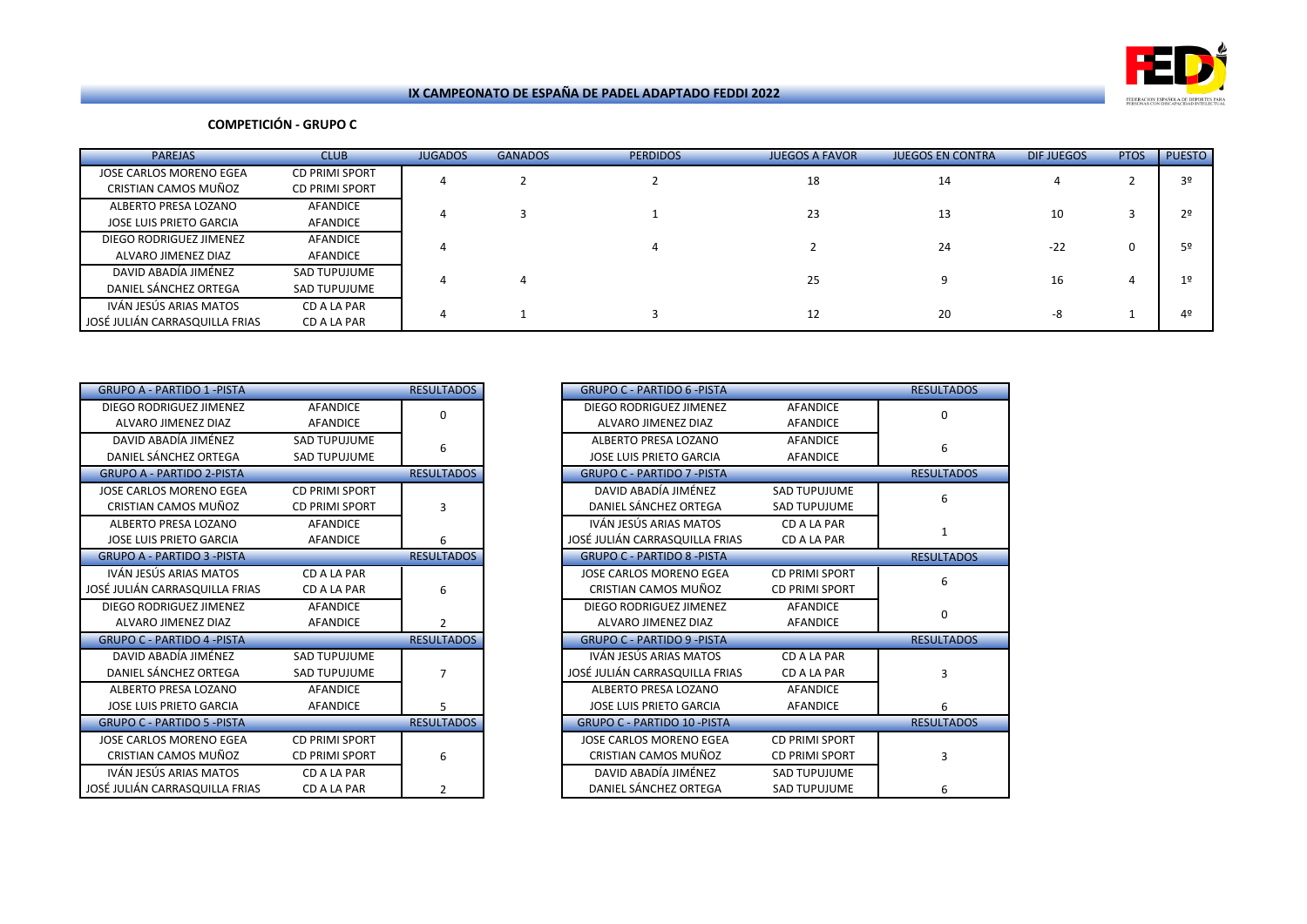

# **RESULTADOS POR PISTAS**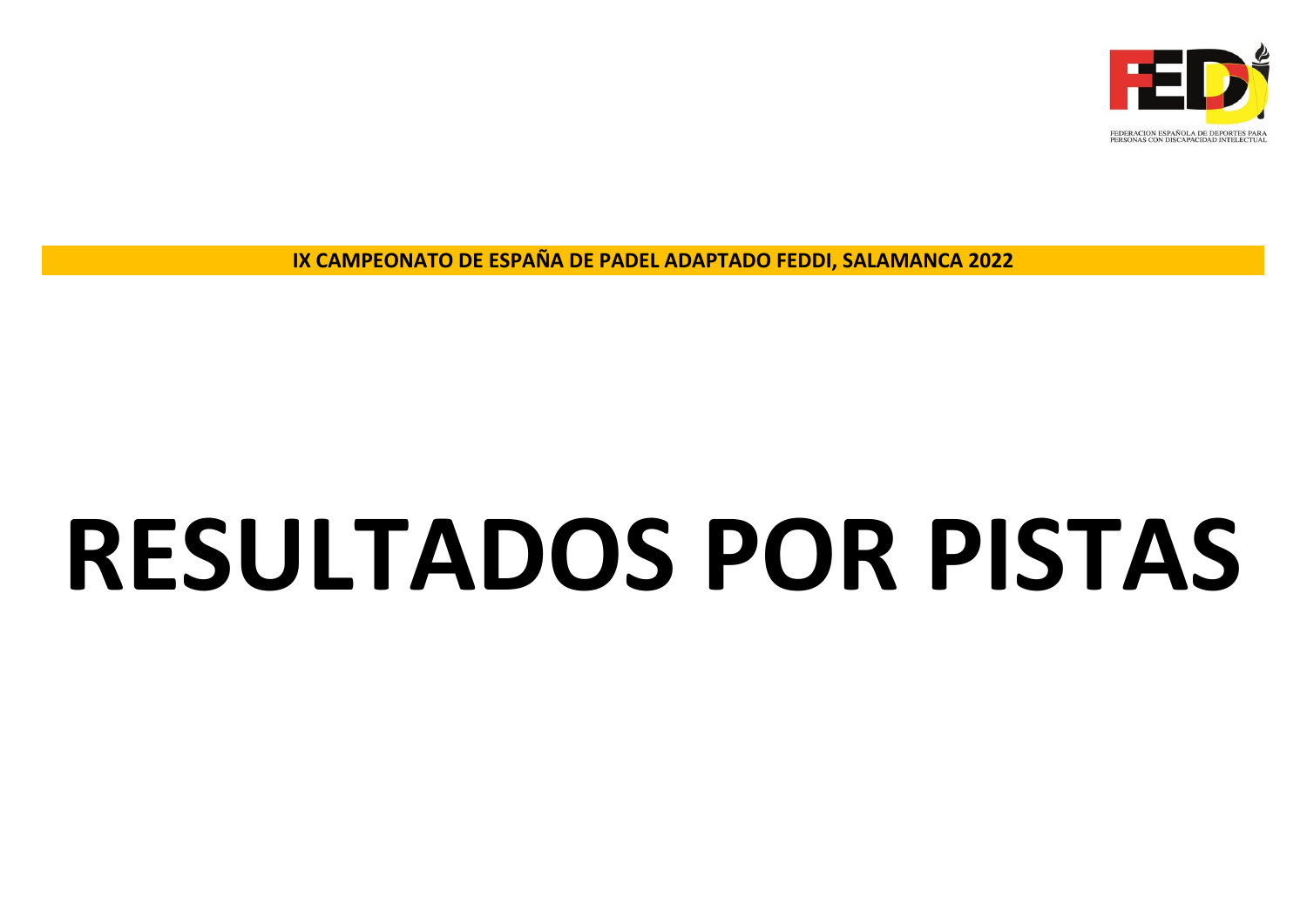

# **CAT. COMPETICIÓN - PISTA 1**

| <b>HORA COMIENZO 15:00</b>           |                                       | PISTA <sub>1</sub> |
|--------------------------------------|---------------------------------------|--------------------|
|                                      | <b>GRUPO A y B- NIVEL COMPETICIÓN</b> |                    |
| <b>GRUPO A - PARTIDO 1 - PISTA 1</b> |                                       | <b>RESULTADOS</b>  |
| <b>BANAJ CURTO LLEDO</b>             | CD A LA PAR                           |                    |
| JAIME ALCARAZ FERNÁNDEZ              | CD A LA PAR                           | 6                  |
| <b>JUAN ANTONIO ARTACHO DIAZ</b>     | CD ASPAJUNIDE                         |                    |
| <b>BLAS JAVIER VALERO SIMON</b>      | CD ASPAJUNIDE                         | $\Omega$           |
| <b>GRUPO A - PARTIDO 2 -PISTA 1</b>  |                                       | <b>RESULTADOS</b>  |
| RUBÉN MARTÍN MADERA                  | <b>AFANDICE</b>                       |                    |
| <b>JORGE GORDO ROMERO</b>            | AFANDICE                              | 6                  |
| <b>FERNANDO LAGUNILLA FRAILE</b>     | <b>CD SAN CEBRIAN</b>                 |                    |
| ALEJANDRO MATESANZ PEREZ             | <b>CD SAN CEBRIAN</b>                 | 0                  |
| <b>GRUPO B - PARTIDO 1 - PISTA 1</b> |                                       | <b>RESULTADOS</b>  |
| EDUARDO JARILLO HERRERO              | <b>CLUB ALTER VALENCIA</b>            |                    |
| <b>JAVI FOS MORENO</b>               | <b>CLUB ALTER VALENCIA</b>            | 6                  |
| <b>CONNOR GREEN</b>                  | <b>ADAPONDA</b>                       |                    |
| ADRIÀ SÁNCHEZ                        | <b>ADAPONDA</b>                       | 3                  |
| <b>GRUPO B - PARTIDO 2 -PISTA 1</b>  |                                       | <b>RESULTADOS</b>  |
| ALEJANDRO GONZALEZ SAEZ              | CD ADAS SALAMANCA                     |                    |
| VICTOR MANUEL CAMOEIRAS ROMERA       | <b>CD AVIVA</b>                       | 6                  |
| MIKEL GARCIA GARCIA                  | CD MARIA AUXILIADORA                  |                    |
| VICTOR ALBERCA SPINOLA               | CD MARIA AUXILIADORA                  | $\mathbf{1}$       |
| <b>GRUPO A - PARTIDO 3 - PISTA 1</b> |                                       | <b>RESULTADOS</b>  |
| <b>JUAN ANTONIO ARTACHO DIAZ</b>     | <b>CD ASPAJUNIDE</b>                  |                    |
| <b>BLAS JAVIER VALERO SIMON</b>      | <b>CD ASPAJUNIDE</b>                  | 0                  |
| <b>FERNANDO LAGUNILLA FRAILE</b>     | CD SAN CEBRIAN                        |                    |
| ALEJANDRO MATESANZ PEREZ             | <b>CD SAN CEBRIAN</b>                 | 6                  |
| <b>GRUPO A - PARTIDO 4 - PISTA 1</b> |                                       | <b>RESULTADOS</b>  |
| <b>BANAJ CURTO LLEDO</b>             | CD A LA PAR                           |                    |
| JAIME ALCARAZ FERNÁNDEZ              | CD A LA PAR                           | $\overline{2}$     |
| RUBÉN MARTÍN MADERA                  | <b>AFANDICE</b>                       |                    |
| <b>JORGE GORDO ROMERO</b>            | <b>AFANDICE</b>                       | 6                  |

### **MIÉRCOLES 23 FEBRERO**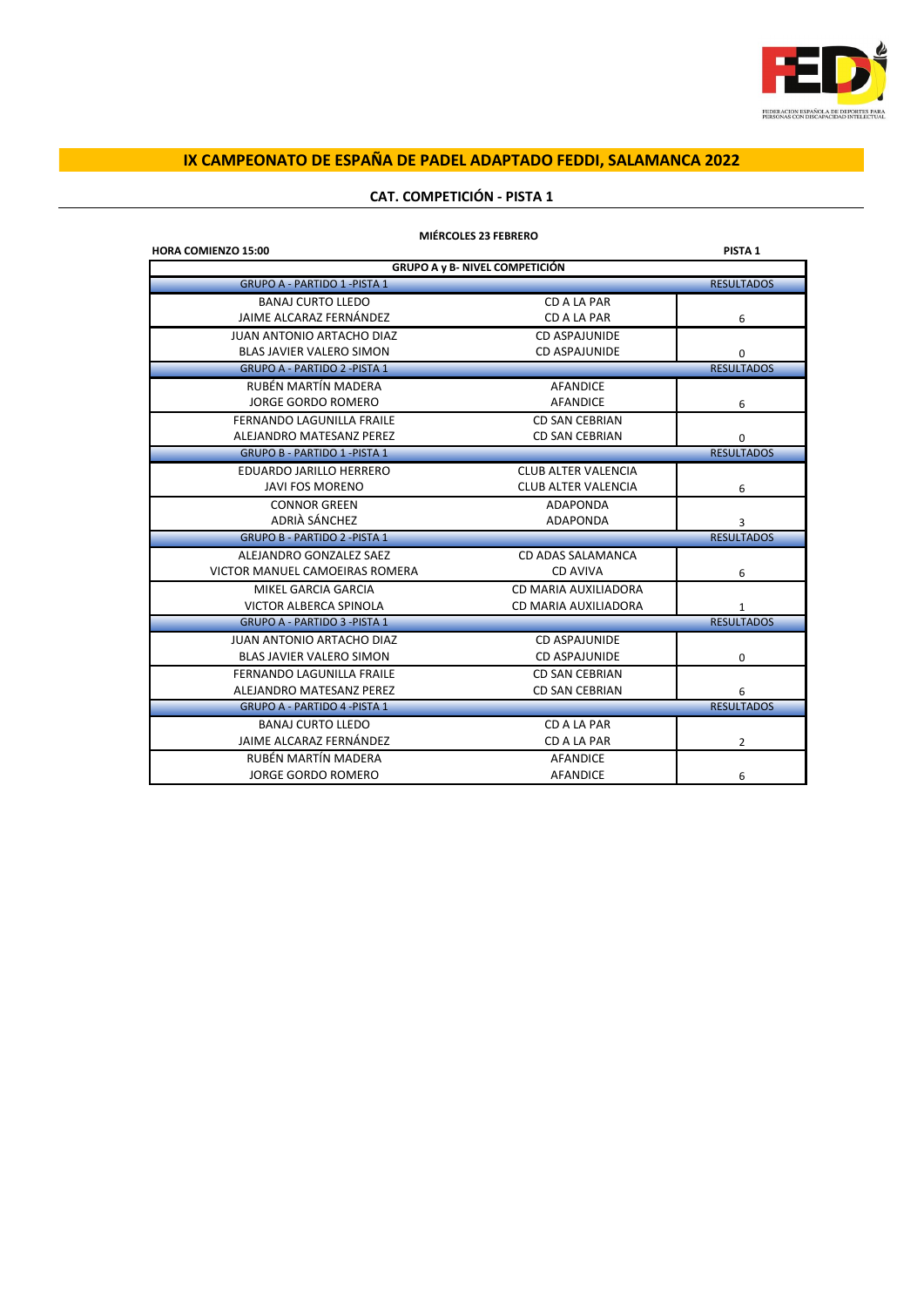

| <b>GRUPO B - PARTIDO 3 -PISTA 1</b>  |                            | <b>RESULTADOS</b> |
|--------------------------------------|----------------------------|-------------------|
| MIKEL GARCIA GARCIA                  | CD MARIA AUXILIADORA       |                   |
| <b>VICTOR ALBERCA SPINOLA</b>        | CD MARIA AUXILIADORA       | $\mathbf{1}$      |
| <b>CONNOR GREEN</b>                  | ADAPONDA                   |                   |
| ADRIÀ SÁNCHEZ                        | <b>ADAPONDA</b>            | 6                 |
| <b>GRUPO B - PARTIDO 4 -PISTA 1</b>  |                            | <b>RESULTADOS</b> |
| ALEJANDRO GONZALEZ SAEZ              | CD ADAS SALAMANCA          |                   |
| VICTOR MANUEL CAMOEIRAS ROMERA       | CD AVIVA                   | 6                 |
| EDUARDO JARILLO HERRERO              | <b>CLUB ALTER VALENCIA</b> |                   |
| <b>JAVI FOS MORENO</b>               | <b>CLUB ALTER VALENCIA</b> | 3                 |
| <b>GRUPO A - PARTIDO 5 -PISTA 1</b>  |                            | <b>RESULTADOS</b> |
| <b>BANAJ CURTO LLEDO</b>             | CD A LA PAR                |                   |
| JAIME ALCARAZ FERNÁNDEZ              | CD A LA PAR                | $\mathbf{1}$      |
| <b>FERNANDO LAGUNILLA FRAILE</b>     | CD SAN CEBRIAN             |                   |
| ALEJANDRO MATESANZ PEREZ             | <b>CD SAN CEBRIAN</b>      | 6                 |
| <b>GRUPO A - PARTIDO 6 -PISTA 1</b>  |                            | <b>RESULTADOS</b> |
| RUBÉN MARTÍN MADERA                  | <b>AFANDICE</b>            |                   |
| <b>JORGE GORDO ROMERO</b>            | AFANDICE                   | 6                 |
| <b>JUAN ANTONIO ARTACHO DIAZ</b>     | <b>CD ASPAJUNIDE</b>       |                   |
| <b>BLAS JAVIER VALERO SIMON</b>      | CD ASPAJUNIDE              | $\mathbf 0$       |
| <b>GRUPO B - PARTIDO 5 - PISTA 1</b> |                            | <b>RESULTADOS</b> |
| EDUARDO JARILLO HERRERO              | <b>CLUB ALTER VALENCIA</b> |                   |
| <b>JAVI FOS MORENO</b>               | CLUB ALTER VALENCIA        | 6                 |
| MIKEL GARCIA GARCIA                  | CD MARIA AUXILIADORA       |                   |
| <b>VICTOR ALBERCA SPINOLA</b>        | CD MARIA AUXILIADORA       | 3                 |
| <b>GRUPO B - PARTIDO 6 -PISTA 1</b>  |                            | <b>RESULTADOS</b> |
| ALEJANDRO GONZALEZ SAEZ              | CD ADAS SALAMANCA          |                   |
| VICTOR MANUEL CAMOEIRAS ROMERA       | CD AVIVA                   | 6                 |
| <b>CONNOR GREEN</b>                  | <b>ADAPONDA</b>            |                   |
| ADRIÀ SÁNCHEZ                        | <b>ADAPONDA</b>            | $\overline{2}$    |

**HORA FINAL 20:00**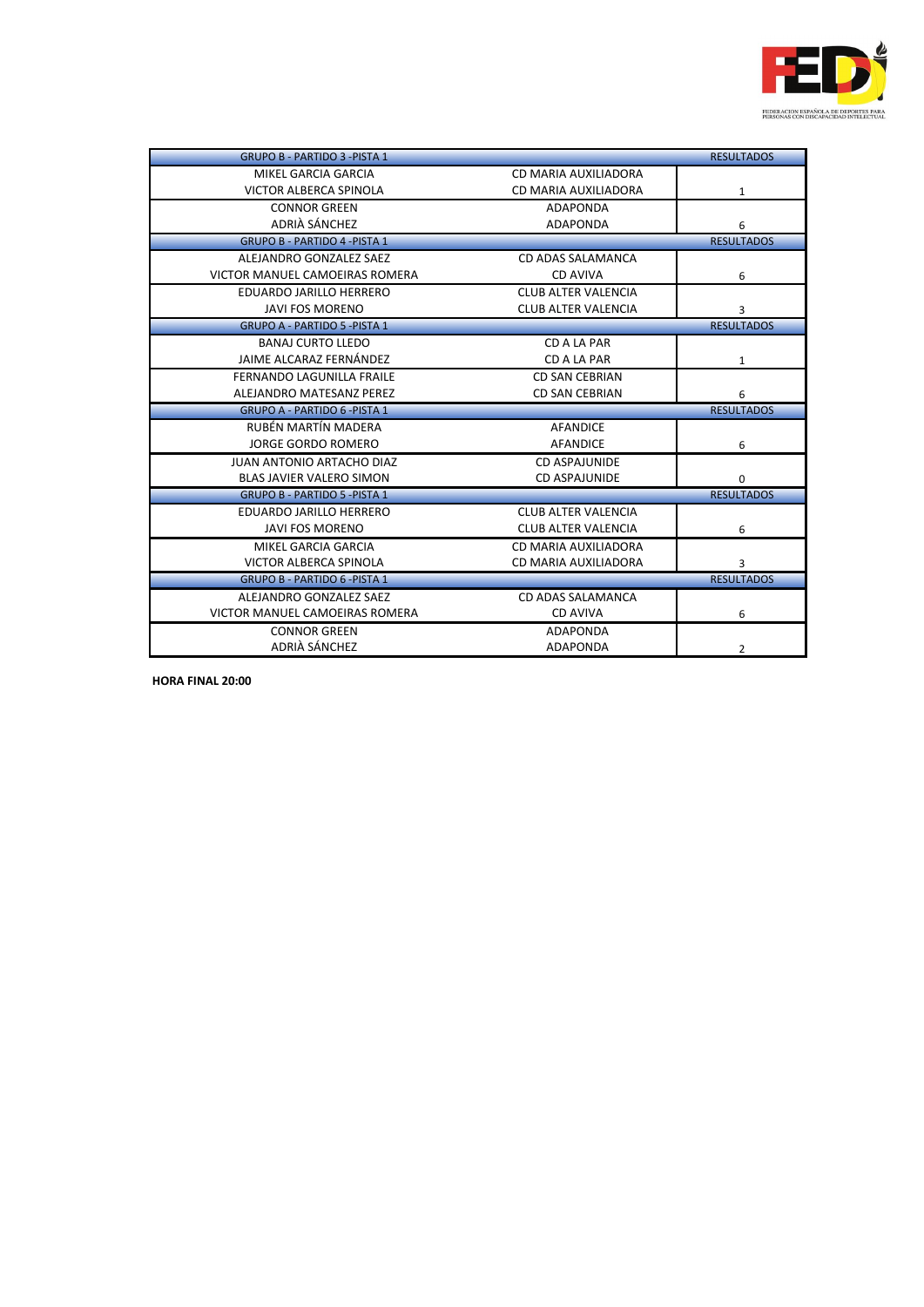

|                                  | <b>JUEVES 24 FEBRERO</b>                  |                    |
|----------------------------------|-------------------------------------------|--------------------|
| <b>HORA COMIENZO 9:00</b>        |                                           | PISTA <sub>1</sub> |
|                                  | <b>GRUPO A, B Y C - NIVEL COMPETICIÓN</b> |                    |
| <b>SEMIFINAL 1</b>               |                                           | <b>RESULTADOS</b>  |
| <b>FERNANDO LAGUNILLA FRAILE</b> | <b>CD SAN CEBRIAN</b>                     | $\overline{2}$     |
| ALEJANDRO MATESANZ PEREZ         | <b>CD SAN CEBRIAN</b>                     |                    |
| DAVID ABADÍA JIMÉNEZ             | <b>SAD TUPUJUME</b>                       | 6                  |
| DANIEL SÁNCHEZ ORTEGA            | <b>SAD TUPUJUME</b>                       |                    |
| <b>SEMIFINAL 2</b>               |                                           | <b>RESULTADOS</b>  |
| RUBÉN MARTÍN MADERA              | <b>AFANDICE</b>                           | 6                  |
| JORGE GORDO ROMERO               | <b>AFANDICE</b>                           |                    |
| ALEJANDRO GONZALEZ SAEZ          | CD ADAS SALAMANCA                         | 4                  |
| VICTOR MANUEL CAMOEIRAS ROMERA   | CD ADAS SALAMANCA                         |                    |
| 7º Y 8º PUESTO                   |                                           | <b>RESULTADOS</b>  |
| JOSE CARLOS MORENO EGEA          | <b>CD PRIMI SPORT</b>                     | 6                  |
| CRISTIAN CAMOS MUÑOZ             | <b>CD PRIMI SPORT</b>                     |                    |
| <b>CONNOR GREEN</b>              | <b>ADAPONDA</b>                           |                    |
| ADRIÀ SÁNCHEZ                    | <b>ADAPONDA</b>                           | 3                  |
| 5º Y 6º PUESTO                   |                                           | <b>RESULTADOS</b>  |
| EDUARDO JARILLO HERRERO          | <b>CLUB ALTER VALENCIA</b>                | $\overline{7}$     |
| <b>JAVI FOS MORENO</b>           | <b>CLUB ALTER VALENCIA</b>                |                    |
| ALBERTO PRESA LOZANO             | <b>AFANDICE</b>                           |                    |
| JOSE LUIS PRIETO GARCIA          | <b>AFANDICE</b>                           | 6                  |
| 3º Y 4º PUESTO                   |                                           | <b>RESULTADOS</b>  |
| <b>FERNANDO LAGUNILLA FRAILE</b> | <b>CD SAN CEBRIAN</b>                     |                    |
| ALEJANDRO MATESANZ PEREZ         | <b>CD SAN CEBRIAN</b>                     | $\mathbf{1}$       |
| ALEJANDRO GONZALEZ SAEZ          | CD ADAS SALAMANCA                         |                    |
| VICTOR MANUEL CAMOEIRAS ROMERA   | <b>CD ADAS SALAMANCA</b>                  | 6                  |
| FINAL COMPETICIÓN (12:30)        |                                           | <b>RESULTADOS</b>  |
| DAVID ABADÍA JIMÉNEZ             | <b>SAD TUPUJUME</b>                       |                    |
| DANIEL SÁNCHEZ ORTEGA            | <b>SAD TUPUJUME</b>                       | $\overline{2}$     |
| RUBÉN MARTÍN MADERA              | <b>AFANDICE</b>                           |                    |
| <b>JORGE GORDO ROMERO</b>        | <b>AFANDICE</b>                           | 6                  |

# **CAT. COMPETICIÓN - PISTA 1**

**HORA FINAL APROX. 13:30**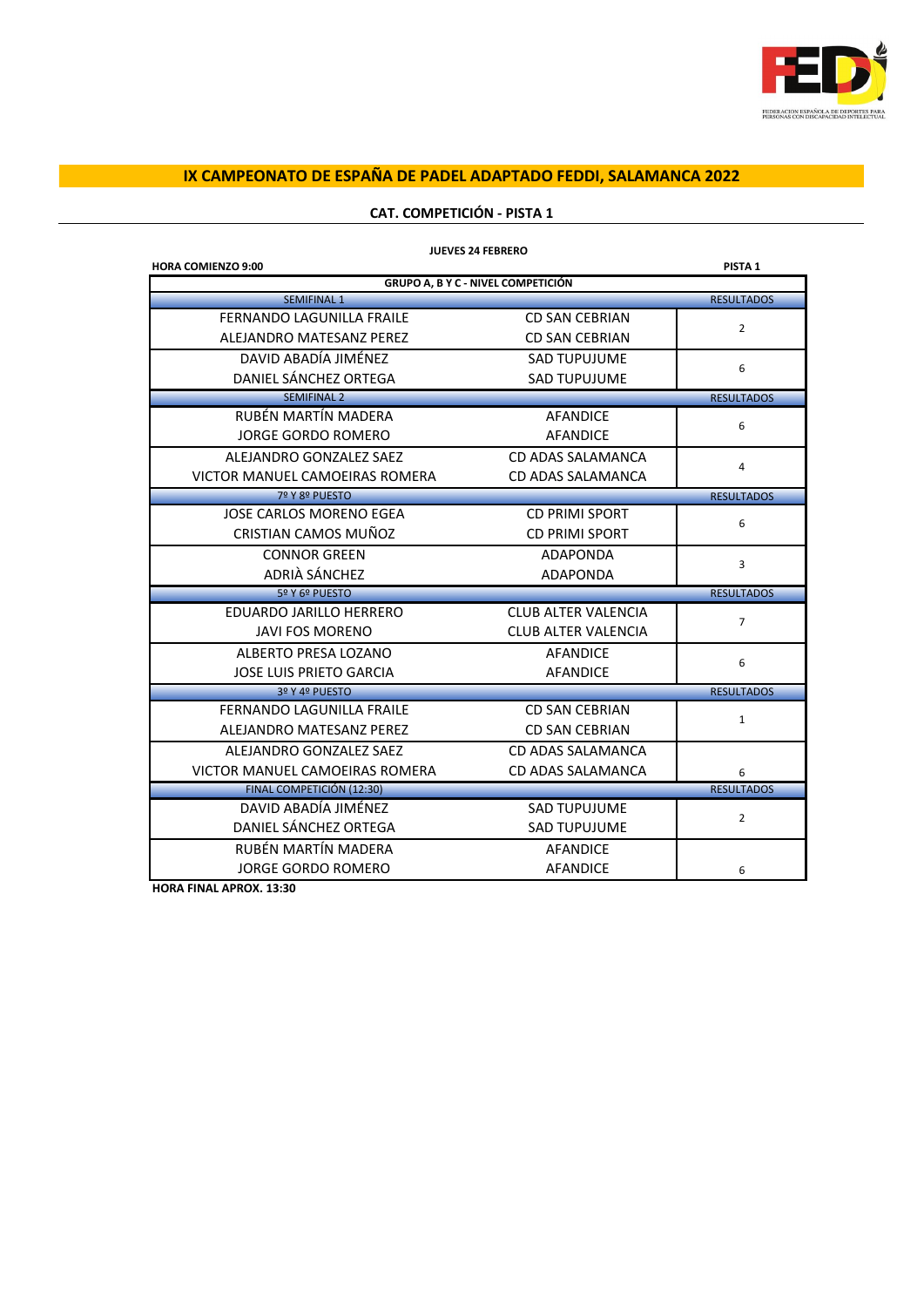

# **CAT. COMPETICIÓN - PISTA 2**

| <b>MIERCOLES 23 FEBRERO</b> |  |
|-----------------------------|--|
|-----------------------------|--|

| <b>HORA COMIENZO 15:00</b>           |                                    | PISTA <sub>2</sub> |
|--------------------------------------|------------------------------------|--------------------|
|                                      | <b>GRUPO C - NIVEL COMPETICIÓN</b> |                    |
| <b>GRUPO C - PARTIDO 1 - PISTA 2</b> |                                    | <b>RESULTADOS</b>  |
| DIEGO RODRIGUEZ JIMENEZ              | <b>AFANDICE</b>                    |                    |
| RUBÉN MONDÉJAR                       | <b>AFANDICE</b>                    | $\mathbf 0$        |
| DAVID ABADÍA JIMÉNEZ                 | <b>SAD TUPUJUME</b>                |                    |
| DANIEL SÁNCHEZ ORTEGA                | <b>SAD TUPUJUME</b>                | 6                  |
| <b>GRUPO C - PARTIDO 2-PISTA 2</b>   |                                    | <b>RESULTADOS</b>  |
| JOSE CARLOS MORENO EGEA              | <b>CD PRIMI SPORT</b>              |                    |
| CRISTIAN CAMOS MUÑOZ                 | <b>CD PRIMI SPORT</b>              | 3                  |
| ALBERTO PRESA LOZANO                 | <b>AFANDICE</b>                    |                    |
| <b>JOSE LUIS PRIETO GARCIA</b>       | <b>AFANDICE</b>                    | 6                  |
| <b>GRUPO C - PARTIDO 3 -PISTA 2</b>  |                                    | <b>RESULTADOS</b>  |
| IVÁN JESÚS ARIAS MATOS               | CD A LA PAR                        |                    |
| JOSÉ JULIÁN CARRASQUILLA FRIAS       | CD A LA PAR                        | 6                  |
| DIEGO RODRIGUEZ JIMENEZ              | <b>AFANDICE</b>                    |                    |
| RUBÉN MONDÉJAR                       | <b>AFANDICE</b>                    | $\overline{2}$     |
| <b>GRUPO C - PARTIDO 4 -PISTA 2</b>  |                                    | <b>RESULTADOS</b>  |
| DAVID ABADÍA JIMÉNEZ                 | <b>SAD TUPUJUME</b>                |                    |
| DANIEL SÁNCHEZ ORTEGA                | <b>SAD TUPUJUME</b>                | $\overline{7}$     |
| ALBERTO PRESA LOZANO                 | <b>AFANDICE</b>                    |                    |
| <b>JOSE LUIS PRIETO GARCIA</b>       | <b>AFANDICE</b>                    | 5                  |
| <b>GRUPO C - PARTIDO 5 -PISTA 2</b>  |                                    | <b>RESULTADOS</b>  |
| JOSE CARLOS MORENO EGEA              | <b>CD PRIMI SPORT</b>              |                    |
| CRISTIAN CAMOS MUÑOZ                 | <b>CD PRIMI SPORT</b>              | 6                  |
| IVÁN JESÚS ARIAS MATOS               | CD A LA PAR                        |                    |
| JOSÉ JULIÁN CARRASQUILLA FRIAS       | CD A LA PAR                        | 2                  |
| <b>GRUPO C - PARTIDO 6 -PISTA 2</b>  |                                    | <b>RESULTADOS</b>  |
| DIEGO RODRIGUEZ JIMENEZ              | <b>AFANDICE</b>                    |                    |
| RUBÉN MONDÉJAR                       | <b>AFANDICE</b>                    | 0                  |
| ALBERTO PRESA LOZANO                 | <b>AFANDICE</b>                    |                    |
| <b>JOSE LUIS PRIETO GARCIA</b>       | <b>AFANDICE</b>                    | 6                  |
|                                      |                                    |                    |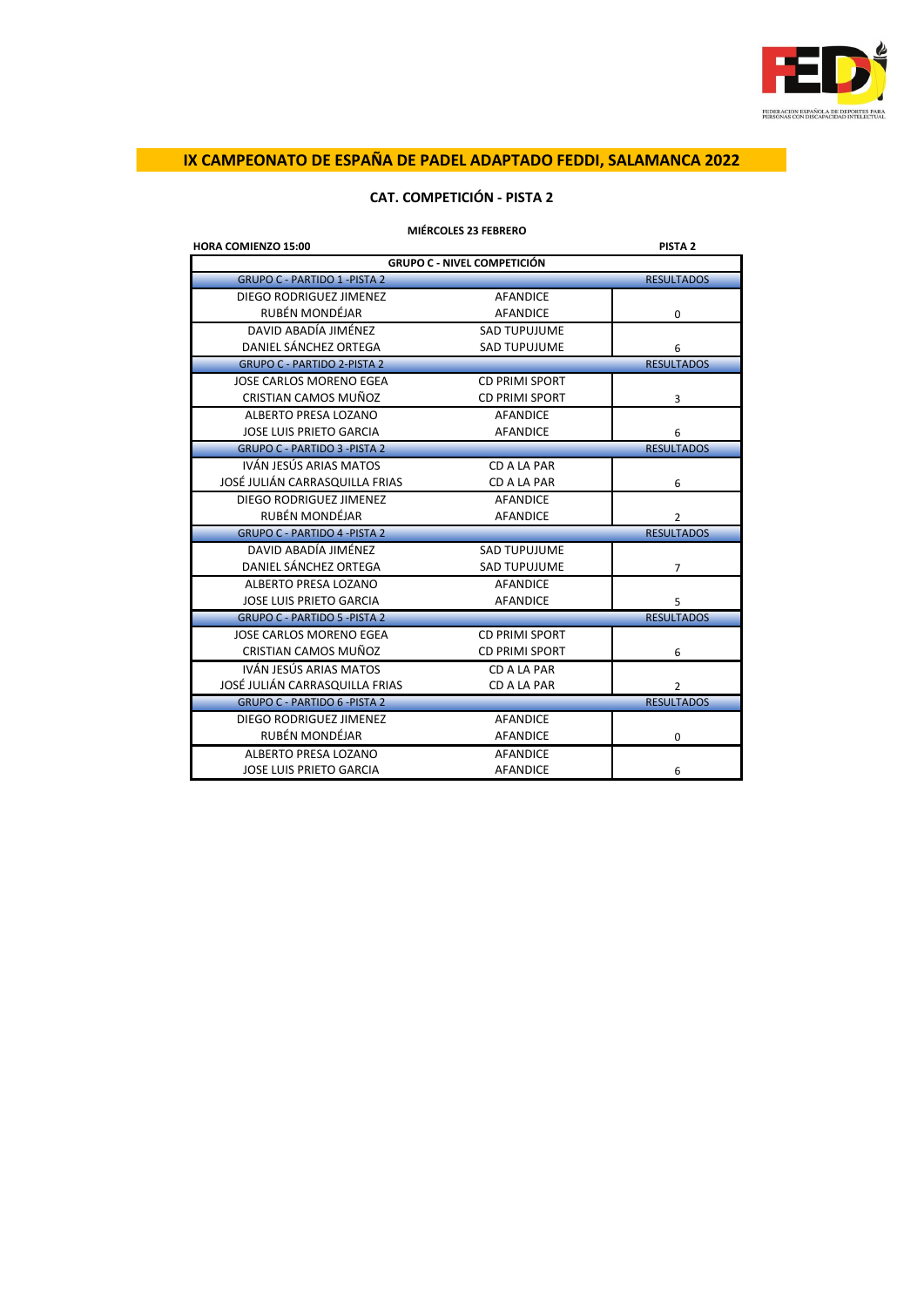

| <b>GRUPO C - PARTIDO 7 - PISTA 2</b> |                       | <b>RESULTADOS</b> |
|--------------------------------------|-----------------------|-------------------|
| DAVID ABADÍA JIMÉNEZ                 | SAD TUPUJUME          |                   |
| DANIEL SÁNCHEZ ORTEGA                | <b>SAD TUPUJUME</b>   | 6                 |
| IVÁN JESÚS ARIAS MATOS               | CD A LA PAR           |                   |
| JOSÉ JULIÁN CARRASQUILLA FRIAS       | CD A LA PAR           | 1                 |
| <b>GRUPO C - PARTIDO 8 -PISTA 2</b>  |                       | <b>RESULTADOS</b> |
| JOSE CARLOS MORENO EGEA              | <b>CD PRIMI SPORT</b> |                   |
| CRISTIAN CAMOS MUÑOZ                 | <b>CD PRIMI SPORT</b> | 6                 |
| DIEGO RODRIGUEZ JIMENEZ              | AFANDICE              |                   |
| ALVARO JIMENEZ DIAZ                  | <b>AFANDICE</b>       | 0                 |
| <b>GRUPO C - PARTIDO 9 - PISTA 2</b> |                       | <b>RESULTADOS</b> |
| IVÁN JESÚS ARIAS MATOS               | CD A LA PAR           |                   |
| JOSÉ JULIÁN CARRASQUILLA FRIAS       | CD A LA PAR           | 3                 |
| ALBERTO PRESA LOZANO                 | AFANDICE              |                   |
| <b>JOSE LUIS PRIETO GARCIA</b>       | <b>AFANDICE</b>       | 6                 |
| <b>GRUPO C - PARTIDO 10 -PISTA 2</b> |                       | <b>RESULTADOS</b> |
| JOSE CARLOS MORENO EGEA              | <b>CD PRIMI SPORT</b> |                   |
| CRISTIAN CAMOS MUÑOZ                 | CD PRIMI SPORT        | 3                 |
| DAVID ABADÍA JIMÉNEZ                 | <b>SAD TUPUJUME</b>   |                   |
| DANIEL SÁNCHEZ ORTEGA                | <b>SAD TUPUJUME</b>   | 6                 |

**HORA FINAL APROX. 19:30**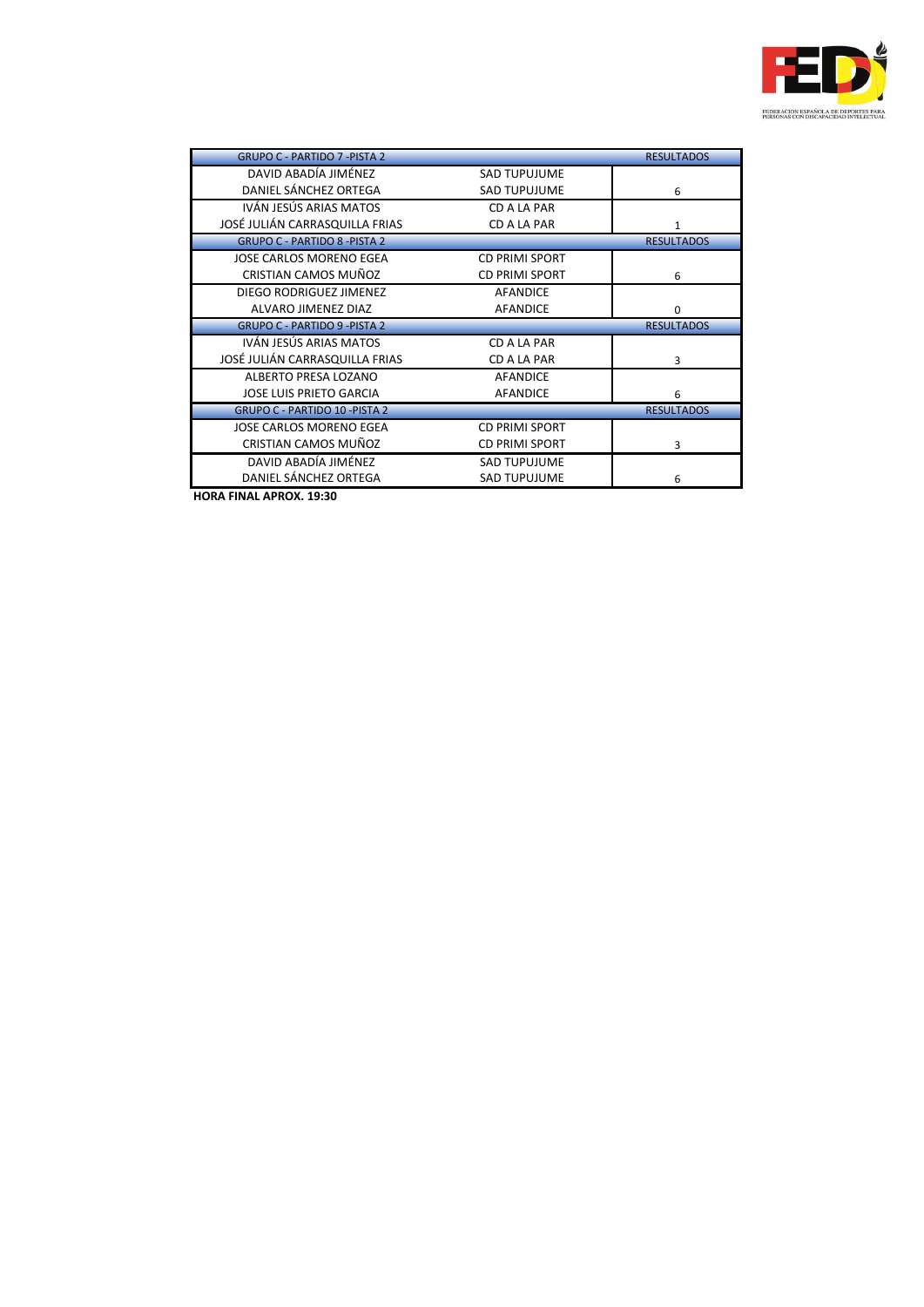

# **CAT. ADAPTADA Y COMPETICIÓN - PISTA 2**

**JUEVES 24 FEBRERO HORA COMIENZO 9:00**

| <b>GRUPO A Y B - NIVEL ADAPTADA</b>  |                       |                   |
|--------------------------------------|-----------------------|-------------------|
| <b>GRUPO A - PARTIDO 5 - PISTA 2</b> |                       | <b>RESULTADOS</b> |
| ALIONA BENITO SOBRINO                | <b>CD SAN CEBRIAN</b> |                   |
| <b>NEREA GALLEGO ARRATE</b>          | <b>CD SAN CEBRIAN</b> | 3                 |
| <b>JAVIER VALDEZ URIBE</b>           | FEDDIG 2008           |                   |
| <b>CLAUDIO VALDES URIBE</b>          | FEDDIG 2008           | 5                 |
| <b>GRUPO B - PARTIDO 5 - PISTA 2</b> |                       | <b>RESULTADOS</b> |
| <b>TONO MOSCARDO FERRI</b>           | <b>CEPIVALL</b>       |                   |
| RICARDO SEGUI ALOMSO                 | <b>CEPIVALL</b>       | 4                 |
| <b>JUAN JOSE CASTRO GARCIA</b>       | <b>CD PRIMI SPORT</b> |                   |
| DAVID GARCIA GONZALEZ                | <b>CD PRIMI SPORT</b> | 5                 |
| <b>GRUPO A - PARTIDO 6 -PISTA 2</b>  |                       | <b>RESULTADOS</b> |
| <b>PAU MATAIX FRIAS</b>              | <b>CEPIVALL</b>       |                   |
| <b>MARIO ALUJER SOLER</b>            | <b>CEPIVALL</b>       | 5                 |
| JIORDY ANTHONY QUIROZ                | <b>AFANDICE</b>       |                   |
| FRANCISCO LÓPEZ HERNANDEZ            | <b>AFANDICE</b>       |                   |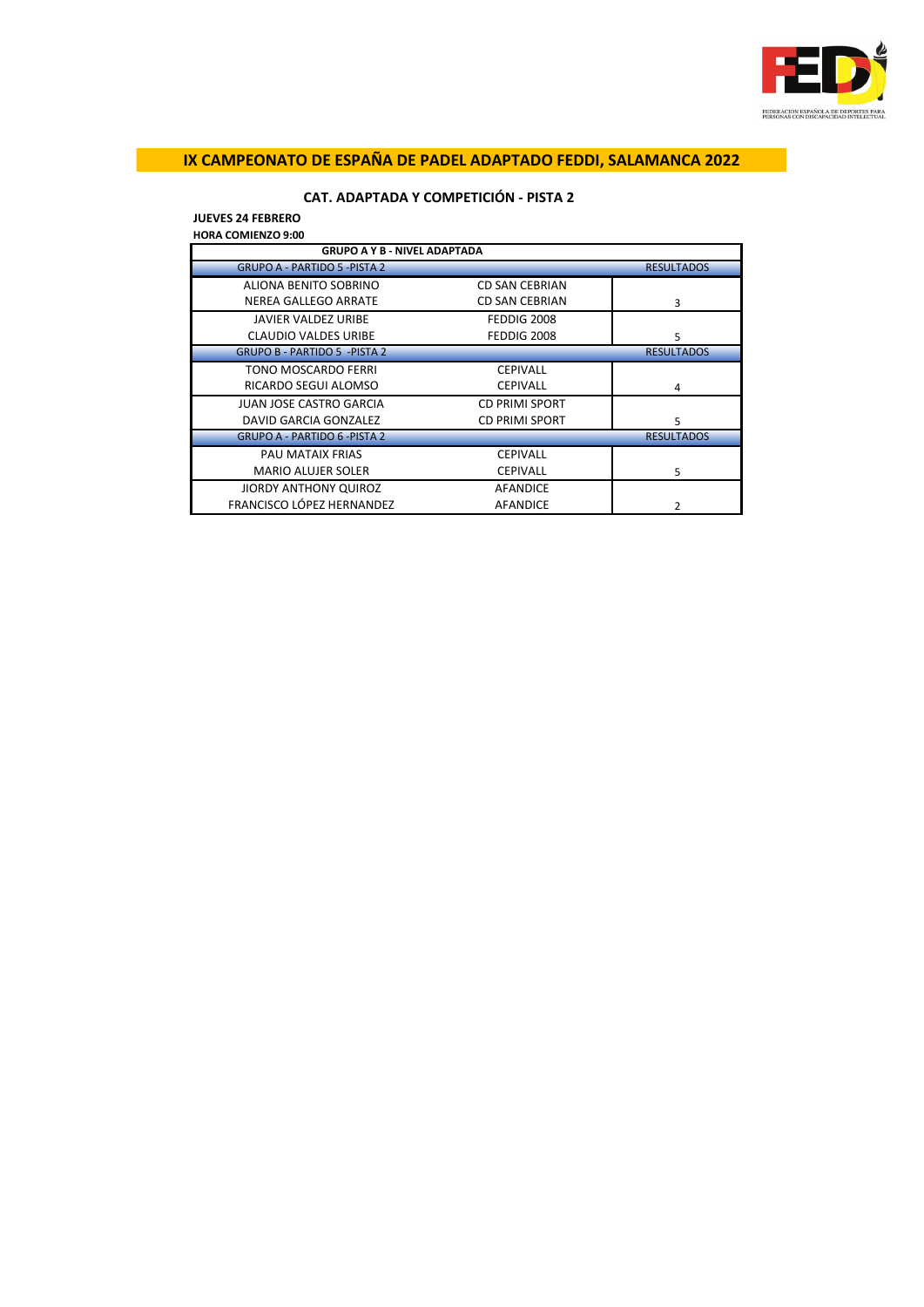

| <b>HORA COMIENZO 10:30</b>          |                            | <b>PISTA 2</b>    |
|-------------------------------------|----------------------------|-------------------|
| 9º Y 10º PUESTO COMPETICIÓN         |                            | <b>RESULTADOS</b> |
| <b>BANAJ CURTO LLEDO</b>            | CD A LA PAR                | 6                 |
| JAIME ALCARAZ FERNÁNDEZ             | CD A LA PAR                |                   |
| IVÁN JESÚS ARIAS MATOS              | CD A LA PAR                | 4                 |
| JOSÉ JULIÁN CARRASQUILLA FRIAS      | CD A LA PAR                |                   |
| <b>SEMIFINAL 1 ADAPTADA</b>         |                            | <b>RESULTADOS</b> |
| PAU MATAIX FRIAS                    | <b>CEPIVALL</b>            | 5                 |
| <b>MARIO ALUJER SOLER</b>           | <b>CEPIVALL</b>            |                   |
| <b>JUAN PEDRO MARTINEZ MARTINEZ</b> | <b>AIDEMAR</b>             | 0                 |
| <b>ANTONIO RECHE GALERA</b>         | <b>AIDEMAR</b>             |                   |
| 5º Y 6º PUESTO ADAPTADA             |                            | <b>RESULTADOS</b> |
| <b>JAVIER GIL</b>                   | <b>ADAPONDA</b>            | 5                 |
| <b>DAVID USTERO</b>                 | <b>ADAPONDA</b>            |                   |
| <b>FRANCISCO CONZALEZ HERRERA</b>   | CLUB ALTER VALENCIA        | $\mathbf{1}$      |
| AGUSTIN SANTAMARIA ROMERO           | <b>CLUB ALTER VALENCIA</b> |                   |
| FINAL ADAPTADA (12:30)              |                            | <b>RESULTADOS</b> |
| PAU MATAIX FRIAS                    | <b>CEPIVALL</b>            |                   |
| <b>MARIO ALUJER SOLER</b>           | <b>CEPIVALL</b>            | 5                 |
| <b>BEA FIAT SORIANO</b>             | <b>CEPIVALL</b>            |                   |
| <b>JOSE FUENTES FRANCES</b>         | <b>CEPIVALL</b>            | 4                 |

**HORA FINAL APROX. 13:30**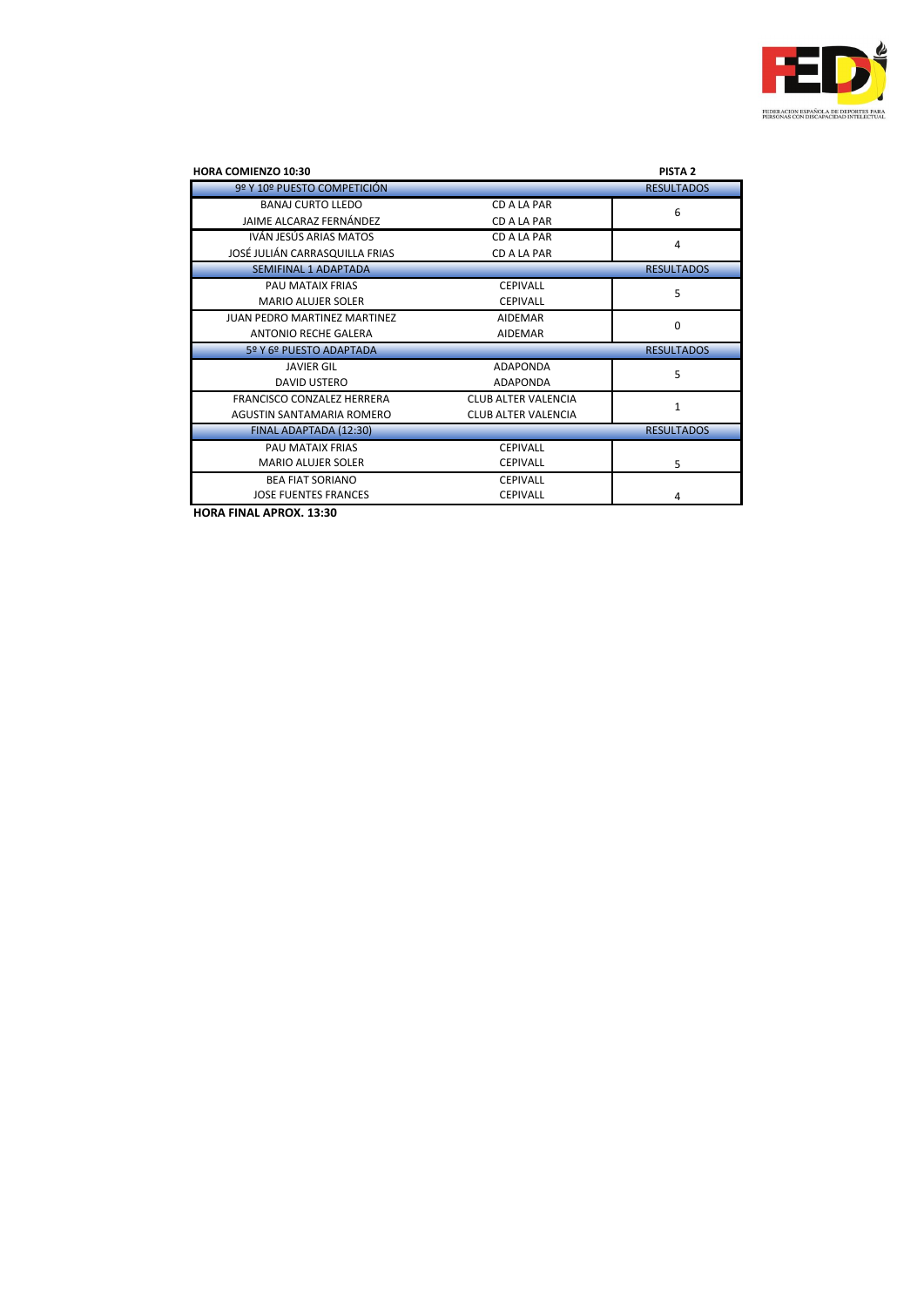

| <b>MIERCOLES 23 FEBRERO</b>           |                            |                    |
|---------------------------------------|----------------------------|--------------------|
| <b>HORA COMIENZO 15:00</b>            |                            | PISTA <sub>3</sub> |
| <b>GRUPO A,B Y C - NIVEL ADAPTADA</b> |                            |                    |
| <b>GRUPO A - PARTIDO 1 - PISTA 3</b>  |                            | <b>RESULTADOS</b>  |
| ALIONA BENITO SOBRINO                 | <b>CD SAN CEBRIAN</b>      |                    |
| NEREA GALLEGO ARRATE                  | <b>CD SAN CEBRIAN</b>      | 0                  |
| <b>JIORDY ANTHONY QUIROZ</b>          | <b>AFANDICE</b>            |                    |
| <b>FRANCISCO LÓPEZ HERNANDEZ</b>      | <b>AFANDICE</b>            | 5                  |
| <b>GRUPO A - PARTIDO 2 - PISTA 3</b>  |                            | <b>RESULTADOS</b>  |
| PAU MATAIX FRIAS                      | <b>CEPIVALL</b>            |                    |
| <b>MARIO ALUJER SOLER</b>             | <b>CEPIVALL</b>            | 5                  |
| <b>JAVIER VALDEZ URIBE</b>            | FEDDIG 2008                |                    |
| <b>CLAUDIO VALDES URIBE</b>           | FEDDIG 2008                | 0                  |
| <b>GRUPO B - PARTIDO 1 - PISTA 3</b>  |                            | <b>RESULTADOS</b>  |
| TONO MOSCARDO FERRI                   | <b>CEPIVALL</b>            |                    |
| RICARDO SEGUI ALOMSO                  | <b>CEPIVALL</b>            | 0                  |
| <b>JAVIER GIL</b>                     | <b>ADAPONDA</b>            |                    |
| DAVID USTERO                          | <b>ADAPONDA</b>            | 5                  |
| <b>GRUPO B - PARTIDO 2 - PISTA 3</b>  |                            | <b>RESULTADOS</b>  |
| <b>FRANCISCO CONZALEZ HERRERA</b>     | <b>CLUB ALTER VALENCIA</b> |                    |
| AGUSTIN SANTAMARIA ROMERO             | <b>CLUB ALTER VALENCIA</b> | 5                  |
| <b>JUAN JOSE CASTRO GARCIA</b>        | <b>CD PRIMI SPORT</b>      |                    |
| DAVID GARCIA GONZALEZ                 | CD PRIMI SPORT             | 3                  |
| <b>GRUPO C - PARTIDO 1 -PISTA 3</b>   |                            | <b>RESULTADOS</b>  |
| PEDRO OLIVARES GOMEZ                  | <b>CD ASPAJUNIDE</b>       |                    |
| ANA BELEN SANCHEZ JIMENEZ             | <b>CD ASPAJUNIDE</b>       | 3                  |
| <b>GABRIEL CONTRERAS LOPEZ</b>        | <b>REALIDAD TOLEDO</b>     |                    |
| ADRIAN ORGAZ SÁNCHEZ - DE LA POZA     | REALIDAD TOLEDO            | 5                  |
| <b>GRUPO C - PARTIDO 2 - PISTA 3</b>  |                            | <b>RESULTADOS</b>  |
| <b>BEA FIAT SORIANO</b>               | <b>CEPIVALL</b>            |                    |
| <b>JOSE FUENTES FRANCES</b>           | <b>CEPIVALL</b>            | 5                  |
| IÑIGO CRABIAS PEREZ                   | CD AVIVA                   |                    |
| JOSE MARÍA HERNÁNDEZ SÁNCHEZ          | CD ADAS SALAMANCA          | 2                  |
| <b>GRUPO A - PARTIDO 3 - PISTA 3</b>  |                            | <b>RESULTADOS</b>  |
| <b>JAVIER VALDEZ URIBE</b>            | FEDDIG 2008                |                    |
| <b>CLAUDIO VALDES URIBE</b>           | FEDDIG 2008                | 5                  |
| <b>JIORDY ANTHONY QUIROZ</b>          | <b>AFANDICE</b>            |                    |
| FRANCISCO LÓPEZ HERNANDEZ             | <b>AFANDICE</b>            | 4                  |
| <b>GRUPO A - PARTIDO 4 - PISTA 3</b>  |                            | <b>RESULTADOS</b>  |
| PAU MATAIX FRIAS                      | <b>CEPIVALL</b>            |                    |
| <b>MARIO ALUJER SOLER</b>             | <b>CEPIVALL</b>            | 5                  |
| ALIONA BENITO SOBRINO                 | <b>CD SAN CEBRIAN</b>      |                    |
| <b>NEREA GALLEGO ARRATE</b>           | <b>CD SAN CEBRIAN</b>      | 0                  |
|                                       |                            |                    |

# **CAT. ADAPTADA MIXTA - PISTA 3**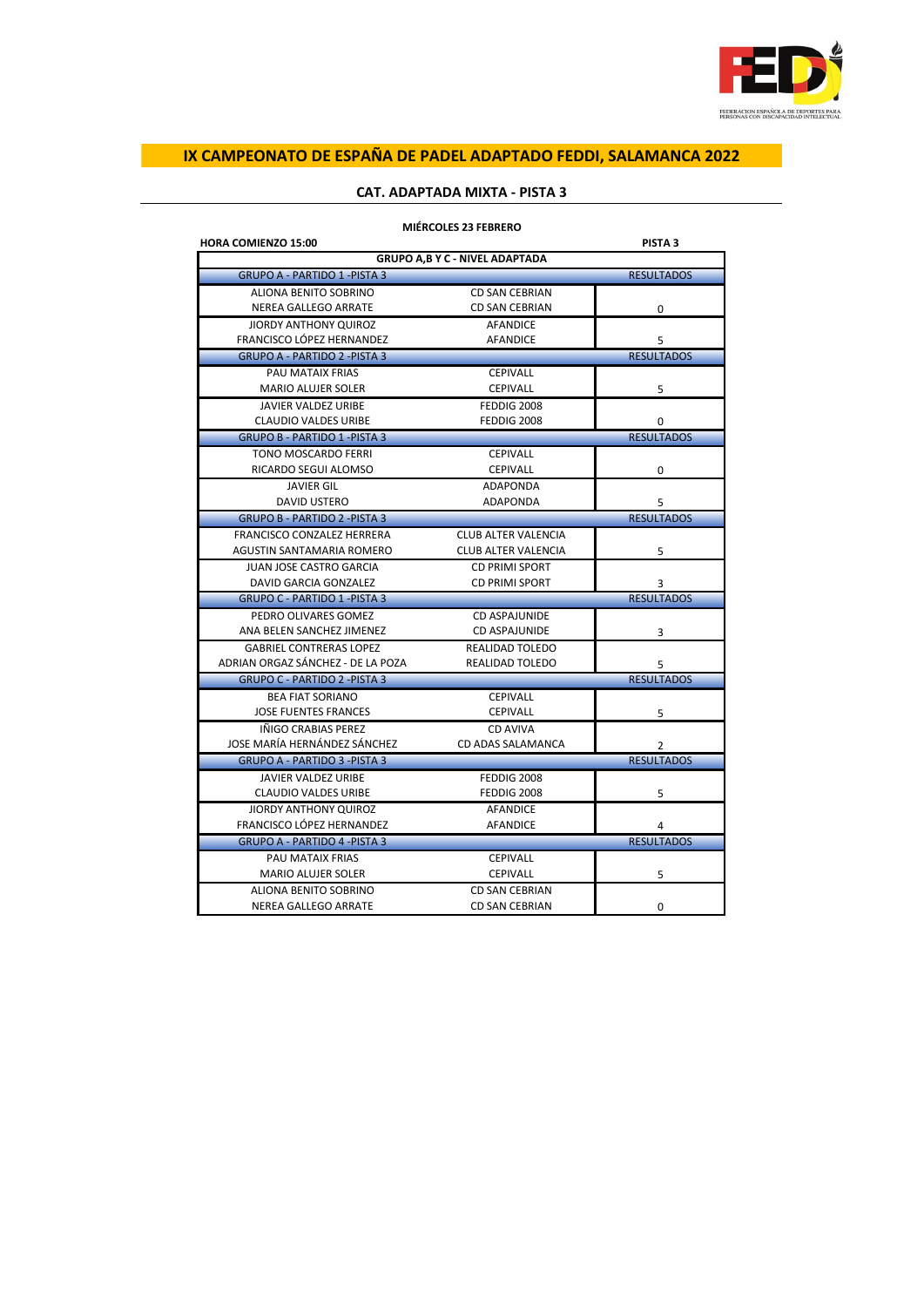

| <b>GRUPO B - PARTIDO 3 - PISTA 3</b> |                            | <b>RESULTADOS</b> |
|--------------------------------------|----------------------------|-------------------|
| <b>JUAN JOSE CASTRO GARCIA</b>       | <b>CD PRIMI SPORT</b>      |                   |
| DAVID GARCIA GONZALEZ                | <b>CD PRIMI SPORT</b>      | 1                 |
| <b>JAVIER GIL</b>                    | <b>ADAPONDA</b>            |                   |
| <b>DAVID USTERO</b>                  | <b>ADAPONDA</b>            | 5                 |
| <b>GRUPO B - PARTIDO 4 - PISTA 3</b> |                            | <b>RESULTADOS</b> |
| <b>FRANCISCO CONZALEZ HERRERA</b>    | <b>CLUB ALTER VALENCIA</b> |                   |
| AGUSTIN SANTAMARIA ROMERO            | <b>CLUB ALTER VALENCIA</b> | 5                 |
| <b>TONO MOSCARDO FERRI</b>           | <b>CEPIVALL</b>            |                   |
| RICARDO SEGUI ALOMSO                 | <b>CEPIVALL</b>            | 0                 |
| <b>GRUPO C - PARTIDO 3 - PISTA 3</b> |                            | <b>RESULTADOS</b> |
|                                      |                            |                   |
| IÑIGO CRABIAS PEREZ                  | CD AVIVA                   |                   |
| JOSE MARÍA HERNÁNDEZ SÁNCHEZ         | CD ADAS SALAMANCA          | 2                 |
| <b>GABRIEL CONTRERAS LOPEZ</b>       | <b>REALIDAD TOLEDO</b>     |                   |
| ADRIAN ORGAZ SÁNCHEZ - DE LA POZA    | <b>REALIDAD TOLEDO</b>     | 5                 |
| <b>GRUPO C - PARTIDO 4 - PISTA 3</b> |                            | <b>RESULTADOS</b> |
| <b>BEA FIAT SORIANO</b>              | <b>CEPIVALL</b>            |                   |
| <b>JOSE FUENTES FRANCES</b>          | <b>CEPIVALL</b>            | 5                 |
| PEDRO OLIVARES GOMEZ                 | <b>CD ASPAJUNIDE</b>       |                   |

**HORA FINAL 20:00**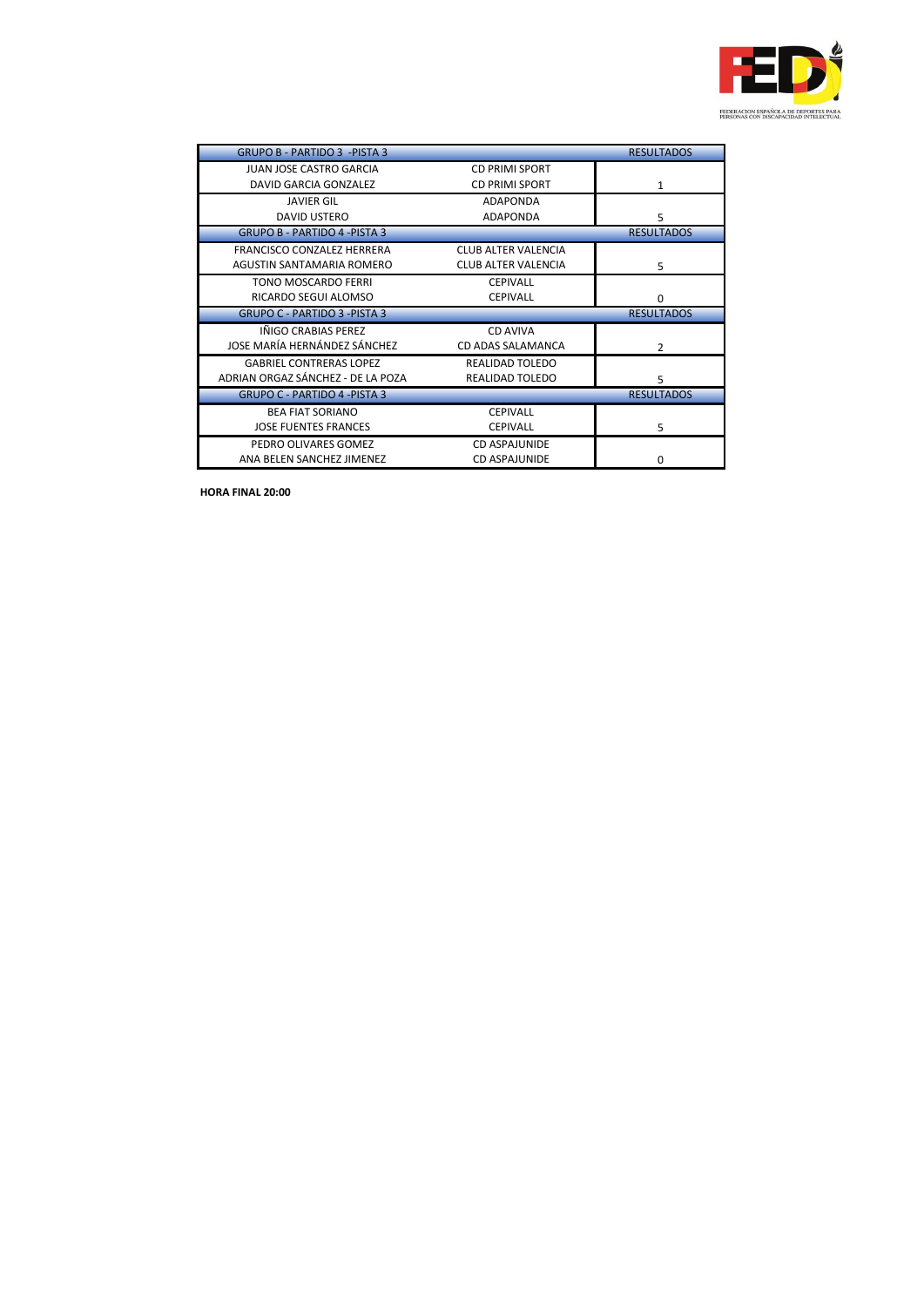

# **CAT. ADAPTADA MIXTA - PISTA 3**

| <b>JUEVES 24 FEBRERO</b>            |                            |                   |
|-------------------------------------|----------------------------|-------------------|
| <b>HORA COMIENZO 9:00</b>           |                            | <b>PISTA 3</b>    |
| <b>GRUPO B Y C - NIVEL ADAPTADA</b> |                            |                   |
| <b>GRUPO C - PARTIDO 5 -PISTA 3</b> |                            | <b>RESULTADOS</b> |
| PEDRO OLIVARES GOMEZ                | CD ASPAJUNIDE              |                   |
| ANA BELEN SANCHEZ JIMENEZ           | <b>CD ASPAJUNIDE</b>       | 2                 |
| IÑIGO CRABIAS PEREZ                 | CD AVIVA                   |                   |
| JOSE MARÍA HERNÁNDEZ SÁNCHEZ        | CD ADAS SALAMANCA          | 5                 |
| <b>GRUPO B - PARTIDO 6 -PISTA 3</b> |                            | <b>RESULTADOS</b> |
| <b>FRANCISCO CONZALEZ HERRERA</b>   | CLUB ALTER VALENCIA        |                   |
| AGUSTIN SANTAMARIA ROMERO           | <b>CLUB ALTER VALENCIA</b> | 5                 |
| <b>JAVIER GIL</b>                   | <b>ADAPONDA</b>            |                   |
| <b>DAVID USTERO</b>                 | <b>ADAPONDA</b>            | 3                 |
| <b>GRUPO C - PARTIDO 6 -PISTA 3</b> |                            | <b>RESULTADOS</b> |
| <b>BEA FIAT SORIANO</b>             | <b>CEPIVALL</b>            |                   |
| <b>JOSE FUENTES FRANCES</b>         | <b>CEPIVALL</b>            | 5                 |
| <b>GABRIEL CONTRERAS LOPEZ</b>      | <b>REALIDAD TOLEDO</b>     |                   |
| ADRIAN ORGAZ SÁNCHEZ - DE LA POZA   | REALIDAD TOLEDO            | 0                 |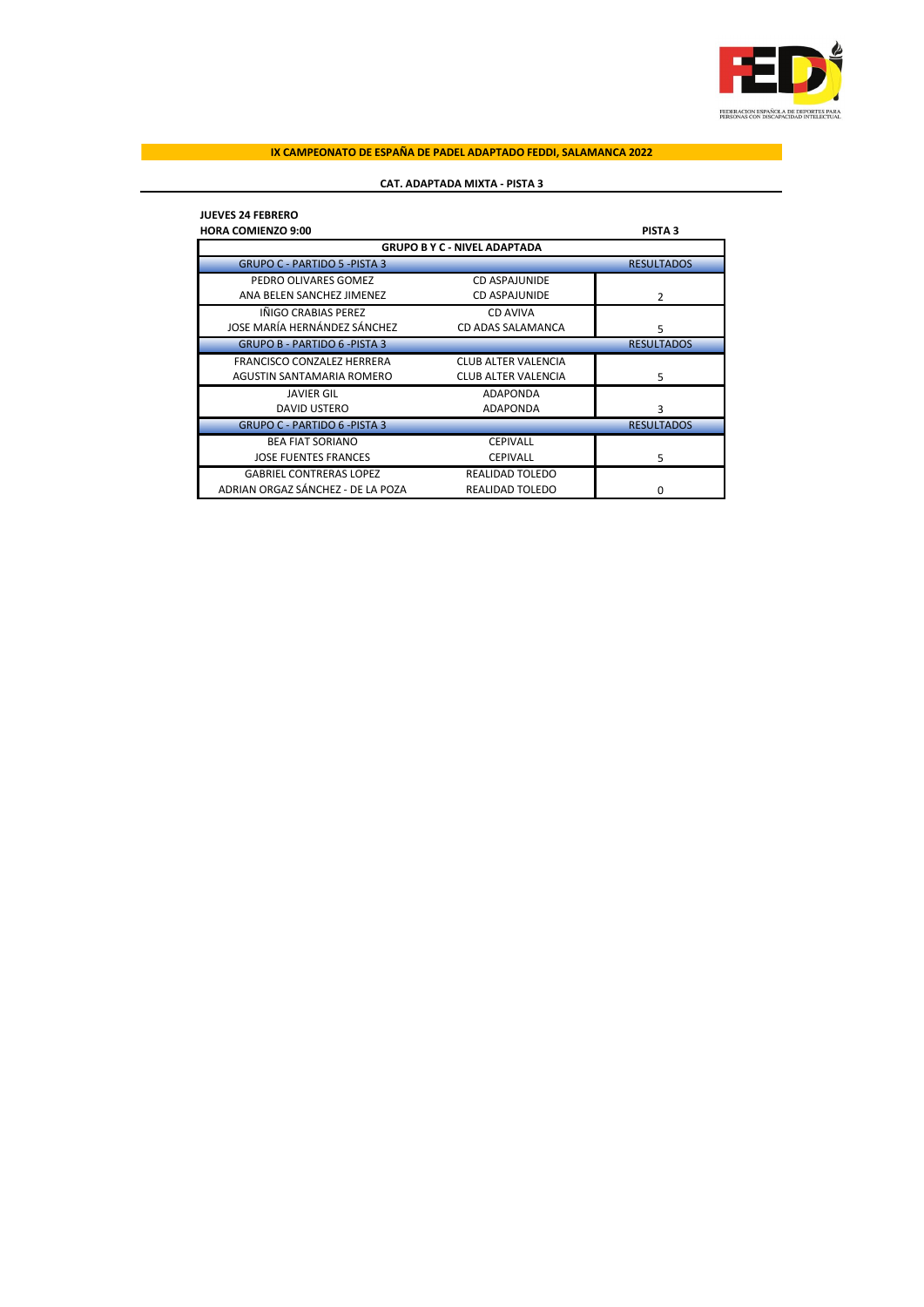

| <b>HORA COMIENZO 10:30</b>          |                      | PISTA <sub>3</sub> |
|-------------------------------------|----------------------|--------------------|
|                                     |                      |                    |
| 11º Y 12º PUESTO COMPETICIÓN        |                      | <b>RESULTADOS</b>  |
| JOSE MIGUEL MAYOR GARCIA            | CD ASPAIUNIDE        |                    |
| <b>BLAS JAVIER VALERO SIMON</b>     | CD ASPAIUNIDE        | 0                  |
| MIKEL GARCIA GARCIA                 | CD MARIA AUXILIADORA |                    |
| VICTOR ALBERCA SPINOLA              | CD MARIA AUXILIADORA | 6                  |
| <b>SEMIFINAL 2 ADAPTADA</b>         |                      | <b>RESULTADOS</b>  |
| <b>BEA FIAT SORIANO</b>             | <b>CEPIVALL</b>      |                    |
| <b>JOSE FUENTES FRANCES</b>         | <b>CEPIVALL</b>      | 5                  |
| <b>FRANCISCO MANGAS PORRAS</b>      | CD ADAS SALAMANCA    |                    |
| AUGUSTO DE JESUS SANCHEZ            | CD ADAS SALAMANCA    | 1                  |
| 7º Y 8º PUESTO ADAPTADA             |                      | <b>RESULTADOS</b>  |
| ESTEFANIA ESTÉBANEZ MARCOS          | CD ADAS SALAMANCA    |                    |
| YOLANDA MANGAS PORRAS               | CD ADAS SALAMANCA    | $\Omega$           |
| ANDRES GONZALEZ ESPAÑA              | NO HAY LIMITE YECLA  | 5                  |
| MIGUEL A.JUAN POLO                  | NO HAY LIMITE YECLA  |                    |
| 3º Y 4º PUESTO ADAPTADA             |                      |                    |
| <b>JUAN PEDRO MARTINEZ MARTINEZ</b> | AIDEMAR              | $\mathbf{1}$       |
| <b>ANTONIO RECHE GALERA</b>         | <b>AIDEMAR</b>       |                    |
| <b>FRANCISCO MANGAS PORRAS</b>      | CD ADAS SALAMANCA    | 5                  |
| <b>AUGUSTO DE JESUS SANCHEZ</b>     | CD ADAS SALAMANCA    |                    |

**HORA FINAL APROX. 12:30**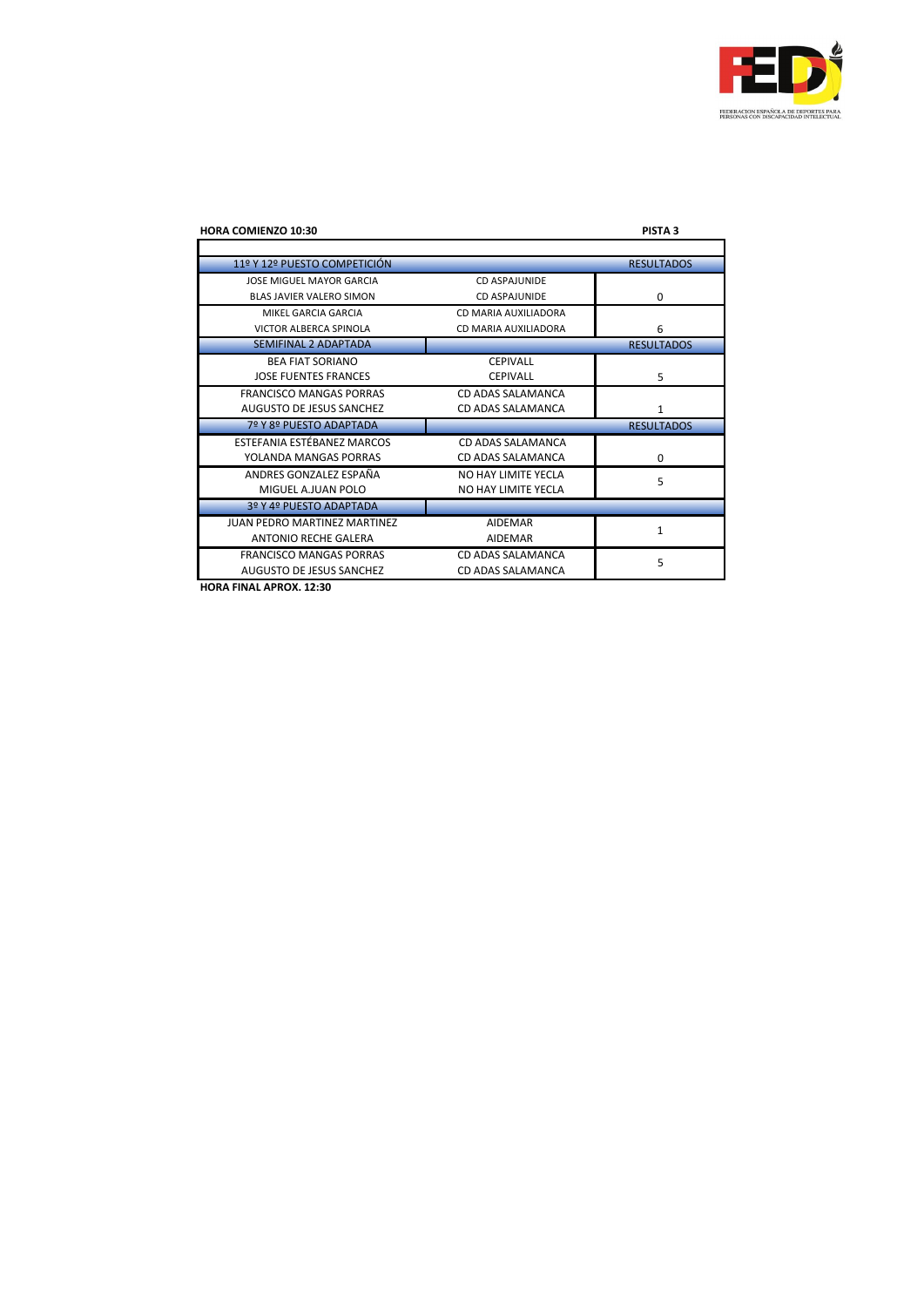

# **CAT. ADAPTADA MIXTA - PISTA 4**

| <b>HORA COMIENZO 15:00</b>          |                                      | PISTA 4           |
|-------------------------------------|--------------------------------------|-------------------|
|                                     | <b>GRUPOS D Y E - NIVEL ADAPTADA</b> |                   |
| <b>GRUPO D - PARTIDO 1 -PISTA 4</b> |                                      | <b>RESULTADOS</b> |
| <b>CESAR ERICE JIMENEZ</b>          | EL MOLINO                            |                   |
| <b>IKER ESCALADA ALDAZ</b>          | EL MOLINO                            | 1                 |
| PEDRO JOSE ALMENDROS VIVANCOS       | CD MARIA AUXILIADORA                 |                   |
| URBANO CASTALLENO ROMERO            | CD MARIA AUXILIADORA                 | 5                 |
| <b>GRUPO D - PARTIDO 2-PISTA 4</b>  |                                      | <b>RESULTADOS</b> |
| ESTEFANIA ESTÉBANEZ MARCOS          | CD ADAS SALAMANCA                    |                   |
| YOLANDA MANGAS PORRAS               | CD ADAS SALAMANCA                    | 0                 |
| <b>JUAN PEDRO MARTINEZ MARTINEZ</b> | <b>AIDEMAR</b>                       |                   |
| <b>ANTONIO RECHE GALERA</b>         | <b>AIDEMAR</b>                       | 5                 |
| <b>GRUPO E - PARTIDO 1 -PISTA 4</b> |                                      | <b>RESULTADOS</b> |
| JAIME SORIA FERNÁNDEZ               | <b>SAD TUPUJUME</b>                  |                   |
| CARLOS FERNÁNDEZ CRIADO             | <b>SAD TUPUJUME</b>                  | $\mathbf 0$       |
| ANDRES GONZALEZ ESPAÑA              | NO HAY LIMITE YECLA                  |                   |
| MIGUEL A.JUAN POLO                  | NO HAY LIMITE YECLA                  | 5                 |
| <b>GRUPO E - PARTIDO 2-PISTA 4</b>  |                                      | <b>RESULTADOS</b> |
| DAVID ORTUÑO MUÑOZ                  | NO HAY LIMITE YECLA                  |                   |
| NOELIA LORENZO RICO                 | NO HAY LIMITE YECLA                  | 3                 |
| <b>FRANCISCO MANGAS PORRAS</b>      | CD ADAS SALAMANCA                    |                   |
| AUGUSTO DE JESUS SANCHEZ            | CD ADAS SALAMANCA                    | 5                 |
| <b>GRUPO D - PARTIDO 3 -PISTA 4</b> |                                      | <b>RESULTADOS</b> |
| <b>JUAN PEDRO MARTINEZ MARTINEZ</b> | <b>AIDEMAR</b>                       |                   |
| ANTONIO RECHE GALERA                | <b>AIDEMAR</b>                       | 5                 |
| PEDRO JOSE ALMENDROS VIVANCOS       | CD MARIA AUXILIADORA                 |                   |
| URBANO CASTALLENO ROMERO            | CD MARIA AUXILIADORA                 | 2                 |
| <b>GRUPO D - PARTIDO 4 -PISTA 4</b> |                                      | <b>RESULTADOS</b> |
| ESTEFANIA ESTÉBANEZ MARCOS          | CD ADAS SALAMANCA                    |                   |
| YOLANDA MANGAS PORRAS               | CD ADAS SALAMANCA                    | 5                 |
| <b>CESAR ERICE JIMENEZ</b>          | EL MOLINO                            |                   |
| <b>IKER ESCALADA ALDAZ</b>          | EL MOLINO                            | 0                 |

### **MIÉRCOLES 23 FEBRERO**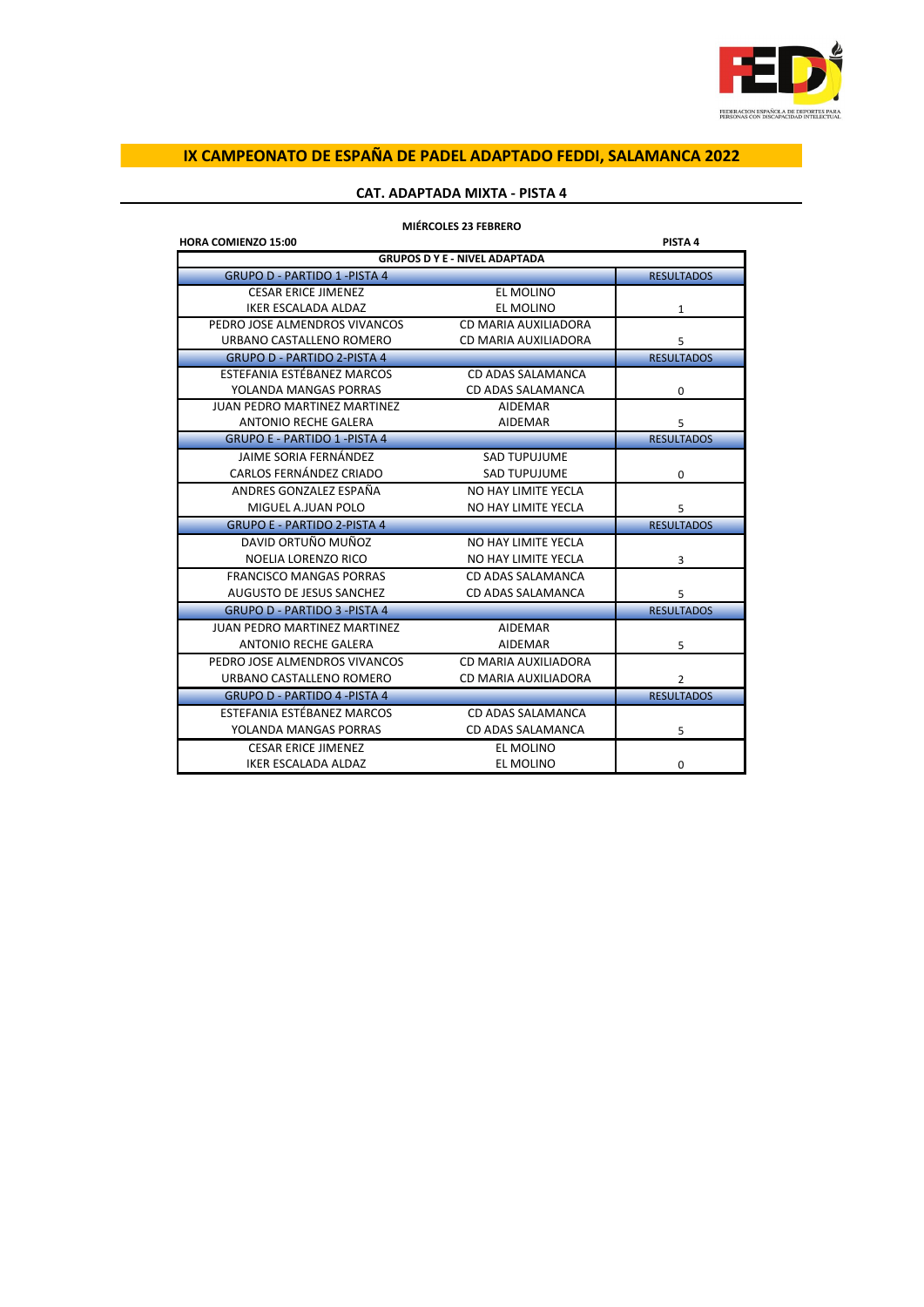

| <b>GRUPO E - PARTIDO 3 -PISTA 4</b>  |                      | <b>RESULTADOS</b> |
|--------------------------------------|----------------------|-------------------|
| LINO VALERO PÉREZ                    | <b>EL MOLINO</b>     |                   |
| <b>FELIX GONZALO GALLARDO</b>        | EL MOLINO            | 5                 |
| JAIME SORIA FERNÁNDEZ                | <b>SAD TUPUJUME</b>  |                   |
| CARLOS FERNÁNDEZ CRIADO              | <b>SAD TUPUJUME</b>  | 1                 |
| <b>GRUPO E - PARTIDO 4 -PISTA 4</b>  |                      | <b>RESULTADOS</b> |
| ANDRES GONZALEZ ESPAÑA               | NO HAY LIMITE YECLA  |                   |
| MIGUEL A.JUAN POLO                   | NO HAY LIMITE YECLA  | 3                 |
| <b>FRANCISCO MANGAS PORRAS</b>       | CD ADAS SALAMANCA    |                   |
| AUGUSTO DE JESUS SANCHEZ             | CD ADAS SALAMANCA    | 5                 |
| <b>GRUPO D - PARTIDO 5 -PISTA 4</b>  |                      | <b>RESULTADOS</b> |
| <b>CESAR ERICE JIMENEZ</b>           | <b>EL MOLINO</b>     |                   |
| IKER ENCALADA ALDAZ                  | EL MOLINO            | 0                 |
| <b>JUAN PEDRO MARTINEZ MARTINEZ</b>  | <b>AIDEMAR</b>       |                   |
| <b>ANTONIO RECHE GALERA</b>          | <b>AIDEMAR</b>       | 5                 |
| <b>GRUPO D - PARTIDO 6 -PISTA 4</b>  |                      | <b>RESULTADOS</b> |
| ESTEFANIA ESTÉBANEZ MARCOS           | CD ADAS SALAMANCA    |                   |
| YOLANDA MANGAS PORRAS                | CD ADAS SALAMANCA    | 5                 |
| PEDRO JOSE ALMENDROS VIVANCOS        | CD MARIA AUXILIADORA |                   |
| URBANO CASTALLENO ROMERO             | CD MARIA AUXILIADORA | $\mathbf{1}$      |
| <b>GRUPO E - PARTIDO 5 - PISTA 4</b> |                      | <b>RESULTADOS</b> |
| DAVID ORTUÑO MUÑOZ                   | NO HAY LIMITE YECLA  |                   |
| NOELIA LORENZO RICO                  | NO HAY LIMITE YECLA  | 4                 |
| LINO VALERO PÉREZ                    | <b>EL MOLINO</b>     |                   |
| FELIX GONZALO GALLARDO               | EL MOLINO            | $\Omega$          |
| <b>GRUPO E - PARTIDO 6 -PISTA 4</b>  |                      | <b>RESULTADOS</b> |
| <b>FRANCISCO MANGAS PORRAS</b>       | CD ADAS SALAMANCA    |                   |
| <b>AUGUSTO DE JESUS SANCHEZ</b>      | CD ADAS SALAMANCA    | 5                 |
| <b>JAIME SORIA FERNÁNDEZ</b>         | <b>SAD TUPUJUME</b>  |                   |
| CARLOS FERNÁNDEZ CRIADO              | <b>SAD TUPUJUME</b>  | $\mathbf 0$       |

**HORA FINAL APROX. 20:00**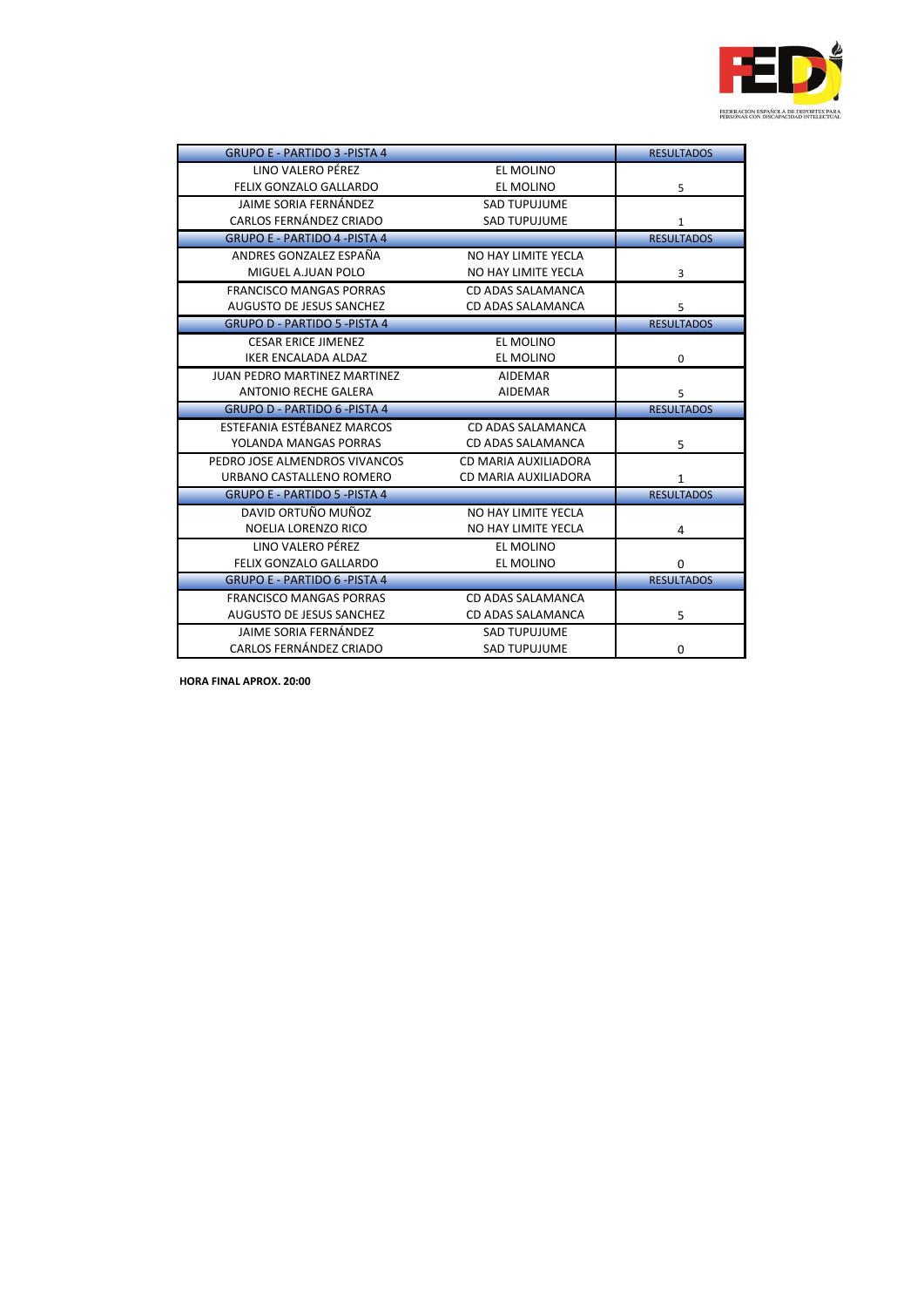

| <b>HORA COMIENZO 9:00</b>            |                     | PISTA 4           |
|--------------------------------------|---------------------|-------------------|
| <b>GRUPOS E - NIVEL ADAPTADA</b>     |                     |                   |
| <b>GRUPO E - PARTIDO 7 - PISTA 4</b> |                     | <b>RESULTADOS</b> |
| ANDRES GONZALEZ ESPAÑA               | NO HAY LIMITE YECLA | 5                 |
| MIGUEL A.JUAN POLO                   | NO HAY LIMITE YECLA |                   |
| LINO VALERO PÉREZ                    | EL MOLINO           | 4                 |
| FELIX GONZALO GALLARDO               | EL MOLINO           |                   |
| <b>GRUPO E - PARTIDO 8 -PISTA 4</b>  |                     | <b>RESULTADOS</b> |
| DAVID ORTUÑO MUÑOZ                   | NO HAY LIMITE YECLA | 5                 |
| NOELIA LORENZO RICO                  | NO HAY LIMITE YECLA |                   |
| JAIME SORIA FERNÁNDEZ                | <b>SAD TUPUJUME</b> | $\Omega$          |
| CARLOS FERNÁNDEZ CRIADO              | <b>SAD TUPUJUME</b> |                   |
| <b>GRUPO E - PARTIDO 9 -PISTA 4</b>  |                     | <b>RESULTADOS</b> |
| LINO VALERO PÉREZ                    | EL MOLINO           | 0                 |
| FELIX GONZALO GALLARDO               | EL MOLINO           |                   |
| <b>FRANCISCO MANGAS PORRAS</b>       | CD ADAS SALAMANCA   | 5                 |
| AUGUSTO DE JESUS SANCHEZ             | CD ADAS SALAMANCA   |                   |
| <b>GRUPO E - PARTIDO 10 -PISTA 4</b> |                     | <b>RESULTADOS</b> |
| DAVID ORTUÑO MUÑOZ                   | NO HAY LIMITE YECLA | 3                 |
| NOELIA LORENZO RICO                  | NO HAY LIMITE YECLA |                   |
| ANDRES GONZALEZ ESPAÑA               | NO HAY LIMITE YECLA | 5                 |
| MIGUEL A.JUAN POLO                   | NO HAY LIMITE YECLA |                   |

# **JUEVES 24 FEBRERO**

| <b>HORA COMIENZO 11:00</b>        |                     | PISTA 4           |
|-----------------------------------|---------------------|-------------------|
| 9º Y 10º PUESTO ADAPTADA          |                     | <b>RESULTADOS</b> |
| <b>JAVIER VALDEZ URIBE</b>        | <b>FEDDIG 2008</b>  |                   |
| <b>CLAUDIO VALDES URIBE</b>       | FEDDIG 2008         | 3                 |
| <b>GABRIEL CONTRERAS LOPEZ</b>    | REALIDAD TOLEDO     |                   |
| ADRIAN ORGAZ SÁNCHEZ - DE LA POZA | REALIDAD TOLEDO     | 5                 |
| 11º Y 12º PUESTO ADAPTADA         |                     | <b>RESULTADOS</b> |
| JIORDY ANTHONY QUIROZ             | AFANDICE            |                   |
| FRANCISCO LÓPEZ HERNANDEZ         | AFANDICE            | 3                 |
| DAVID ORTUÑO MUÑOZ                | NO HAY LIMITE YECLA |                   |
| NOELIA LORENZO RICO               | NO HAY LIMITE YECLA | 5                 |

**HORA FINAL APROX. 12:00**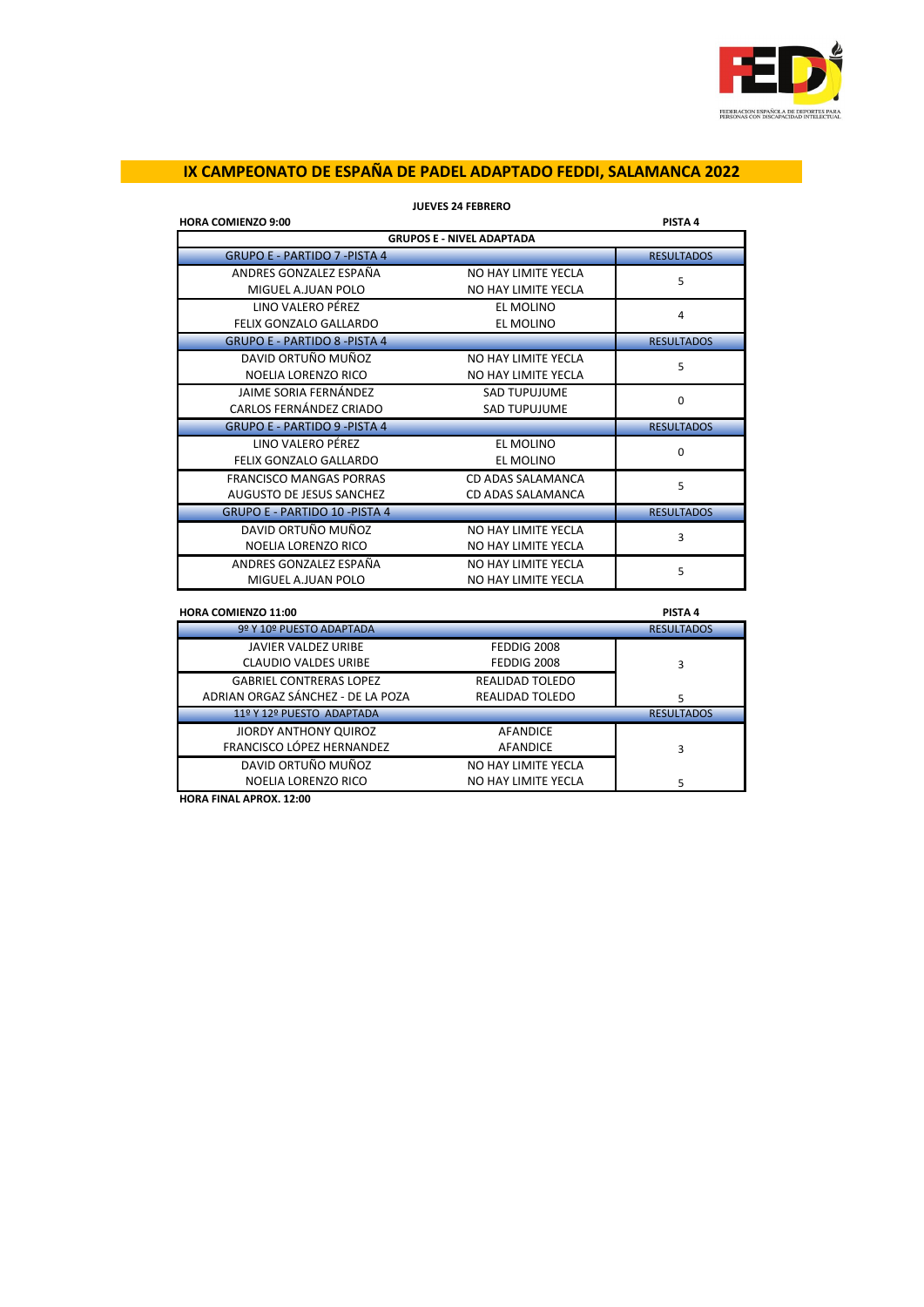

# **CAT. HABILIDADES DEPORTIVAS - PISTA 5**

# **MIÉRCOLES 23 FEBRERO**

**HORA COMIENZO 15:00**

| <b>GRUPO A - NIVEL HABILIDADES DEPORTIVAS</b> |                      |                   |  |
|-----------------------------------------------|----------------------|-------------------|--|
| <b>GRUPO A - PARTIDO 1 - PISTA 5</b>          |                      | <b>RESULTADOS</b> |  |
| <b>MARIBEL ROS MARTINEZ</b>                   | AIDEMAR              |                   |  |
| NATALIA RECHE GALERA                          | AIDEMAR              | 4                 |  |
| <b>ESTHER SATRUSTEGUI RECLUSA</b>             | EL MOLINO            |                   |  |
| BAHIJA LARHLID BOUZOUAD                       | EL MOLINO            | 0                 |  |
| <b>GRUPO A - PARTIDO 2-PISTA 5</b>            |                      | <b>RESULTADOS</b> |  |
| <b>ANTONIO MARTINEZ MARTINEZ</b>              | NO HAY LIMITE YECLA  |                   |  |
| JAVIER RICO SIMON                             | NO HAY LIMITE YECLA  | 4                 |  |
| LUIS FRANCISCO MONREAL GUERRERO               | CD ASPAJUNIDE        |                   |  |
| JOSE LUIS OLIVARES MARTINEZ                   | CD ASPAJUNIDE        | 2                 |  |
| <b>GRUPO A - PARTIDO 3 -PISTA 5</b>           |                      | <b>RESULTADOS</b> |  |
| JAVIER MERINO CRIADO                          | SAD TUPUJUME         |                   |  |
| ANDRÉS HUERTA PEZUELA                         | SAD TUPUJUME         | 0                 |  |
| <b>MARIBEL ROS MARTINEZ</b>                   | AIDEMAR              |                   |  |
| NATALIA RECHE GALERA                          | AIDEMAR              | 4                 |  |
| <b>GRUPO A - PARTIDO 4 -PISTA 5</b>           |                      | <b>RESULTADOS</b> |  |
| ESTHER SATRUSTEGUI RECLUSA                    | EL MOLINO            |                   |  |
| BAHIJA LARHLID BOUZOUAD                       | EL MOLINO            | 0                 |  |
| LUIS FRANCISCO MONREAL GUERRERO               | CD ASPAJUNIDE        |                   |  |
| JOSE LUIS OLIVARES MARTINEZ                   | CD ASPAJUNIDE        | 4                 |  |
| <b>GRUPO A - PARTIDO 5 - PISTA 5</b>          |                      | <b>RESULTADOS</b> |  |
| ANTONIO MARTINEZ MARTINEZ                     | NO HAY LIMITE YECLA  |                   |  |
| JAVIER RICO SIMON                             | NO HAY LIMITE YECLA  | 4                 |  |
| JAVIER MERINO CRIADO                          | <b>SAD TUPUJUME</b>  |                   |  |
| ANDRÉS HUERTA PEZUELA                         | <b>SAD TUPUJUME</b>  | 0                 |  |
|                                               |                      |                   |  |
| <b>GRUPO C - PARTIDO 6 - PISTA 5</b>          |                      | <b>RESULTADOS</b> |  |
| LUIS FRANCISCO MONREAL GUERRERO               | <b>CD ASPAJUNIDE</b> |                   |  |
| JOSE LUIS OLIVARES MARTINEZ                   | <b>CD ASPAJUNIDE</b> | 4                 |  |
| MARIBEL ROS MARTINEZ                          | AIDEMAR              |                   |  |
| NATALIA RECHE GALERA                          | AIDEMAR              | 3                 |  |
| <b>GRUPO A - PARTIDO 7 - PISTA 5</b>          |                      |                   |  |
| ESTHER SATRUSTEGUI RECLUSA                    | EL MOLINO            |                   |  |
| BAHIJA LARHLID BOUZOUAD                       | EL MOLINO            | 4                 |  |
| JAVIER MERINO CRIADO                          | <b>SAD TUPUJUME</b>  |                   |  |
| ANDRÉS HUERTA PEZUELA                         | SAD TUPUJUME         | 2                 |  |
| <b>GRUPO A - PARTIDO 8 -PISTA 5</b>           |                      |                   |  |
|                                               |                      |                   |  |
| ANTONIO MARTINEZ MARTINEZ                     | NO HAY LIMITE YECLA  |                   |  |
| JAVIER RICO SIMON                             | NO HAY LIMITE YECLA  | 4                 |  |
| <b>MARIBEL ROS MARTINEZ</b>                   | AIDEMAR              |                   |  |
| NATALIA RECHE GALERA                          | AIDEMAR              | 3                 |  |
| GRUPO A - PARTIDO 9 -PISTA 5                  |                      |                   |  |
| JAVIER MERINO CRIADO                          | SAD TUPUJUME         |                   |  |
| ANDRÉS HUERTA PEZUELA                         | <b>SAD TUPUJUME</b>  | 1                 |  |
| LUIS FRANCISCO MONREAL GUERRERO               | <b>CD ASPAJUNIDE</b> |                   |  |
| JOSE LUIS OLIVARES MARTINEZ                   | CD ASPAJUNIDE        | 4                 |  |
| <b>GRUPO A - PARTIDO 10 -PISTA 5</b>          |                      |                   |  |
| ANTONIO MARTINEZ MARTINEZ                     | NO HAY LIMITE YECLA  |                   |  |
| JAVIER RICO SIMON                             | NO HAY LIMITE YECLA  | 4                 |  |
| ESTHER SATRUSTEGUI RECLUSA                    | EL MOLINO            | 0                 |  |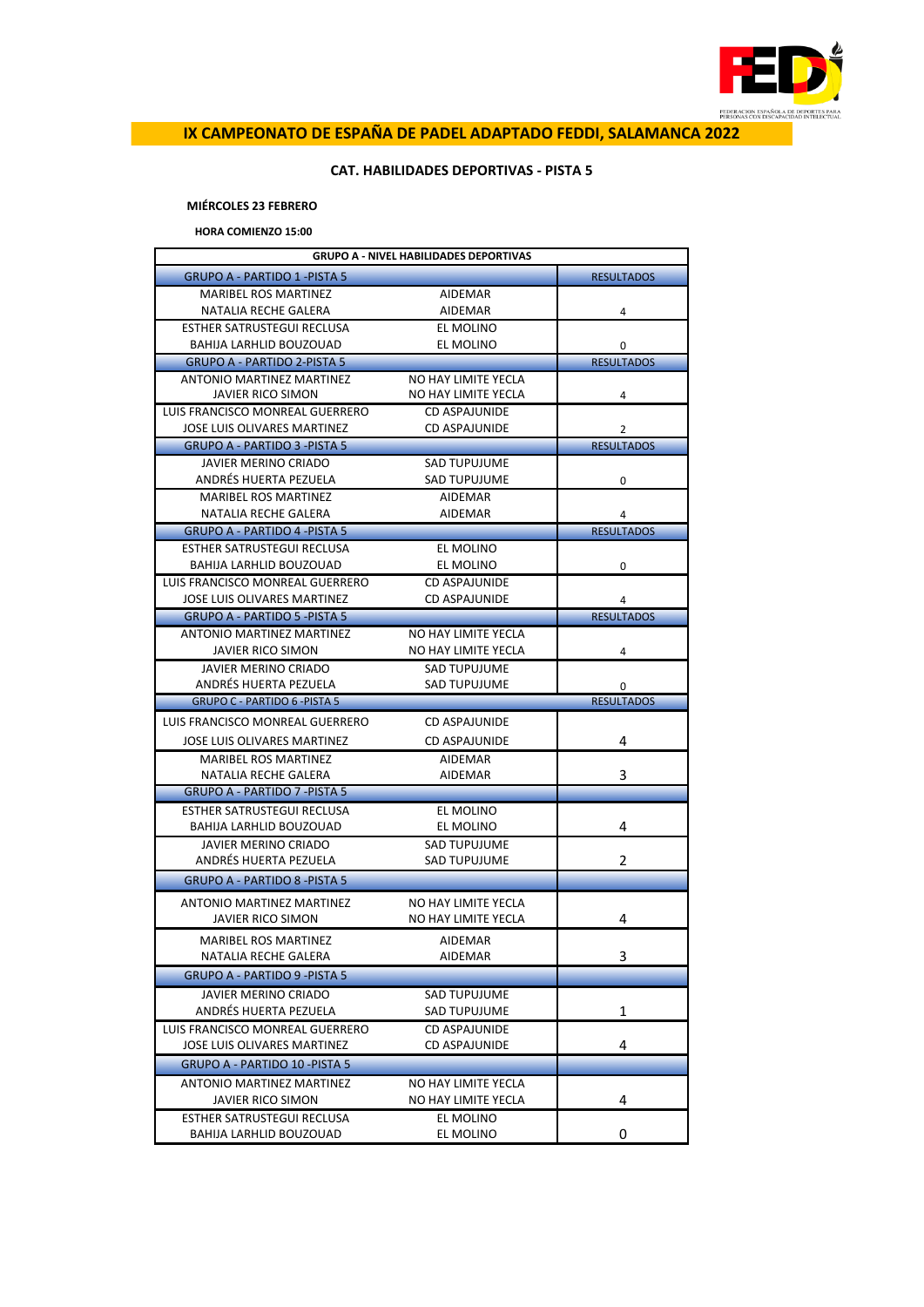

| <b>JUEVES 24 FEBRERO</b>          |                                                   |                    |  |  |
|-----------------------------------|---------------------------------------------------|--------------------|--|--|
| <b>HORA COMIENZO 9:00</b>         |                                                   | PISTA <sub>5</sub> |  |  |
|                                   | <b>NIVEL HABILIDADES DEPORTIVAS</b>               |                    |  |  |
| <b>SEMIFINAL 1</b>                |                                                   | <b>RESULTADOS</b>  |  |  |
| ANTONIO MARTINEZ MARTINEZ         | NO HAY LIMITE YECLA                               | 3                  |  |  |
| <b>JAVIER RICO SIMON</b>          | NO HAY LIMITE YECLA                               |                    |  |  |
| <b>ALBERTO INSA</b>               | ADAPONDA                                          | 4                  |  |  |
| IVÁN GANDÍA                       | ADAPONDA                                          |                    |  |  |
|                                   | <b>FASE DE CONSOLACIÓN HABILIDADES DEPORTIVAS</b> |                    |  |  |
| 5º Y 6º PUESTO                    |                                                   | <b>RESULTADOS</b>  |  |  |
| <b>MARIBEL ROS MARTINEZ</b>       | <b>AIDEMAR</b>                                    | 0                  |  |  |
| NATALIA RECHE GALERA              | <b>AIDEMAR</b>                                    |                    |  |  |
| <b>MANUEL TORTOSA VILLALBA</b>    | <b>CD PRIMI SPORT</b>                             | 4                  |  |  |
| <b>ISIDORO MARTINEZ GARCIA</b>    | <b>CD PRIMI SPORT</b>                             |                    |  |  |
| 7º Y 8º PUESTO                    |                                                   | <b>RESULTADOS</b>  |  |  |
| <b>ESTHER SATRUSTEGUI RECLUSA</b> | EL MOLINO                                         | $\Omega$           |  |  |
| BAHIJA LARHLID BOUZOUAD           | EL MOLINO                                         |                    |  |  |
| <b>DENIS ALFARO ROMERO</b>        | <b>AIDEMAR</b>                                    | 4                  |  |  |
| <b>RUBEN GARCIA FERNANDEZ</b>     | <b>AIDEMAR</b>                                    |                    |  |  |
| 9º Y 10º PUESTO                   |                                                   | <b>RESULTADOS</b>  |  |  |
| <b>JAVIER MERINO CRIADO</b>       | <b>SAD TUPUJUME</b>                               | $\mathbf{1}$       |  |  |
| ANDRÉS HUERTA PEZUELA             | <b>SAD TUPUJUME</b>                               |                    |  |  |
| JOSE MARTIN SORIANO ORTUÑO        | NO HAY LIMITE YECLA                               | 4                  |  |  |
| JOSE ANTONIO TORRES GOMEZ         | NO HAY LIMITE YECLA                               |                    |  |  |
| FINAL HABILIDADES (11:30)         |                                                   |                    |  |  |
| <b>FINAL HABILIDADES</b>          |                                                   | <b>RESULTADOS</b>  |  |  |
| MANUEL A.ULLAGUARI FERNANDEZ      | NO HAY LIMITE YECLA                               |                    |  |  |
| <b>RAUL SANTA GARCIA</b>          | NO HAY LIMITE YECLA                               | 4                  |  |  |
| ANTONIO MARTINEZ MARTINEZ         | NO HAY LIMITE YECLA                               |                    |  |  |
| <b>JAVIER RICO SIMON</b>          | NO HAY LIMITE YECLA                               | $\Omega$           |  |  |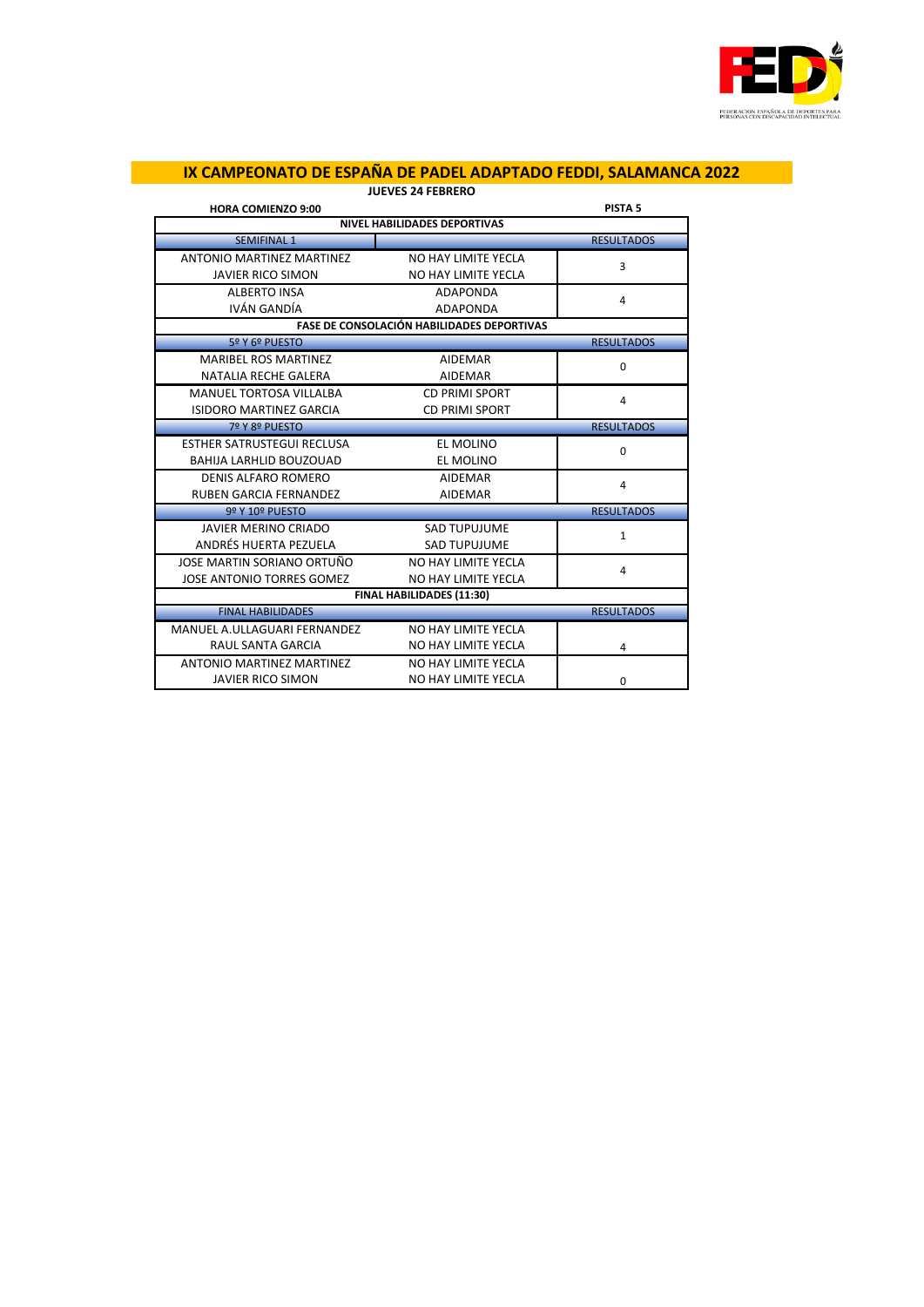

# **CAT. HABILIDADES DEPORTIVAS - PISTA 6**

| <b>MIÉRCOLES 23 FEBRERO</b>                   | <b>HORA COMIENZO 15:00</b> |                   |
|-----------------------------------------------|----------------------------|-------------------|
| <b>GRUPO B - NIVEL HABILIDADES DEPORTIVAS</b> |                            |                   |
| <b>GRUPO B - PARTIDO 1 -PISTA</b>             | <b>RESULTADOS</b>          |                   |
| <b>ALBERTO INSA</b>                           | <b>ADAPONDA</b>            |                   |
| IVÁN GANDÍA                                   | ADAPONDA                   | 4                 |
| JOSE MARTIN SORIANO ORTUÑO                    | NO HAY LIMITE YECLA        |                   |
| JOSE ANTONIO TORRES GOMEZ                     | NO HAY LIMITE YECLA        | 0                 |
| <b>GRUPO B - PARTIDO 2-PISTA</b>              |                            | <b>RESULTADOS</b> |
| MANUEL TORTOSA VILLALBA                       | <b>CD PRIMI SPORT</b>      |                   |
| ISIDORO MARTINEZ GARCIA                       | <b>CD PRIMI SPORT</b>      | 0                 |
| MANUEL A.ULLAGUARI FERNANDEZ                  | NO HAY LIMITE YECLA        |                   |
| RAUL SANTA GARCIA                             | NO HAY LIMITE YECLA        | 4                 |
| <b>GRUPO B - PARTIDO 3 -PISTA</b>             |                            | <b>RESULTADOS</b> |
| <b>DENIS ALFARO ROMERO</b>                    | AIDEMAR                    |                   |
| RUBEN GARCIA FERNANDEZ                        | AIDEMAR                    | 3                 |
| ALBERTO INSA                                  | <b>ADAPONDA</b>            |                   |
| IVÁN GANDÍA                                   | ADAPONDA                   | 4                 |
| <b>GRUPO B - PARTIDO 4 -PISTA</b>             |                            | <b>RESULTADOS</b> |
| JOSE MARTIN SORIANO ORTUÑO                    | NO HAY LIMITE YECLA        |                   |
| JOSE ANTONIO TORRES GOMEZ                     | NO HAY LIMITE YECLA        | 0                 |
| MANUEL A.ULLAGUARI FERNANDEZ                  | NO HAY LIMITE YECLA        |                   |
| RAUL SANTA GARCIA                             | NO HAY LIMITE YECLA        | 4                 |
| <b>GRUPO B - PARTIDO 5 -PISTA</b>             |                            | <b>RESULTADOS</b> |
| <b>MANUEL TORTOSA VILLALBA</b>                | <b>CD PRIMI SPORT</b>      |                   |
| ISIDORO MARTINEZ GARCIA                       | <b>CD PRIMI SPORT</b>      | 4                 |
| DENIS ALFARO ROMERO                           | AIDEMAR                    |                   |
| RUBEN GARCIA FERNANDEZ                        | AIDEMAR                    | 0                 |
| <b>GRUPO B - PARTIDO 6 -PISTA 5</b>           |                            | <b>RESULTADOS</b> |
| MANUEL A.ULLAGUARI FERNANDEZ                  | NO HAY LIMITE YECLA        |                   |
| RAUL SANTA GARCIA                             | NO HAY LIMITE YECLA        | 4                 |
| <b>ALBERTO INSA</b>                           | ADAPONDA                   |                   |
| IVÁN GANDÍA                                   | ADAPONDA                   | 2                 |
| <b>GRUPO A - PARTIDO 7 - PISTA 5</b>          |                            | <b>RESULTADOS</b> |
| JOSE MARTIN SORIANO ORTUÑO                    | NO HAY LIMITE YECLA        |                   |
| JOSE ANTONIO TORRES GOMEZ                     | NO HAY LIMITE YECLA        | 0                 |
| DENIS ALFARO ROMERO                           | <b>AIDEMAR</b>             |                   |
| <b>RUBEN GARCIA FERNANDEZ</b>                 | AIDEMAR                    | 4                 |
| <b>GRUPO A - PARTIDO 8 -PISTA 5</b>           |                            |                   |
| MANUEL TORTOSA VILLALBA                       | <b>CD PRIMI SPORT</b>      |                   |
| ISIDORO MARTINEZ GARCIA                       | CD PRIMI SPORT             | 2                 |
| ALBERTO INSA                                  | ADAPONDA                   |                   |
| IVÁN GANDÍA                                   | <b>ADAPONDA</b>            | 4                 |
| <b>GRUPO A - PARTIDO 9 -PISTA 5</b>           |                            |                   |
| DENIS ALFARO ROMERO                           | AIDEMAR                    |                   |
| RUBEN GARCIA FERNANDEZ                        | AIDEMAR                    | 0                 |
| MANUEL A.ULLAGUARI FERNANDEZ                  | NO HAY LIMITE YECLA        |                   |
| RAUL SANTA GARCIA                             | NO HAY LIMITE YECLA        | 4                 |
| <b>GRUPO A - PARTIDO 10 -PISTA 5</b>          |                            |                   |
| <b>MANUEL TORTOSA VILLALBA</b>                | <b>CD PRIMI SPORT</b>      |                   |
| ISIDORO MARTINEZ GARCIA                       | CD PRIMI SPORT             | 4                 |
| JOSE MARTIN SORIANO ORTUÑO                    | NO HAY LIMITE YECLA        |                   |
| JOSE ANTONIO TORRES GOMEZ                     | NO HAY LIMITE YECLA        | 1                 |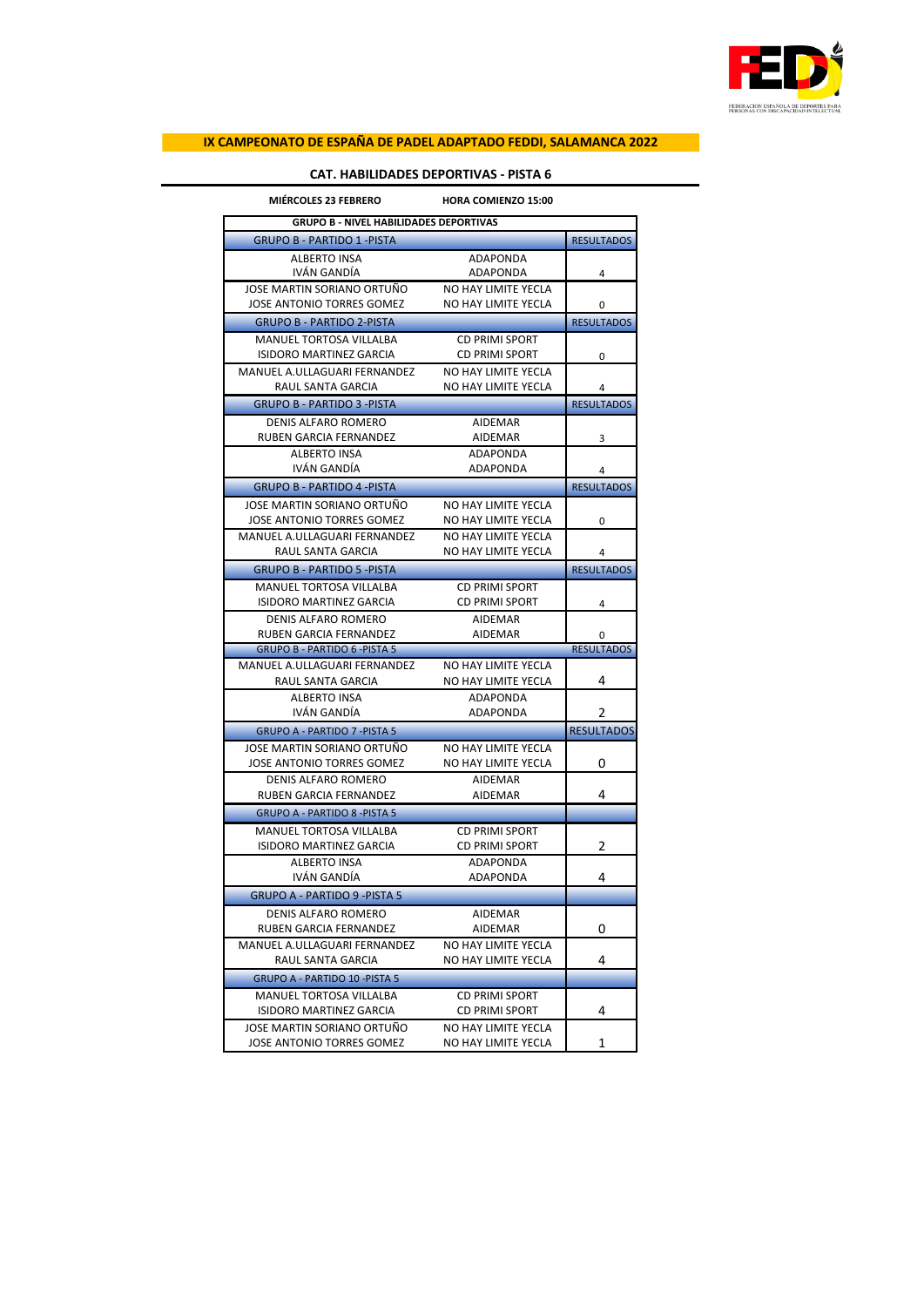

# **IX CAMPEONATO DE ESPAÑA DE PADEL ADAPTADO FEDDI, SALAMANCA 2022 JUEVES 24 FEBRERO**

# **HORA COMIENZO 9:00**

| <b>NIVEL HABILIDADES</b>        |                      |                   |
|---------------------------------|----------------------|-------------------|
| <b>SEMIFINAL 2</b>              |                      | <b>RESULTADOS</b> |
| LUIS FRANCISCO MONREAL GUERRERO | CD ASPAJUNIDE        | 0                 |
| JUAN ANTONIO ARTACHO DIAZ       | <b>CD ASPAJUNIDE</b> |                   |
| MANUEL A.ULLAGUARI FERNANDEZ    | NO HAY LIMITE YECLA  | 4                 |
| RAUL SANTA GARCIA               | NO HAY LIMITE YECLA  |                   |

| <b>NIVEL HABILIDADES</b>        |                      |                   |
|---------------------------------|----------------------|-------------------|
| 3º Y 4º PUESTO                  |                      | <b>RESULTADOS</b> |
| LUIS FRANCISCO MONREAL GUERRERO | CD ASPAJUNIDE        |                   |
| JUAN ANTONIO ARTACHO DIAZ       | <b>CD ASPAJUNIDE</b> |                   |
| <b>ALBERTO INSA</b>             | ADAPONDA             | 4                 |
| IVÁN GANDÍA                     | ADAPONDA             |                   |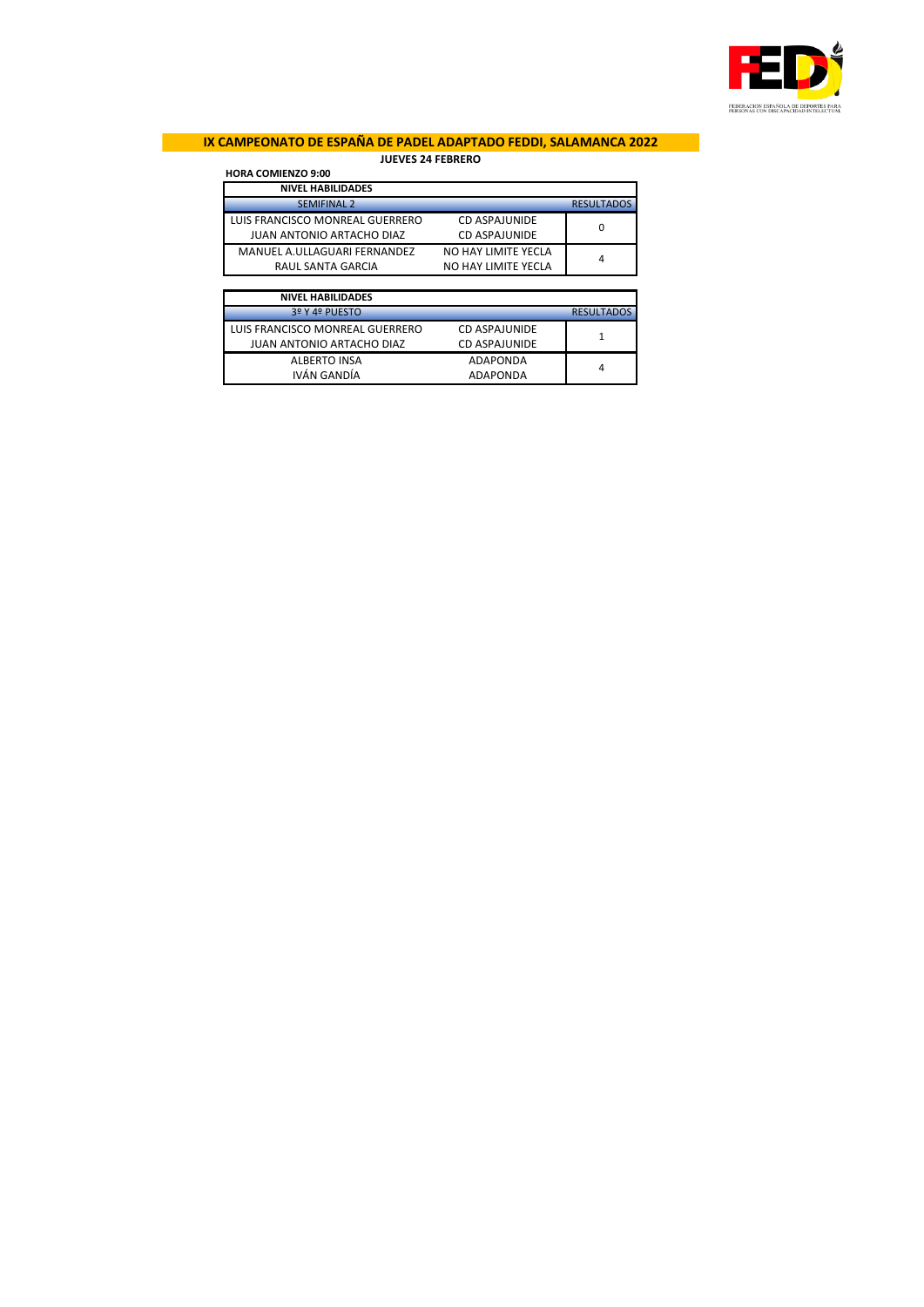

| <b>PRUEBAS DEPORTIVAS HABILIDADES - 1º Ronda</b> |                      |    |  |
|--------------------------------------------------|----------------------|----|--|
| <b>JUGADOR/A</b><br><b>CLUB</b><br>1º RONDA      |                      |    |  |
| ANA IBAÑEZ LOPEZ                                 | <b>CD ASPAJUNIDE</b> | 25 |  |
| ALVARO FUENTE ORRICO                             | NO HAY LIMITE YECLA  | 32 |  |
| CARLOS MIGUEL MARTINEZ SORIANO                   | NO HAY LIMITE YECLA  | 35 |  |
| ALEJANDRO CANTOS CORREA                          | NO HAY LIMITE YECLA  | 39 |  |

| PRUEBAS DEPORTIVAS HABILIDADES - 2º Ronda   |                     |    |
|---------------------------------------------|---------------------|----|
| <b>JUGADOR/A</b><br><b>CLUB</b><br>2º RONDA |                     |    |
| ANA IBAÑEZ LOPEZ                            | CD ASPAJUNIDE       | 23 |
| ALVARO FUENTE ORRICO                        | NO HAY LIMITE YECLA | 33 |
| CARLOS MIGUEL MARTINEZ SORIANO              | NO HAY LIMITE YECLA | 30 |
| ALEJANDRO CANTOS CORREA                     | NO HAY LIMITE YECLA | 40 |

### **PRUEBAS DEPORTIVAS HABILIDADES - Clasificación final Mixta**

| <b>JUGADOR/A</b>               | CLUB                | 1º Ronda | 2º Ronda | Total | <b>PUESTO</b>  |
|--------------------------------|---------------------|----------|----------|-------|----------------|
| ANA IBAÑEZ LOPEZ               | CD ASPAIUNIDE       | 25       | 23       | 48    | 4º             |
| ALVARO FUENTE ORRICO           | NO HAY LIMITE YECLA | 32       | 33       | 65    | 2 <sup>o</sup> |
| CARLOS MIGUEL MARTINEZ SORIANO | NO HAY LIMITE YECLA | 35       | 30       | 65    | 3 <sup>o</sup> |
| ALEJANDRO CANTOS CORREA        | NO HAY LIMITE YECLA | 39       | 40       | 79    | 1 <sup>°</sup> |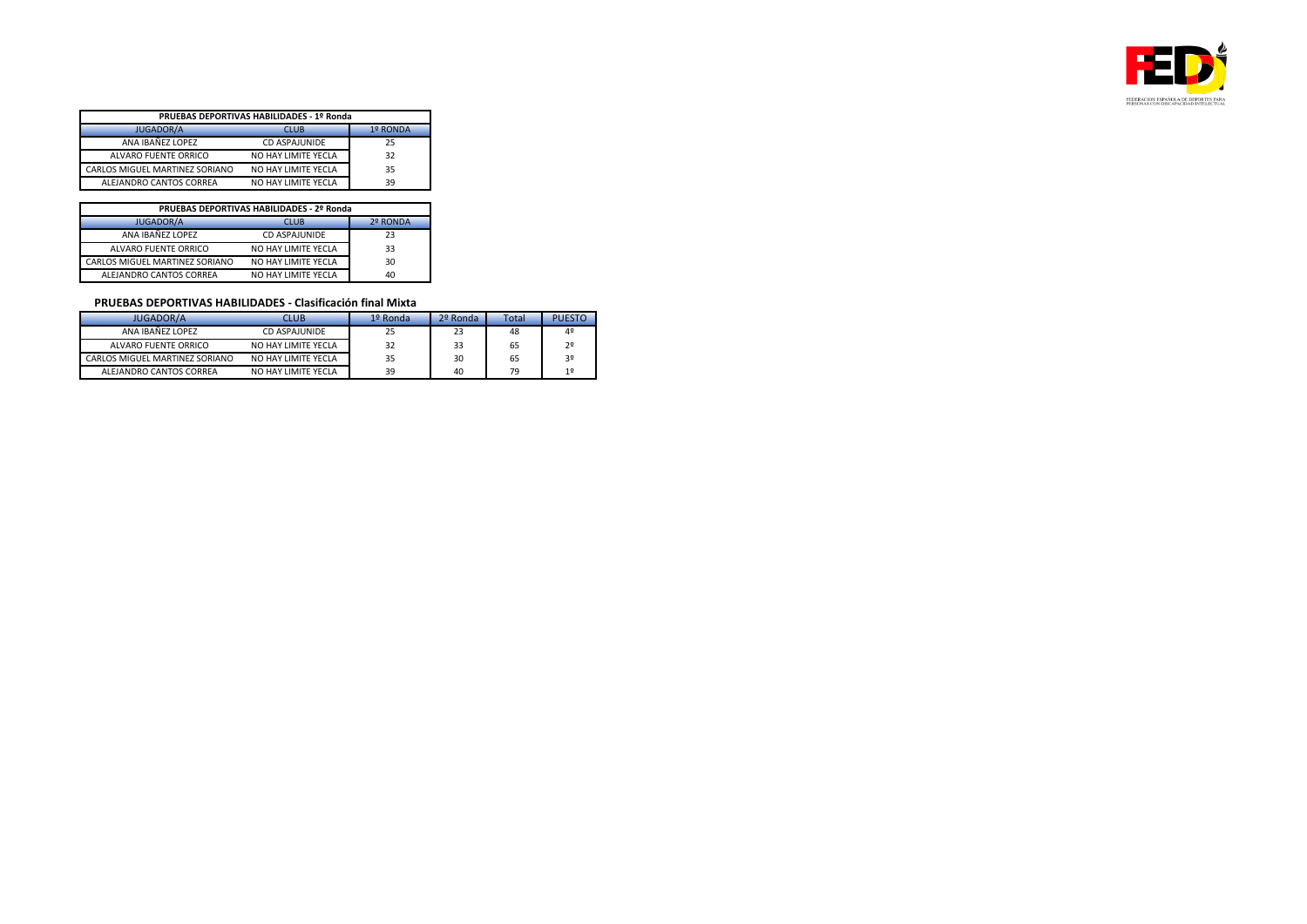

# **CUADROS DE HONOR**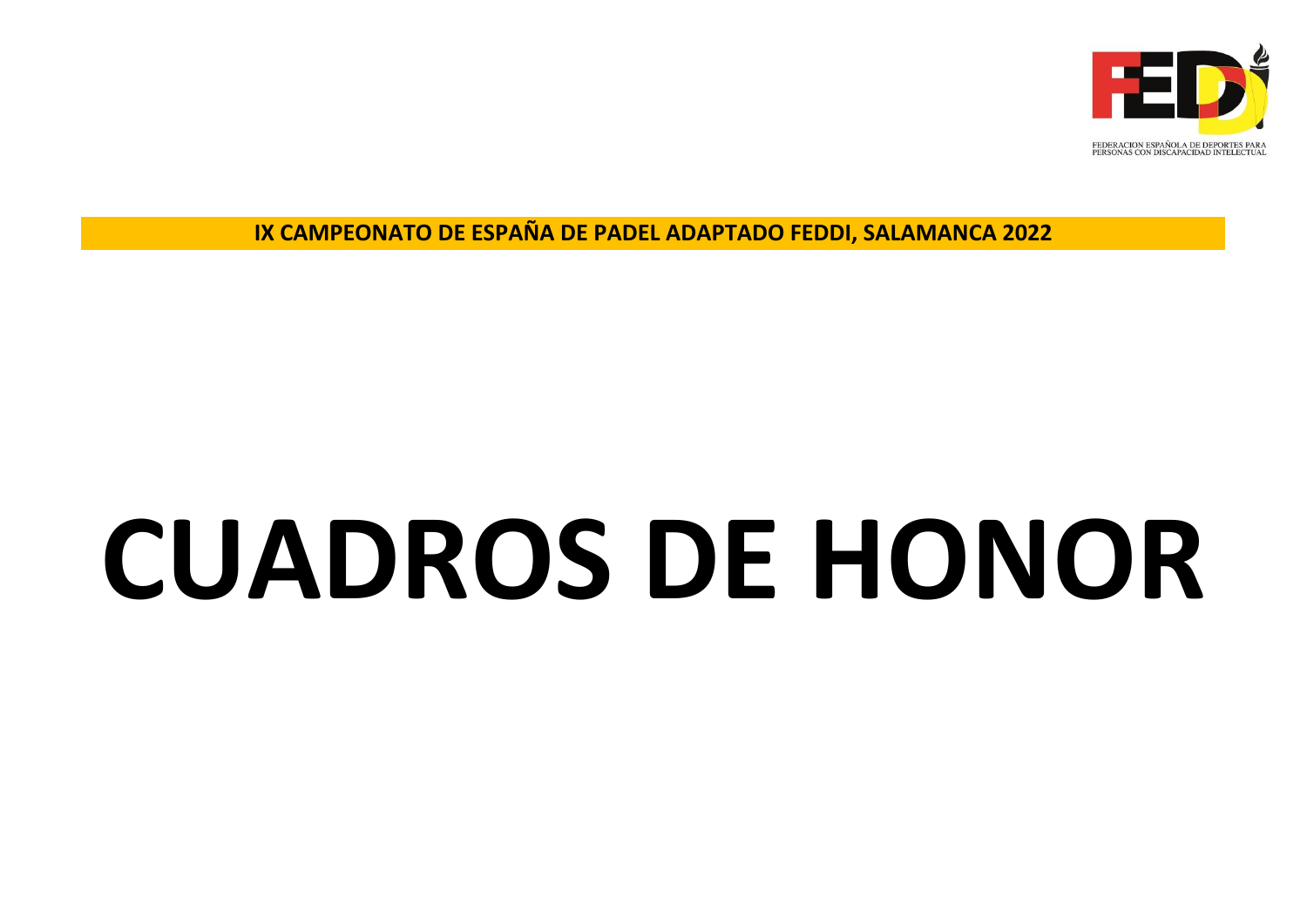

# **CUADRO DE HONOR COMPETICIÓN**

\_

| <b>PUESTO</b>   | <b>PAREJAS</b>                  | <b>CLUB</b>                |
|-----------------|---------------------------------|----------------------------|
| 19              | RUBÉN MARTÍN MADERA             | <b>AFANDICE</b>            |
|                 | <b>JORGE GORDO ROMERO</b>       | <b>AFANDICE</b>            |
| 2 <sup>0</sup>  | DAVID ARADÍA IIMÉNEZ            | <b>SAD TUPUJUME</b>        |
|                 | DANIEL SÁNCHEZ ORTEGA           | <b>SAD TUPUJUME</b>        |
| 32              | ALEJANDRO GONZALEZ SAEZ         | CD ADAS SALAMANCA          |
|                 | VICTOR MANUEL CAMOEIRAS ROMERA  | CD ADAS SALAMANCA          |
| 4º              | FERNANDO LAGUNILLA FRAILE       | <b>CD SAN CEBRIAN</b>      |
|                 | ALEJANDRO MATESANZ PEREZ        | <b>CD SAN CEBRIAN</b>      |
| 52              | EDUARDO JARILLO HERRERO         | <b>CLUB ALTER VALENCIA</b> |
|                 | <b>JAVI FOS MORENO</b>          | <b>CLUB ALTER VALENCIA</b> |
| 69              | ALBERTO PRESA LOZANO            | <b>AFANDICE</b>            |
|                 | <b>JOSE LUIS PRIETO GARCIA</b>  | <b>AFANDICE</b>            |
| 72              | JOSE CARLOS MORENO EGEA         | <b>CD PRIMI SPORT</b>      |
|                 | CRISTIAN CAMOS MUÑOZ            | <b>CD PRIMI SPORT</b>      |
| 82              | <b>CONNOR GREEN</b>             | <b>ADAPONDA</b>            |
|                 | ADRIÀ SÁNCHEZ                   | <b>ADAPONDA</b>            |
| 9 <sup>o</sup>  | <b>BANAJ CURTO LLEDO</b>        | CD A LA PAR                |
|                 | JAIME ALCARAZ FERNÁNDEZ         | CD A LA PAR                |
| 10º             | IVÁN JESÚS ARIAS MATOS          | CD A LA PAR                |
|                 | JOSÉ JULIÁN CARRASQUILLA FRIAS  | CD A LA PAR                |
| 11 <sup>°</sup> | MIKEL GARCIA GARCIA             | CD MARIA AUXILIADORA       |
|                 | <b>VICTOR ALBERCA SPINOLA</b>   | CD MARIA AUXILIADORA       |
| 12º             | <b>JOSE MIGUEL MAYOR GARCIA</b> | <b>CD ASPAJUNIDE</b>       |
|                 | <b>BLAS JAVIER VALERO SIMON</b> | CD ASPAIUNIDE              |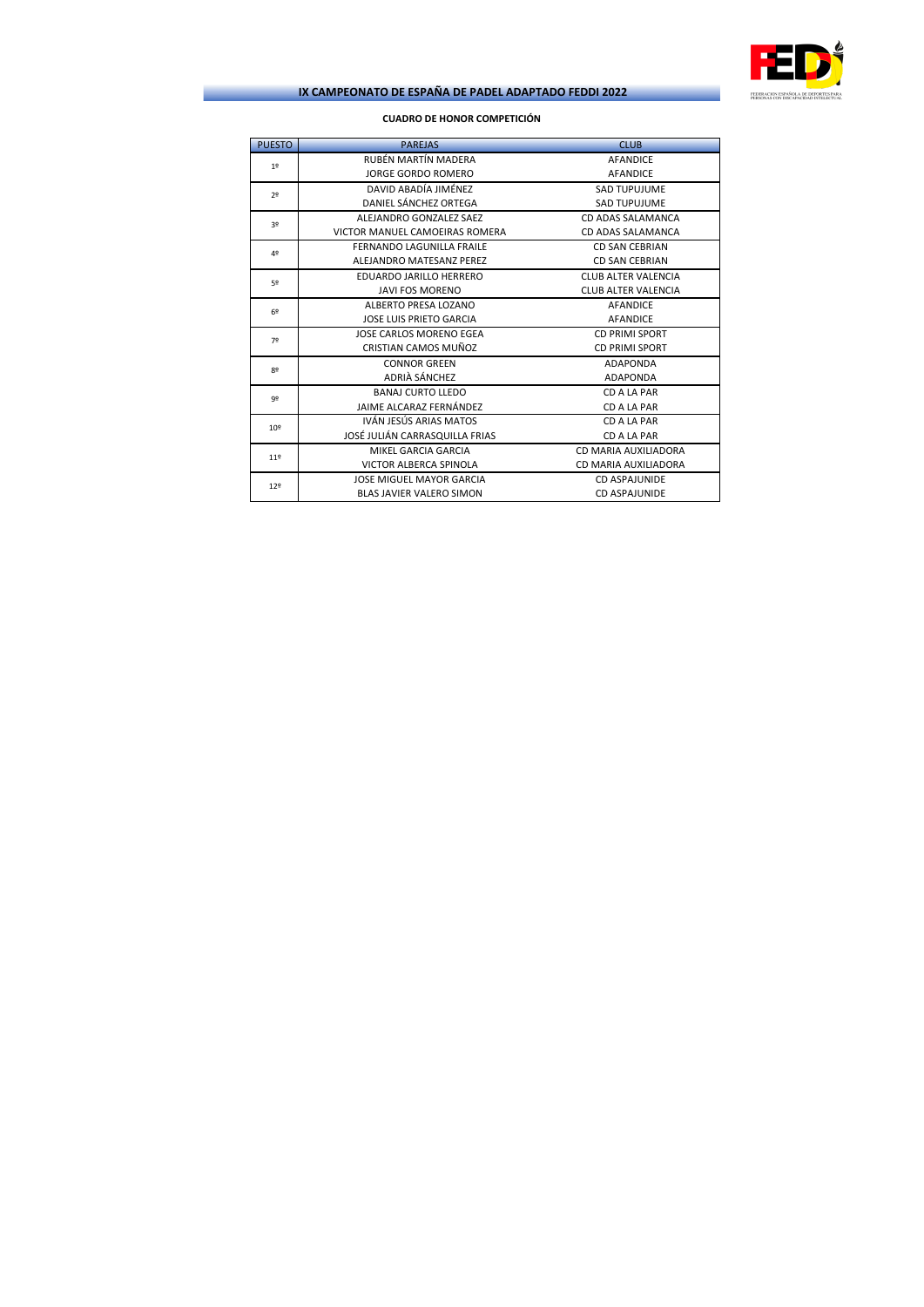

# **CUADRO DE HONOR ADAPTADA MIXTA**

\_

| <b>PUESTO</b> | <b>PAREJAS</b>                      | <b>CLUB</b>                |
|---------------|-------------------------------------|----------------------------|
| 19            | PAU MATAIX FRIAS                    | <b>CEPIVALL</b>            |
|               | <b>MARIO ALUJER SOLER</b>           | <b>CEPIVALL</b>            |
| 72            | <b>BEA FIAT SORIANO</b>             | <b>CEPIVALL</b>            |
|               | <b>JOSE FUENTES FRANCES</b>         | <b>CEPIVALL</b>            |
| 32            | <b>FRANCISCO MANGAS PORRAS</b>      | CD ADAS SALAMANCA          |
|               | AUGUSTO DE JESUS SANCHEZ            | CD ADAS SALAMANCA          |
| 42            | <b>JUAN PEDRO MARTINEZ MARTINEZ</b> | <b>AIDEMAR</b>             |
|               | <b>ANTONIO RECHE GALERA</b>         | <b>AIDEMAR</b>             |
| 52            | <b>JAVIER GIL</b>                   | <b>ADAPONDA</b>            |
|               | <b>DAVID USTERO</b>                 | <b>ADAPONDA</b>            |
| 62            | FRANCISCO CONZALEZ HERRERA          | <b>CLUB ALTER VALENCIA</b> |
|               | AGUSTIN SANTAMARIA ROMERO           | <b>CLUB ALTER VALENCIA</b> |
| 72            | ANDRES GONZALEZ ESPAÑA              | NO HAY LIMITE YECLA        |
|               | MIGUEL A.JUAN POLO                  | NO HAY LIMITE YECLA        |
| 82            | ESTEFANIA ESTÉBANEZ MARCOS          | CD ADAS SALAMANCA          |
|               | YOLANDA MANGAS PORRAS               | CD ADAS SALAMANCA          |
| 92            | <b>GABRIEL CONTRERAS LOPEZ</b>      | REALIDAD TOLEDO            |
|               | ADRIAN ORGAZ SÁNCHEZ - DE LA POZA   | <b>REALIDAD TOLEDO</b>     |
| 10º           | <b>JAVIER VALDEZ URIBE</b>          | FEDDIG 2008                |
|               | <b>CLAUDIO VALDES URIBE</b>         | FEDDIG 2008                |
| 119           | DAVID ORTUÑO MUÑOZ                  | NO HAY LIMITE YECLA        |
|               | NOELIA LORENZO RICO                 | NO HAY LIMITE YECLA        |
| 129           | <b>JIORDY ANTHONY QUIROZ</b>        | <b>AFANDICE</b>            |
|               | FRANCISCO LÓPEZ HERNANDEZ           | <b>AFANDICE</b>            |